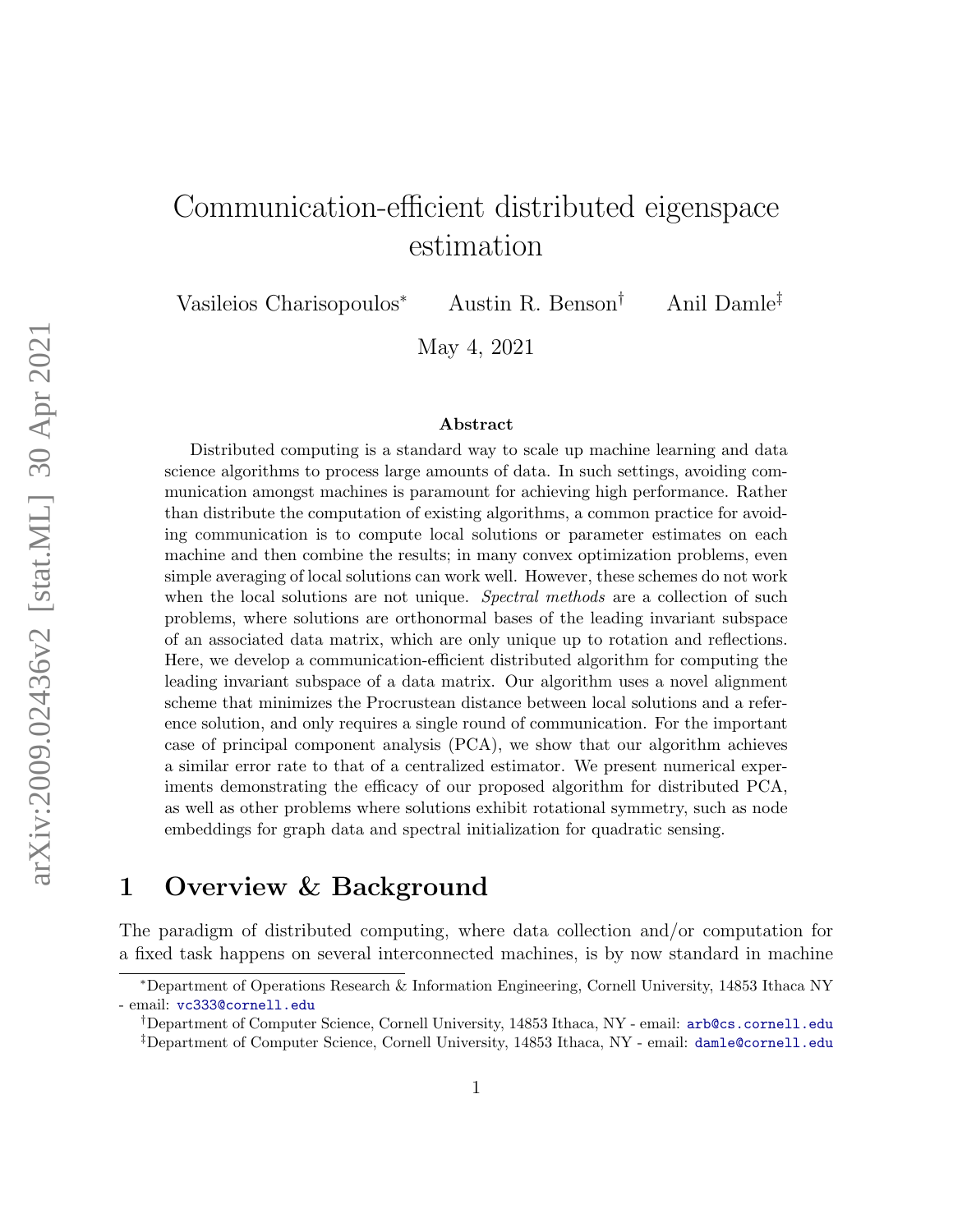learning and data science [\[1\]](#page-26-0). Typically, each machine holds its own data points or samples and a global solution is approximated using only local computation and communication between machines. Since communication is the bottleneck operation [\[5,](#page-27-0) [59\]](#page-31-0), it is highly desirable to avoid multiple rounds of communication (i.e. multiple instances where machines broadcast or exchange information with each other). One of several flavors of distributed computing, which is the focus of this paper, is federated learning [\[35,](#page-29-0) [36\]](#page-29-1). In federated learning, local compute nodes communicate local information to a central 'coordinator', though there are several other configurations used in distributed computing. When the underlying problem is "simple" (e.g., convex), combining local information and solutions is relatively well-studied, and even the simplest schemes (such as one-shot averaging of local solutions) often work well with minimal communication costs [\[58\]](#page-31-1). However, many problems are not amenable to such schemes.

Consider the model problem of distributed computation of the first principal component in principal component analysis (PCA). We assume that each of  $m$  machines draws  $n$  i.i.d. samples from some underlying distribution  $\mathcal D$  and that, for simplicity,  $\mathbb{E}_{x\sim\mathcal D}[x] = 0$ . Then we want to to estimate the leading eigenvector of the covariance matrix  $\Sigma := \mathbb{E}_{x \sim \mathcal{D}} [xx^{\mathsf{T}}].$ Here, solutions are all subject to a natural *sign ambiguity* (in addition to a scale ambiguity, which is trivial to handle by normalizing); if  $\hat{v}_1^i$  is the estimate produced by machine i, then  $-v_1^i$  is also a valid local solution. Thus, naively averaging two solutions from two machines could result in an estimate close to zero. Even though the resulting estimate may still be aligned with, e.g.,  $v_1$ , its magnitude will decrease at the same rate as the magnitude of the noise, and thus averaging offers no improvement. Continuing this, suppose we fix some unit-norm eigenvector  $v_1$  and assume that roughly half of the local solutions are aligned with  $v_1$  while the other half are aligned with  $-v_1$ ; it is clear that we should not expect naive averaging to work in this situation. Indeed, Garber et al. [\[24\]](#page-28-0) showed that the resulting estimate will have  $\Omega(\sqrt{1/n})$  error. On the other hand, a centralized estimator with access to all  $m \cdot n$  samples would achieve an error of  $\mathcal{O}(\sqrt{\frac{1}{mn}})$ . To address this, they developed a "sign-fixing" scheme for combining eigenvectors to achieve an error rate similar to the centralized estimator.

When estimating eigenspaces of higher dimension (e.g., the first  $r$  principal components for  $r > 1$ ), we have to deal with an *orthogonal ambiguity* (i.e. for any solution V and orthogonal matrix  $Z, VZ$  is also a solution), making the task of combining local solutions highly nontrivial for problems exhibiting natural symmetries. In particular, adapting spectral algorithms to the distributed setting poses a significant challenge, and these algorithms form the basis of a rich set of applications such as dimensionality reduction [\[30\]](#page-29-2), clustering [\[55\]](#page-31-2), ranking [\[46\]](#page-30-0) and high-dimensional estimation [\[33\]](#page-29-3). Figure [1](#page-2-0) depicts the results of distributed PCA on examples from the MNIST dataset; indeed, naive averaging of local solutions can be catastrophic in practice. On the other hand, the solution produced by an appropriate alignment algorithm (in particular, using our Algorithm [1\)](#page-7-0) is very close to that of the central algorithm.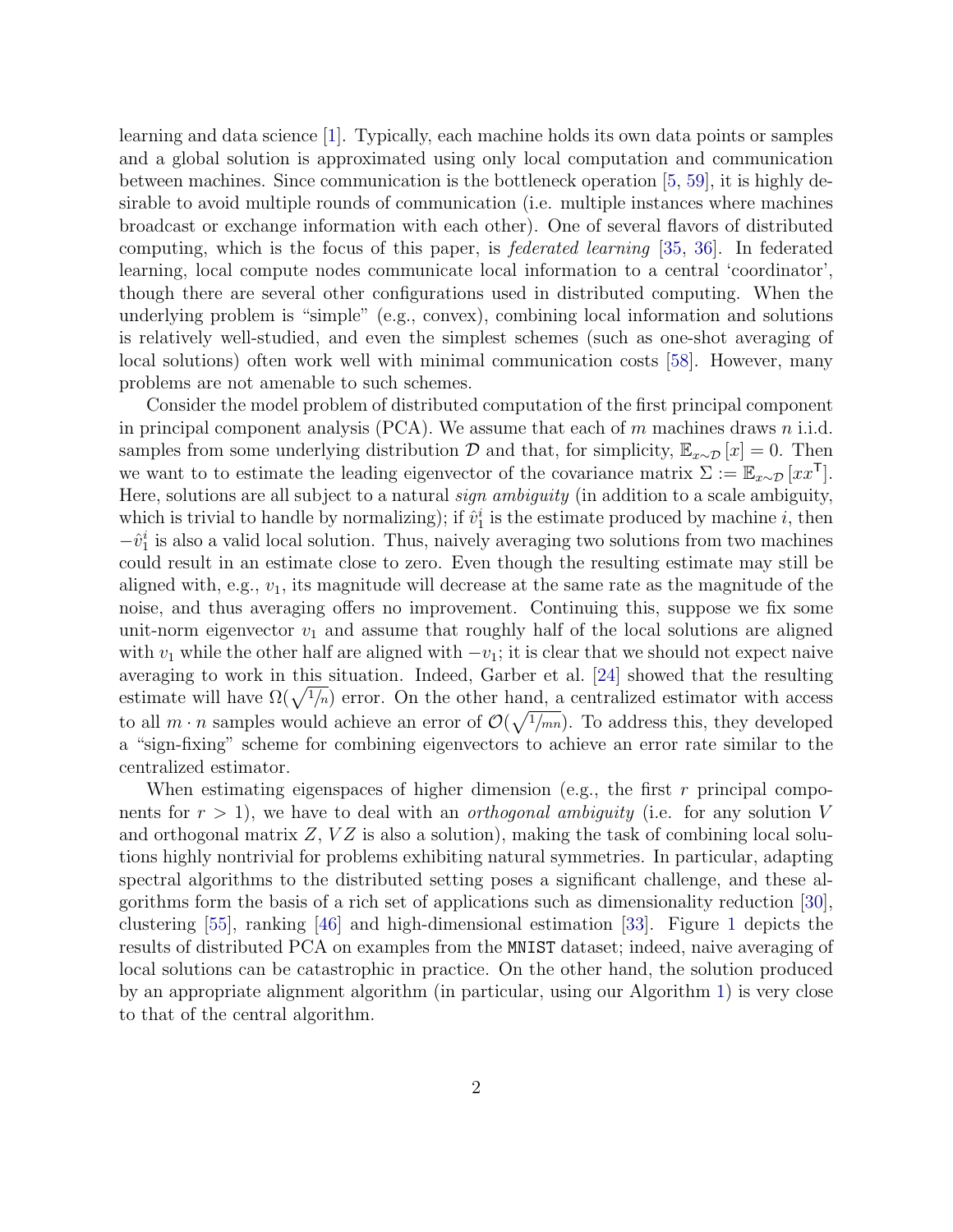<span id="page-2-0"></span>

Figure 1: Projection of samples to the first two principal components of the MNIST dataset, in a distributed setting where samples are split across  $m = 25$  machines. The central algorithm (Central) produces a very different scatterplot than naive averaging (Average) of local solutions. In constrast, our alignment algorithm (Aligned) leads to a projection very similar to that of the central algorithm. The subspace distance of the averaged solution is  $\approx 0.95$  (indicating that the subspaces are near-orthogonal to each other), while the subspace distance of the aligned solution is  $\approx 0.35$ .

#### 1.1 Contribution & outline

In this paper, we propose a general technique for averaging local solutions to subspace estimation problems in the distributed setting. In particular, we assume that every machine i observes a noisy version  $\hat{X}^i$  of a symmetric "ground truth" X, and wish to estimate the principal r-dimensional eigenspace of  $X$ . Our method relies on aligning local estimates with a reference solution (which can be any of the local solutions), followed by an averaging step. In the special case  $r = 1$ , our method recovers the *sign-fixing* scheme of [\[24\]](#page-28-0). When the underlying matrix X has a nontrivial eigengap and the local matrices  $\hat{X}^i$  are not "too far" from  $X$ , we show that the error of the resulting estimate is a combination of a term that scales *quadratically* with local errors  $E^i := \hat{X}^i - X$  and a term that measures how well the empirical average of the local matrices approximates  $X$ . Our main result is a deterministic bound that does not require any application-specific information.

We specialize these results to distributed PCA and show that, with high probability, the estimate produced by our algorithm matches the error rate of a centralized estimator, with access to all  $m \cdot n$  samples. In addition, we show that the per-node sample complexity scales with the *stable rank*  $r_{\star} := \text{intdim}(\Sigma)$  of the population covariance matrix  $\Sigma$ , which is typically much smaller than both the ambient dimension  $d$  and the algebraic rank  $r$ , for subgaussian designs. Our rates improve by factor of  $\sqrt{r}$  upon those of [\[20\]](#page-28-1) for subgaussian distributions, though the upper bound given in the latter work is for the subspace distance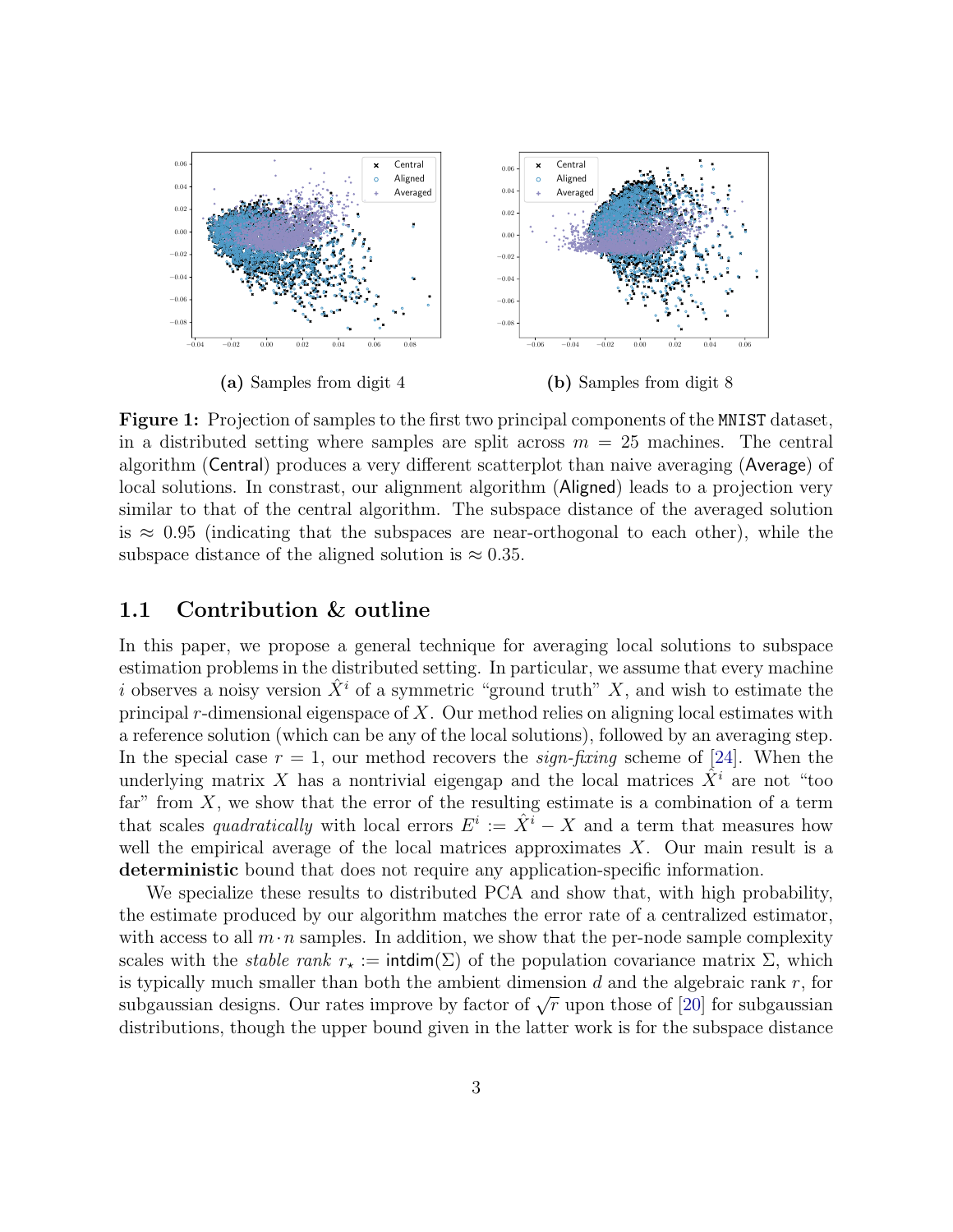measured in the Frobenius norm and thus not directly comparable with ours (on the other hand, applying norm equivalence to our result to obtain a bound on the Frobenius subspace distance exactly recovers the rate of [\[20\]](#page-28-1)). We also recover the result of [\[24\]](#page-28-0) when  $r = 1$ . Finally, we conduct several numerical experiments that demonstrate the efficacy of our proposed scheme on applications covering (i) PCA, (ii) node embeddings for graph data, and (iii) spectral initializations for quadratic sensing.

#### 1.2 Related work

Distributed computing has received widespread attention in recent years, leading to a number of different methods of aggregating information; these include:

- 1. solving subproblems locally and then forming a central solution by averaging all local solutions,
- 2. "distributing" an iterative procedure across machines, for example by communicating first and/or second-order information to the coordinator to perform a "central" gradient step, and
- 3. using gossip algorithms, in which individual machines are allowed to communicate with peers (instead of only a central coordinator) and can aggregate updates from their neighbors.

In the first of the above settings, the average of local solutions may be computed only once [\[58\]](#page-31-1) or communicated back to the local machines to repeat multiple rounds of computation [\[43\]](#page-30-1). The second and third settings have received widespread attention from the convex optimization community  $[17, 29, 41, 44, 50, 51]$  $[17, 29, 41, 44, 50, 51]$  $[17, 29, 41, 44, 50, 51]$  $[17, 29, 41, 44, 50, 51]$  $[17, 29, 41, 44, 50, 51]$  $[17, 29, 41, 44, 50, 51]$  $[17, 29, 41, 44, 50, 51]$  $[17, 29, 41, 44, 50, 51]$  $[17, 29, 41, 44, 50, 51]$  $[17, 29, 41, 44, 50, 51]$  $[17, 29, 41, 44, 50, 51]$ , even allowing *optimal* algorithms in both centralized and decentralized settings [\[48,](#page-30-4) [53\]](#page-31-5). From a statistical perspective, other works have shown that distributed algorithms can achieve minimax-optimal rates for statistical estimation [\[18,](#page-28-3) [31,](#page-29-5) [47,](#page-30-5) [57\]](#page-31-6). Lately, a recurring theme is also robustness, to deal with the possibility that some computing nodes may be malicious [\[13,](#page-27-1) [22\]](#page-28-4).

Dealing with natural symmetries As mentioned above, problems with solutions exhibiting natural symmetries require more careful analyses that address the symmetry at hand. For spectral methods, a major portion of the literature has focused on distributed PCA (and the related task of eigenspace estimation of covariance matrices). For example, recent work formulates PCA in a streaming setting and adapts techniques such as gradient descent and variance reduction [\[2,](#page-26-1) [3,](#page-26-2) [49\]](#page-30-6). However, the resulting methods are not communication-efficient — at least not without nontrivial modifications — as they need to access sequences of samples that may be scattered across machines. Other works [\[11,](#page-27-2) [24\]](#page-28-0) have adapted the shift-and-invert framework [\[23\]](#page-28-5) (which reduces an eigenproblem to approximately solving a sequence of linear systems) to the distributed setting, though the resulting algorithms still require multiple communication rounds.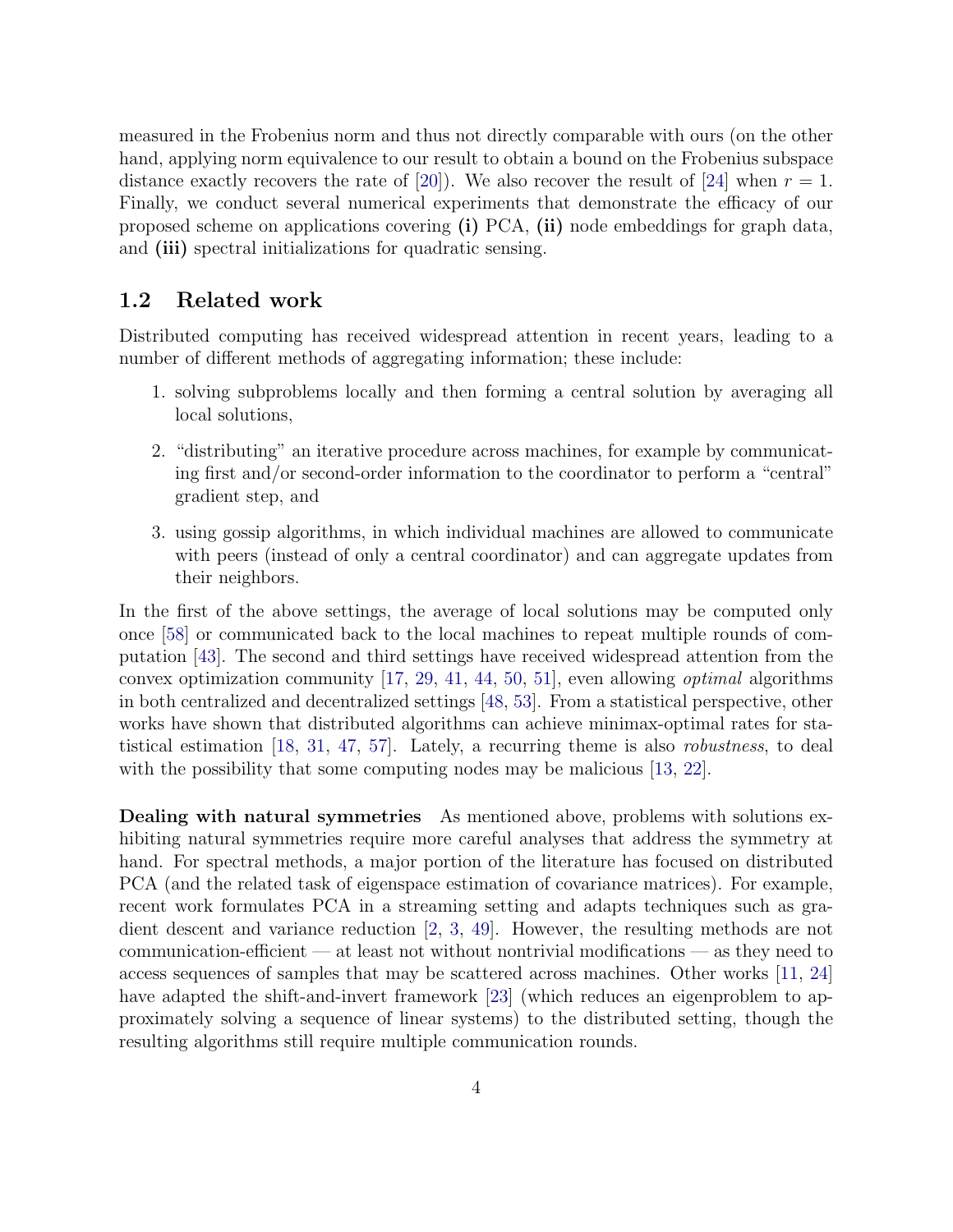More attractive options in terms of communication cost were proposed in [\[21,](#page-28-6) [32,](#page-29-6) [39\]](#page-30-7) for PCA and related problems. In these algorithms, each node performs a local SVD and broadcasts its top  $r_1 \geq r$  singular values and vectors  $(\Sigma^i, V^i)$ , which act as a summary of the local data, to a central node. That node then forms the matrix  $Y :=$  $[\Sigma^1(V^1)^{\mathsf{T}} \dots \Sigma^m(V^m)^{\mathsf{T}}]$  and computes its SVD, returning the top  $r_2 = r$  right singular vectors, where  $r$  is the dimension of the desired subspace. This procedure can also be augmented by sketching to reduce the communication cost, and adapted to other settings such as kernel PCA [\[4\]](#page-26-3). An alternative approach is the Frequent Directions method [\[25\]](#page-28-7), which can incrementally update a sketch of a matrix that serves as a low-rank approximation; in particular, the sketches produced by the method are mergeable, making the method amenable to parallelization. Since the aforementioned works are primarily interested in getting a high quality low-rank approximation of the data matrices, approximating the leading invariant subspace of the population covariance matrix in a distributed fashion was largely overlooked until recently. One of the first works in this direction is [\[19\]](#page-28-8), which focuses on leading eigenvector estimation for large matrices by aggregating the eigenvector of randomly sampled submatrices using an alignment step that removes sign ambiguity. Removing sign ambiguity from singular vectors is also discussed in [\[8\]](#page-27-3); therein, the authors utilize dataset information to determine meaningful signs for the computed singular vectors. However, in settings where the data are random, the algorithm from [\[8\]](#page-27-3) can still result in arbitrarily chosen signs; moreover, it attempts to fix signs of individual singular vectors rather than arbitrary orthogonal ambiguities; this makes it unsuitable as a preprocessing step for an averaging method when  $r > 1$ .

A similar approach to [\[19\]](#page-28-8) is adopted in [\[24\]](#page-28-0), who propose an optimal averaging method for computing the leading eigenvector by aligning all local estimates with a reference solution (e.g. the estimate of the first node); in addition to showing that the algorithm essentially matches the performance of "centralized" PCA, the authors in [\[24\]](#page-28-0) also show that "naive" averaging can produce arbitrarily bad estimates. However, they do not generalize their technique to more than one eigenvector. More recent works [\[6,](#page-27-4) [20\]](#page-28-1) show that an aggregation method similar to that of [\[39\]](#page-30-7) achieves error competitive with a centralized estimator even for  $r > 1$ , via careful statistical analyses. The resulting algorithm deals with orthogonal ambiguity by averaging the local spectral projectors – however, this leaves open the question of how to generalize the methods of [\[19,](#page-28-8) [24\]](#page-28-0) to higher-dimensional subspaces.

#### 1.3 Notation

We denote  $\{1, \ldots, n\}$  by  $[n]$  and write  $\langle x, y \rangle = x^{\mathsf{T}} y$  for vectors x and y, as well as  $\langle X, Y \rangle =$ Tr  $(X^{\mathsf{T}}Y)$  for compatible matrices X and Y. Given  $A \in \mathbb{R}^{d_1 \times d_2}$ , we write  $A_{i,:} \in \mathbb{R}^{d_1}$  for its i<sup>th</sup> row vector and  $A_{:,j} \in \mathbb{R}^{d_2}$  for its j<sup>th</sup> column vector. We write  $||A||_F$  and  $||A||_2$  for the Frobenius and spectral norms of A and  $||A||_{2\to\infty} := \max_{i\in[d_1]} ||A_{i,:}||_2$ . We let  $\mathbb{S}^{d-1} :=$  ${z \in \mathbb{R}^d \mid \|z\|_2 = 1}$  denote the unit sphere in d dimensions, and  $\mathbb{O}_{d_1,d_2}$  denote the set of  $d_1 \times$  $d_2$  matrices with orthonormal columns (i.e., the set of  $d_1 \times d_2$  orthogonal matrices), omitting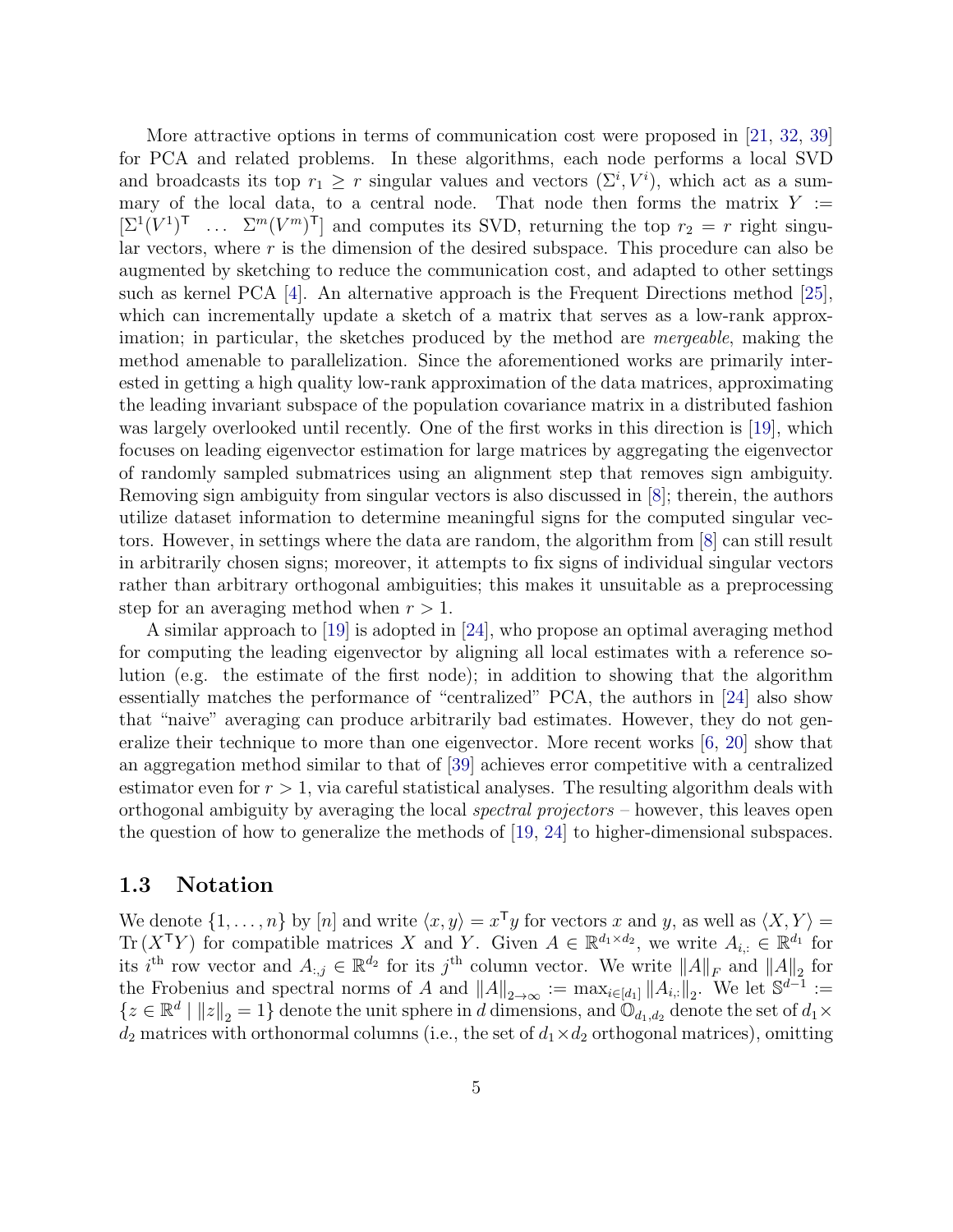the second subscript when  $d_1 = d_2$ . Throughout, we write  $dist_2(U, V) := ||UU^{\mathsf{T}} - VV^{\mathsf{T}}||_2$ for the distance between the subspaces spanned by the columns of  $U$  and  $V$ . We use the letters  $m$  to denote the number of machines,  $n$  to denote the number of samples drawn per machine, and d to denote the dimension of each sample. Finally, we use  $A \lesssim B$  to denote that  $A \leq c \cdot B$  for some constant c independent of m, n and d.

# 2 Distributed eigenspace estimation

We study distributed eigenspace estimation when all machines observe a "noisy" version of an underlying symmetric matrix  $X$ . In particular, we assume that  $X$  admits an eigendecomposition of the form

<span id="page-5-1"></span>
$$
X = \begin{bmatrix} V_1 & V_2 \end{bmatrix} \begin{bmatrix} \Lambda_1 & 0 \\ 0 & \Lambda_2 \end{bmatrix} \begin{bmatrix} V_1 & V_2 \end{bmatrix}^\mathsf{T},\tag{1}
$$

where  $\Lambda_1 := \text{diag}(\lambda_1, \ldots, \lambda_r)$  contains the r largest eigenvalues and  $\Lambda_2$  contains the  $d-r$ smallest eigenvalues, ordered algebraically so that  $\lambda_1 \geq \lambda_2 \cdots \geq \lambda_d$ . In our setting, the objective is to estimate the leading r-dimensional invariant subspace  $V_1$  given a set of m machines with noisy observations  $\tilde{X}^i \in \mathbb{R}^{d \times d}$ ,  $i \in [m]$ , which are also symmetric. Though our presentation assumes that we are interested in the leading r-dimensional subspace, this assumption is without loss of generality; our results also apply to, e.g., approximating the r-dimensional invariant subspace corresponding to the smallest eigenvalues, since the latter can be turned into the leading eigenspace by an appropriate shift.

To illustrate, consider the setting of distributed PCA. There, every machine  $i$  draws  $n$ i.i.d. samples  $x_j^{(i)} \in \mathbb{R}^d$ ,  $j \in [n]$  from a distribution  $D$  that we assume is zero-mean for the sake of simplicity, and forms its "local" empirical covariance matrix

$$
\hat{X}^i := \frac{1}{n} \sum_{j=1}^n x_j^{(i)} x_j^{(i)^\mathsf{T}}.
$$
\n(2)

Here  $\mathbb{E}[\hat{X}^i] = \Sigma := \mathbb{E}_{x \sim \mathcal{D}}[xx^{\mathsf{T}}],$  where  $\mathcal{D}$  is the underlying distribution, and the task at hand amounts to estimating the leading eigenspace of the population covariance matrix; without loss of generality, **assume that**  $\lambda_1(\Sigma) = 1$ . Note that by standard concentration arguments [\[56\]](#page-31-7), a centralized version of this problem achieves an error rate of roughly  $\tilde{\mathcal{O}}(\sqrt{\frac{1}{m_n}})$  (with distance measured in the spectral norm), so we cannot expect a better rate in the distributed setting.

A natural first approach, inspired from one-shot averaging in convex optimization [\[58\]](#page-31-1), has each machine compute a local approximation  $\hat{V}_1^i$  and then averages all local solutions centrally, with the hope that averaging will further "smooth out" the errors from local solutions:

<span id="page-5-0"></span>form 
$$
\bar{V} := \frac{1}{m} \sum_{i=1}^{m} \hat{V}_1^i
$$
, take *Q* factor from  $\mathbf{qr}(\bar{V})$ . (3)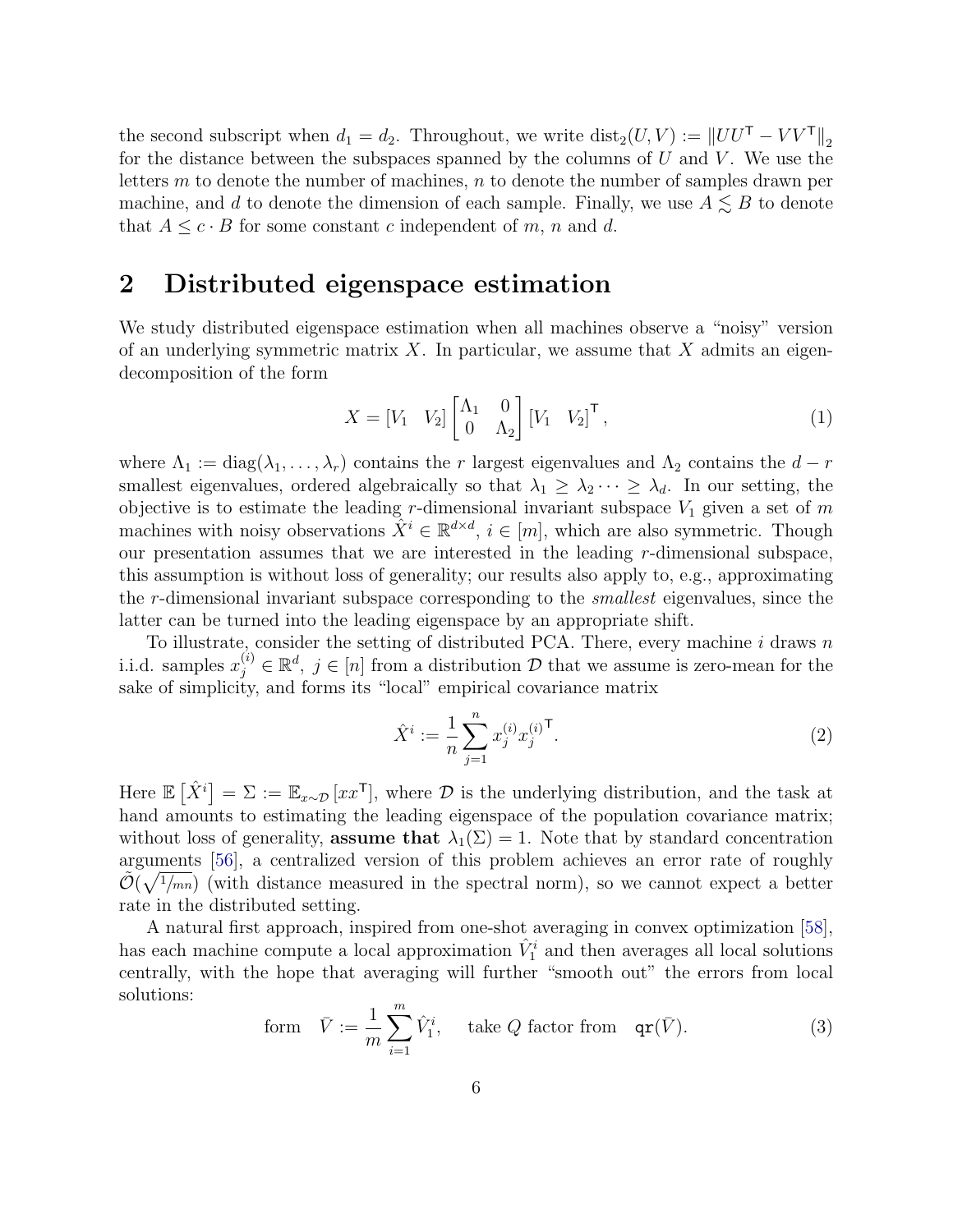However, this typically fails due to the inherent orthogonal ambiguity of the problem; in short, there is no guarantee that  $\hat{V}_1^i$  will be sufficiently "aligned" with each other for their average to be close to  $V_1$ . One must first resolve the orthogonal ambiguity in local solutions to meaningfully aggregate them.

Garber et al. [\[24\]](#page-28-0) solve this problem when  $r = 1$  in the setting of distributed PCA, under fairly minimal assumptions. Specifically, they show that averaging a certain combination of the local eigenvector estimates recovers a vector  $\bar{v}_1$  that satisfies (with high probability)

$$
dist_2(\bar{v}_1, v_1) = \tilde{\mathcal{O}}\left(\sqrt{\frac{1}{\delta^2 mn}} + \frac{1}{\delta^2 n}\right),\,
$$

where  $v_1$  is the leading eigenvector of X and  $\delta := \lambda_1(X) - \lambda_2(X)$ . Letting  $\hat{v}_1^{(i)}$  denote the estimate of  $v_1$  produced by the  $i<sup>th</sup>$  machine, the trick from Garber et al. [\[24\]](#page-28-0) is to pick a "reference" vector, e.g.,  $\hat{v}_1^1$ , and "align" all other local estimates with it to resolve the aforementioned ambiguity — which reduces to a sign ambiguity as  $r = 1$ . More specifically, up to normalization, they compute  $\bar{v}_1$  by the "sign-fixed" average:

<span id="page-6-2"></span>
$$
\bar{v}_1 := \frac{1}{m} \sum_{i=1}^m \text{sign}\bigg(\langle \hat{v}_1^{(i)}, \hat{v}_1^{(1)} \rangle \bigg) \hat{v}_1^{(i)}, \quad \hat{v}_1^{(i)} := \underset{v \in \mathbb{S}^{d-1}}{\text{argmax}} \, v^{\mathsf{T}} \hat{X}^i v. \tag{4}
$$

This is the same as [\(3\)](#page-5-0) for dimension  $r = 1$ , with the additional sign-fixing in front of the estimate  $\hat{v}_1^{(i)}$  $1<sup>(1)</sup>$ . Conceptually, if we omitted the sign-fixing step, we would be averaging eigenvectors that are "spread" around two directions:  $\{\pm v_1\}$ . If each local estimate has the same probability of pointing to  $v_1$  and  $-v_1$ , the average will be no better at estimating  $v_1$  than any local solution, with error at least on the order of  $\sqrt{\frac{1}{n}}$  [\[24,](#page-28-0) Theorem 3].

#### 2.1 Procrustes fixing

We propose a high-order analogue of the sign-fixing average over local estimates. When  $r > 1$ , the canonical way to align two matrices  $V, V \in \mathbb{O}_{n,r}$  is via the solution of the so-called orthogonal Procrustes problem [\[26,](#page-28-9) Chapter 6.4]:

<span id="page-6-0"></span>
$$
\underset{Z \in \mathbb{O}_r}{\text{argmin}} \left\| \hat{V} - VZ \right\|_F. \tag{5}
$$

The alignment problem in [\(5\)](#page-6-0) admits a closed form solution [\[28\]](#page-29-7): let  $P\Sigma Q^{\mathsf{T}}$  be the SVD of  $V^{\mathsf{T}}\hat{V}$ ; then  $Z := PQ^{\mathsf{T}}$  is the solution to [\(5\)](#page-6-0). Given the local estimates  $\hat{V}_1^{(1)}$  $\hat{V}^{(1)}_1, \ldots, \hat{V}^{(m)}_1$  $I_1^{(m)}$  of the principal eigenspace, we may choose one of them to become the "reference" solution (e.g.  $\hat{V}_1^{(1)}$  $\tilde{V}_1^{(1)}$  and return  $\tilde{V}$  defined below as our estimator:

<span id="page-6-1"></span>
$$
\tilde{V}, \tilde{R} := \text{qr}(\bar{V}), \quad \bar{V} := \frac{1}{m} \sum_{i=1}^{m} \hat{V}_1^{(i)} Z_i, \quad Z_i := \underset{Z \in \mathbb{Q}_r}{\text{argmin}} \left\| \hat{V}_1^{(i)} Z - \hat{V}_1^{(1)} \right\|_F \tag{6}
$$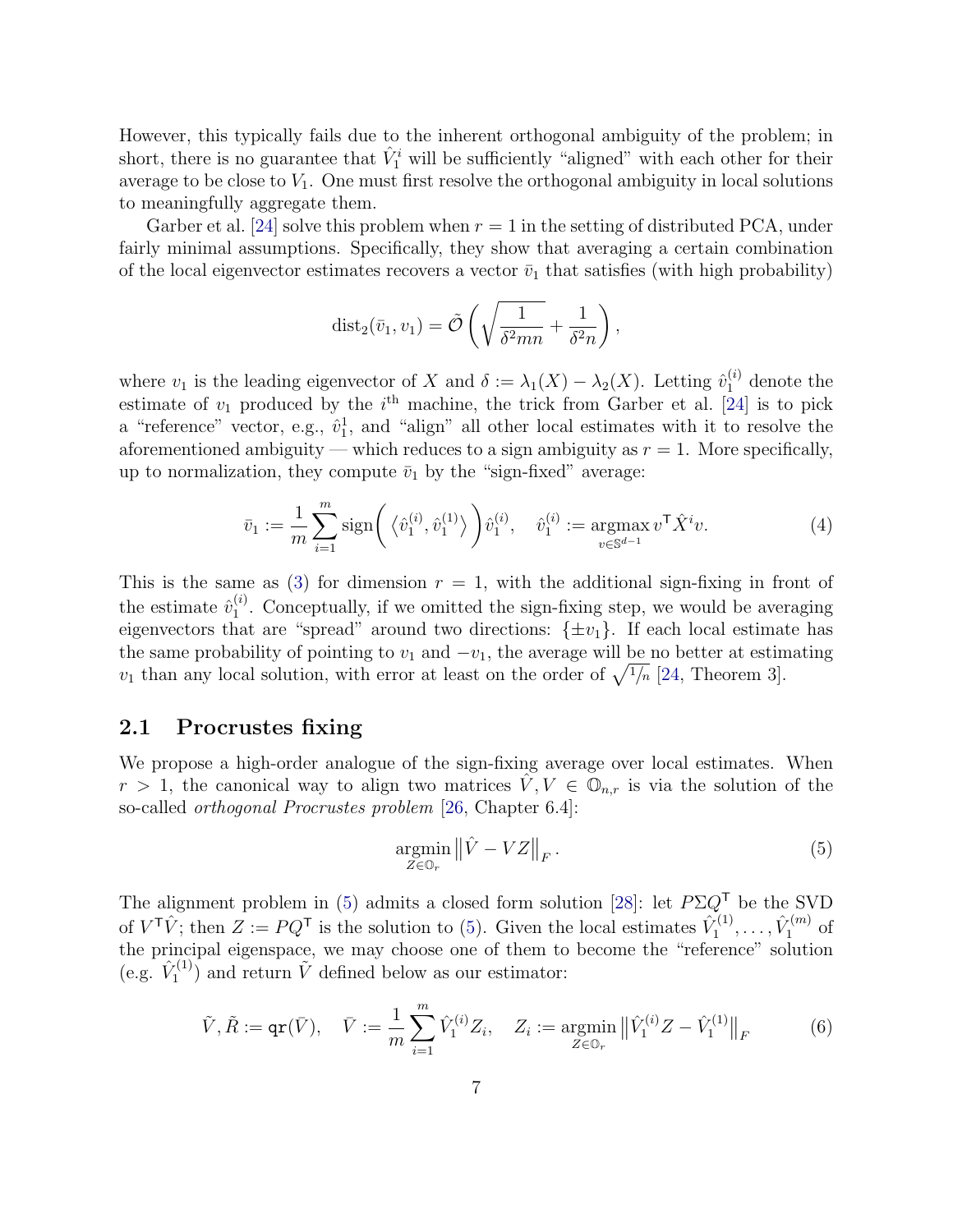<span id="page-7-0"></span>Algorithm 1 Distributed eigenspace estimation with Procrustes fixing

Input: local principal subspaces  $\{\hat{V}_1^{(i)}\}$  $\hat{V}_1^{(i)} \mid i \in [m]$ , reference solution  $\hat{V}$  (default:  $\hat{V}_1^{(1)}$ )  $\binom{r(1)}{1}$ for  $i = 1, \dots, m$  do  $\tilde{V}^{(i)}:=\hat{V}^{(i)}_1Z_i,\quad Z_i:=\mathop{\rm argmin}_{Z\in\mathbb{O}_r}\big\|\hat{V}^{(i)}_1Z-\hat{V}\big\|_F$ end for Form  $\overline{V} := \frac{1}{m} \sum_{i=1}^{m} \tilde{V}^{(i)}$ return  $\tilde{V}$  from  $\tilde{V}$ ,  $\tilde{R} = \text{qr}(\bar{V})$ .

In particular, note that [\(6\)](#page-6-1) recovers the sign-fixed average of Eq. [\(4\)](#page-6-2) when  $r = 1$ , since it follows that  $\operatorname{argmin}_{s \in \{\pm 1\}} ||\hat{v}_1^{(i)} - s\hat{v}_1^{1}||_2 = \operatorname{sign}(\langle \hat{v}_1^{(i)} \rangle)$  $\stackrel{(i)}{1},\stackrel{\hat{v}^{(1)}_1}{\,}$  $\binom{1}{1}$ . Our algorithm is more formally described in Algorithm [1.](#page-7-0) By default, Algorithm [1](#page-7-0) uses the first local solution as a reference for [\(6\)](#page-6-1); however, since the order is arbitrary, our results are valid for any local solution used as reference. In the experimental section, we demonstrate that iteratively refining the reference solution  $\hat{V}$  can further reduce the empirical error of the resulting estimator.

Remark 1 (Runtime comparison with [\[20\]](#page-28-1)). The algorithm proposed in [\[20\]](#page-28-1) for the distributed PCA problem works by spectral projector averaging. After local solutions have been transmitted to the central node, the algorithm therein requires computing the top r eigenvectors of  $\frac{1}{m} \sum_{i=1}^{m} \hat{V}_1^{(i)}$  $\hat{V}^{(i)}_1(\hat{V}^{(i)}_1)$  $\binom{r^{(i)}}{1}^T$ . Even forming this average would require roughly  $\mathcal{O}(md^2r)$  operations, which can be prohibitive; therefore, one would instead opt for a standard iterative algorithm such as orthogonal iteration. Each iteration would go through the following steps:

- 1. Compute  $X \mapsto \hat{V}_1^{(i)}$  $\hat{V}^{(i)}_1(\hat{V}^{(i)}_1)$  $\mathbf{I}_{1}^{(i)}$ , for  $X \in \mathbb{R}^{d \times r}$  and all  $i \in [m]$ . This step would require  $\mathcal{O}(mdr^2)$  operations, yielding a set of matrices of size  $d \times r$  as intermediate results.
- 2. Average the m intermediate results, for a total of  $\mathcal{O}(mdr)$  operations.
- 3. Orthogonalize the iterate (possibly every few iterations instead of every single iteration), incurring a cost  $\mathcal{O}(dr^2)$  operations (e.g. by using the QR factorization).

Therefore, the cost of a **single step** of the iterative algorithm of choice would be  $\mathcal{O}(mr^2d)$ operations in the central node, when using the method of [\[20\]](#page-28-1).

In contrast, and *assuming no further parallelization*, our algorithm only needs to solve  $m-1$ Procrustes problems, which are equivalent to  $m-1$  SVDs of the matrices  $(\hat{V}_1^{(1)})$  $(\vec{Y}_1^{(1)})^{\mathsf{T}} \hat{V}_1^{(i)} \in$  $\mathbb{R}^{r \times r}$ . Forming each of these matrices takes time  $\mathcal{O}(r^2d)$ , and computing the SVD would require time  $\mathcal{O}(r^3)$  (using e.g., the Golub-Kahan bidiagonalization method). The total cost therefore scales as  $\mathcal{O}(mr^2d)$ .

Remark 2 (Further parallelization). Note that Algorithm [1](#page-7-0) can be further parallelized at the expense of only a couple of additional communication rounds. In particular, the central node can first broadcast the reference solution  $\hat{V}_1^{(1)}$  $t_1^{(1)}$  to the rest of the  $m-1$  nodes, each of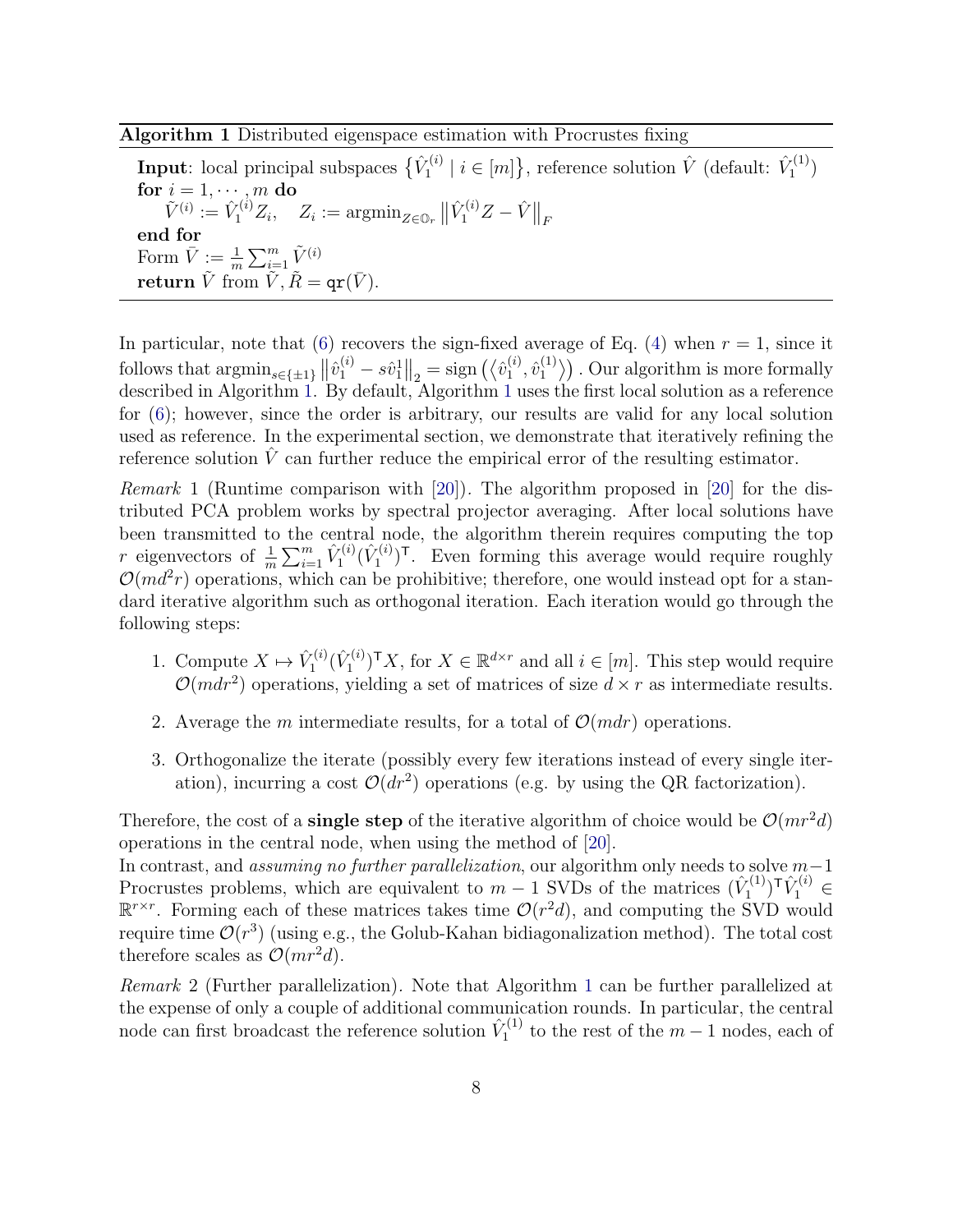which solves the Procrustes problem locally and only transmits back the "aligned" solution  $\tilde{V}^{(i)}$ . The observed cost given this additional parallelization step is equal to  $\mathcal{O}(T_{\text{comm}} + r^2d)$ , where  $T_{\text{comm}}$  is the time required for a single round of communication.

Ideally, we would like to show that the performance of Algorithm [1](#page-7-0) matches that of the centralized version. A naïve attempt to adapt the proof of  $[24]$  poses a set of challenges: on one hand, the case  $r = 1$  relies on a Taylor-like expansion of each local estimate, which is not transferrable to  $r > 1$  in the absence of stronger assumptions on the spectrum of the matrices involved. On the other hand, some of the arguments in [\[24\]](#page-28-0) that deal with the ambiguity of the local estimates are no longer longer applicable because of the presence of an arbitrary orthogonal transform, instead of just a sign ambiguity.

Instead, we use recent results from numerical analysis and matrix perturbation theory. First, we show that if the local estimates  $\hat{V}_1^{(i)}$  were already aligned with  $V_1$ , in the sense that

$$
\min_{Z \in \mathbb{O}_r} \left\| V_1 Z - \hat{V}_1^{(i)} \right\|_F = \left\| V_1 - \hat{V}_1^{(i)} \right\|_F, \tag{7}
$$

then averaging yields an estimate whose error is the sum of a term whose magnitude is quadratic in the local errors  $\{\|\hat{X}^i - X\|_2 \mid i \in [m]\}^1$  $\{\|\hat{X}^i - X\|_2 \mid i \in [m]\}^1$  plus another term that depends on the error of the empirical mean approximation to X, i.e.,  $m^{-1} \sum_i (\hat{X}^i - X)$ . To show this, we express  $\hat{V}_1^{(i)}$  using  $V_1$  as a local basis, a method that has been used to analyze invariant subspace perturbations [\[16,](#page-28-10) [34\]](#page-29-8). Indeed, in the setting of distributed PCA, this yields an estimator whose error matches that of the centralized estimator.

Recall that if the columns of  $V_1$  form a basis for the leading invariant subspace of  $X$ , so do those of  $V_1U$ , where  $U \in \mathbb{O}_r$  is any orthogonal matrix. Thus we have a degree of freedom in choosing an appropriate "version" of  $V_1$  to work with; without loss of generality, we choose  $V_1$  so that it minimizes the Procrustes distance to the first local solution  $\hat{V}_1^{(1)}$ <sup>r(1)</sup>;<br>1 in other words,

<span id="page-8-2"></span>
$$
\underset{U \in \mathbb{O}_r}{\text{argmin}} \left\| \hat{V}_1^{(1)} U - V_1 \right\|_F = I_r. \tag{8}
$$

Once the matrix  $V_1$  $V_1$  is fixed, Algorithm 1 aligns all other local estimates with a solution "sufficiently close" to  $V_1$ . Indeed, Stewart [\[52\]](#page-31-8) showed that aligning  $\hat{V}_1^{(i)}$  with  $\hat{V}_1^{(1)}$  $i_1^{\left(1\right)}$  is the same as aligning  $\hat{V}_1^{(i)}$  with  $V_1$ , up to a *quadratic* error term.

Before we state our generic result, we formalize our assumptions below:

<span id="page-8-1"></span>Assumption 1. There is a collection of matrices  $\{\hat{X}^i \mid i \in [m]\}$  as well as a reference matrix X (with leading invariant subspace  $V_1$ ) that satisfy the following:

- $\lambda_r(X) \lambda_{r+1}(X) \geq \delta$ , for some  $\delta > 0$ .
- the error matrices  $E^i := \hat{X}^i X$  satisfy  $||E^i||_2 < \frac{\delta}{8}$  $\frac{\delta}{8}$ , for all  $i \in [m]$ .

<span id="page-8-0"></span><sup>&</sup>lt;sup>1</sup>These errors are typically  $o(1)$ .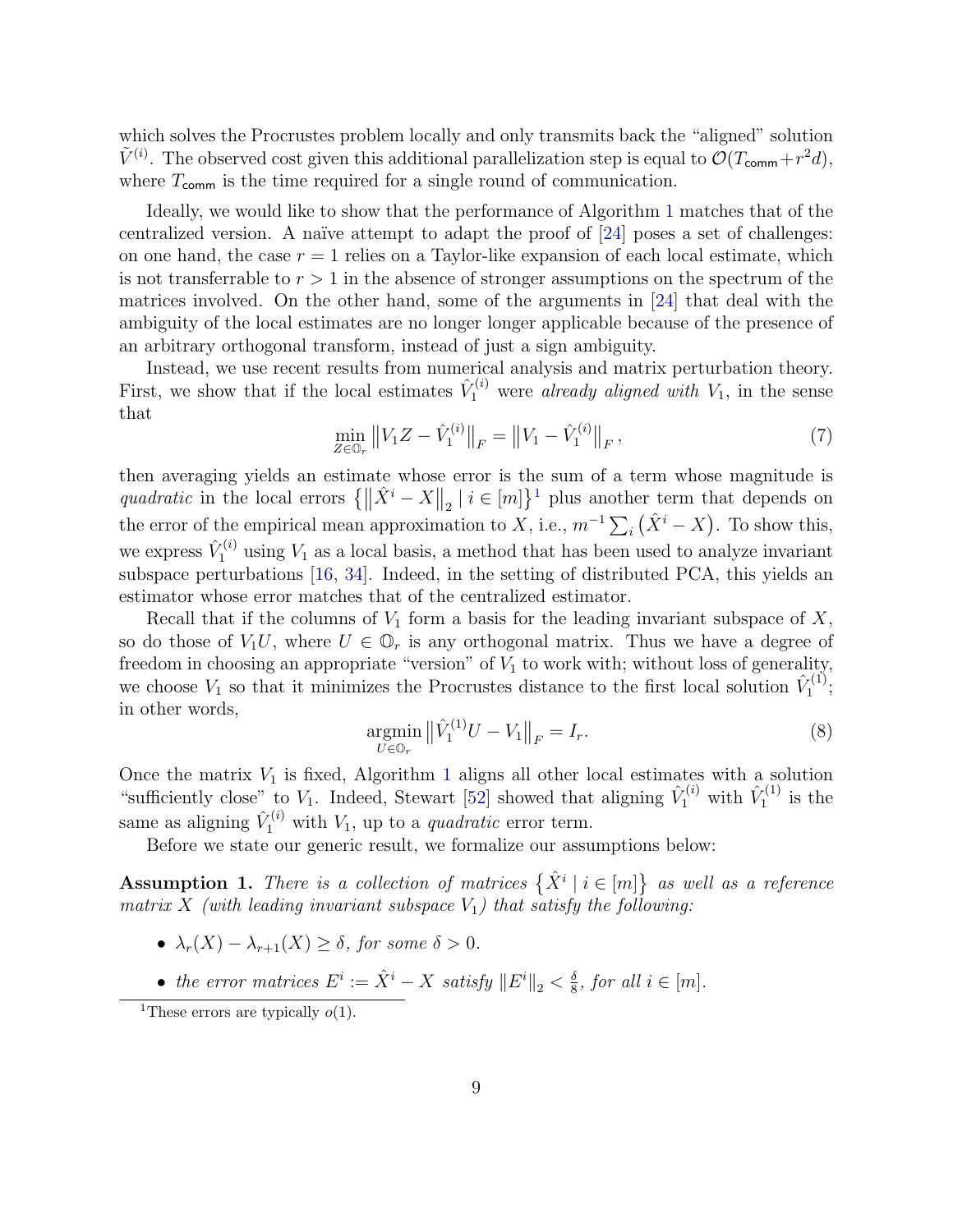In particular, we will see later that Assumption [1](#page-8-1) is satisfied with high probability in the setting of distributed PCA with i.i.d. samples. We can now state our deterministic result:

<span id="page-9-1"></span>**Theorem 1.** Let  $X \in \mathbb{R}^{d \times d}$  have spectral decomposition [\(1\)](#page-5-1) and let  $\hat{X}^i$ ,  $i \in [m]$  denote the local samples of X with leading invariant subspaces  $\hat{V}_1^{(i)} \in \mathbb{O}_{d,r}$  $\hat{V}_1^{(i)} \in \mathbb{O}_{d,r}$  $\hat{V}_1^{(i)} \in \mathbb{O}_{d,r}$ . Let Assumption 1 hold; then, if  $\tilde{V}$  is the output of Algorithm [1,](#page-7-0) it satisfies the following error bound:

<span id="page-9-0"></span>
$$
dist_2(\tilde{V}, V_1) \lesssim \frac{1}{\delta^2} \max_{i \in [m]} \left\| \hat{X}^i - X \right\|_2^2 + \frac{1}{\delta} \left\| \frac{1}{m} \sum_{i=1}^m \hat{X}^i - X \right\|_2.
$$
 (9)

Remark 3. The error expression in [\(9\)](#page-9-0) naturally decomposes into two terms. The second term is the result of the Davis–Kahan theorem applied to quantify the distance of the top eigenspace of the empirical average  $\frac{1}{m} \sum_i \hat{X}^i$  from the true eigenspace, and is precisely the error of a centralized algorithm that approximates  $V_1$  by the top eigenspace of the empirical average of the local matrices. The first term in [\(9\)](#page-9-0) is an order of magnitude smaller than the error of approximating the leading eigenspace using just the local solution  $\hat{V}_1^{(i)}$  $I_1^{(i)}$ , as long as the individual errors are  $o(1)$ . In this case, the contribution of the first term in [\(9\)](#page-9-0) is negligible, and the total error is comparable to that of a centralized estimator.

In the next section, we give a more detailed outline of the proof of Theorem [1](#page-9-1) that highlights the individual technical components and how they fit together. The proofs of the individual components are deferred to the supplementary material.

#### 2.2 Proof outline

The proof of Theorem [1](#page-9-1) first analyzes the performance of an idealized (but fictitious) version of Algorithm [1](#page-7-0) that uses an "ideal" reference solution. In particular, we first "fix" a matrix  $V_1$  with orthogonal columns spanning the leading eigenspace of  $X$  and assume (without loss of generality, due to symmetry) that  $V_1$  is already aligned with  $\hat{V}_1^{(1)}$  $\mathbf{I}_{1}^{\left(1\right)},$  in the sense that it satisfies [\(8\)](#page-8-2). Then, we introduce a collection of fictitious iterates  $\widehat{V}_1^{(i)}$  – not to be confused with the (unaligned) local solutions  $\hat{V}_1^{(i)}$  $I_1^{\prime(i)}$  – which represent precisely what the alignment algorithm would output if  $V_1$  was used as a reference solution. Then, we use the path-independence result of [\[52\]](#page-31-8) to relate the Procrustes-fixing estimator to this idealized version.

For brevity, we use the following notation: if  $V = [V_1 \ V_2]$  is the matrix of eigenvectors of  $X$ , with  $V_1$  containing the principal eigenvectors, we write for an arbitrary matrix  $Z$ :

$$
Z_{ij} := V_i^{\mathsf{T}} Z V_j, \ \ i, j \in \{1, 2\} \,. \tag{10}
$$

<span id="page-9-2"></span>The first ingredient in our proof is a local expansion Lemma, motivated by the arguments in [\[16\]](#page-28-10).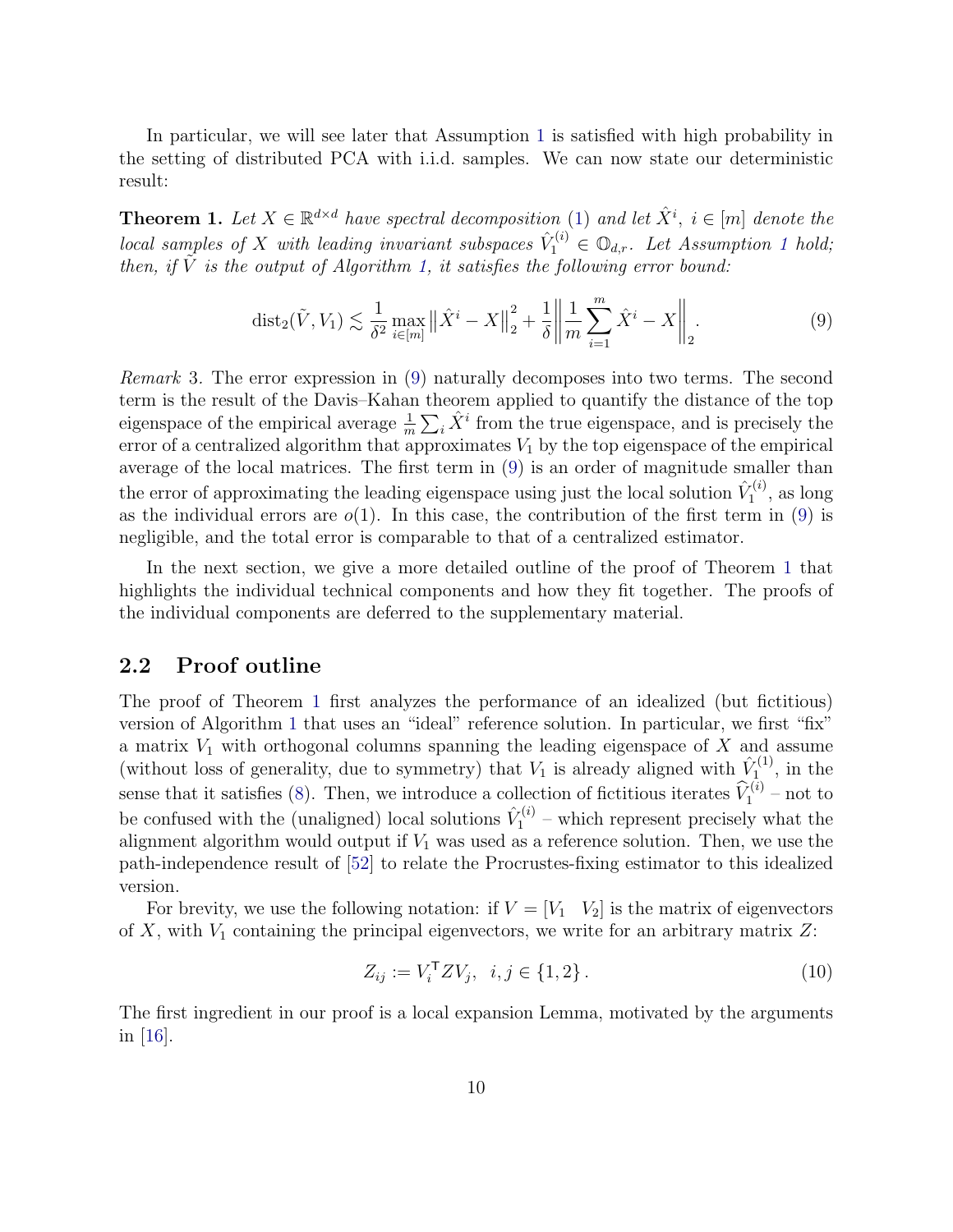**Lemma [1](#page-8-1).** Let Assumption 1 hold and choose  $\widehat{V}_1^{(i)}$  to be the matrix whose columns are a basis of the leading invariant subspace of  $\hat{X}^i$ , and furthermore is maximally aligned with  $V_1$ , in the sense that

<span id="page-10-5"></span>
$$
\underset{U \in \mathbb{O}_r}{\operatorname{argmin}} \left\| \widehat{V}_1^{(i)} U - V_1 \right\|_F = I_r, \quad \forall \, i \in [m]. \tag{11}
$$

Let  $Z^{(i)}$  be the root of the equation.<sup>[2](#page-10-0)</sup>

<span id="page-10-4"></span>
$$
0 = -\hat{X}_{21}^i + \hat{Z}^{(i)}\hat{X}_{11}^i - \hat{X}_{22}^i\hat{Z}^{(i)} + \hat{Z}^{(i)}\hat{X}_{12}^i\hat{Z}^{(i)}.
$$
 (12)

and define  $\hat{Y}^{(i)} := V_2 \hat{Z}^{(i)}$  for  $i \in [m]$ . Then the following holds:

<span id="page-10-1"></span>
$$
\left\|\hat{V}_{1}^{(i)} - V_{1} - \hat{Y}^{(i)}\right\|_{2} \lesssim \frac{\left\|\hat{X}^{i} - X\right\|_{2}^{2}}{\delta^{2}}, \quad \forall \, i \in [m].
$$
\n(13)

Proof. See Section [B.1.](#page-34-0)

The expansion in Eq. [\(13\)](#page-10-1) is nearly sufficient for our purposes; in particular, if we knew that  $V_2 Z^{(i)}$  has small enough spectral norm, summing over i and applying the triangle inequality would be sufficient. Even though this is not the case here, we can still show that the average  $m^{-1} \sum_i V_2 Z^{(i)}$  depends on the approximation error of the empirical average  $m^{-1}\sum_i \hat{X}^i - X$ , as well as the squares of the local approximation errors  $\hat{X}^i - X$ , which can be studied and bounded on a per-application basis.

<span id="page-10-2"></span>**Lemma 2.** In the same setting as Lemma [1,](#page-9-2) the set of matrices  $\hat{Y}^{(i)}$  for  $i \in [m]$  satisfy

$$
\left\| \frac{1}{m} \sum_{i=1}^{m} \hat{Y}^{(i)} \right\|_{2} \lesssim \frac{1}{\delta^{2} m} \sum_{i=1}^{m} \left\| \hat{X}^{i} - X \right\|_{2}^{2} + \frac{1}{\delta} \left\| \frac{1}{m} \sum_{i=1}^{m} \hat{X}^{i} - X \right\|_{2}
$$
(14)

Proof. See Appendix [B.2.](#page-35-0)

With Lemmas [1](#page-9-2) and [2](#page-10-2) at hand, we can finally give an error bound for the average of the fictitious estimates  $\hat{V}_1^{(i)}$ .

<span id="page-10-3"></span>**Proposition [1](#page-8-1).** Let Assumption 1 hold and  $\widehat{V}_1^{(i)}$  be defined as in Lemma [1.](#page-9-2) Then the following holds:

$$
\left\| \frac{1}{m} \sum_{i=1}^{m} \widehat{V}_{1}^{(i)} - V_{1} \right\|_{2} \lesssim \frac{1}{\delta^{2} m} \sum_{i=1}^{m} \left\| \widehat{X}^{i} - X \right\|_{2}^{2} + \frac{1}{\delta} \left\| \frac{1}{m} \sum_{i=1}^{m} \widehat{X}^{i} - X \right\|_{2}.
$$
 (15)

<span id="page-10-0"></span> $2$ See [\[16,](#page-28-10) Section 3.2] for motivation of this quantity.

 $\Box$ 

 $\Box$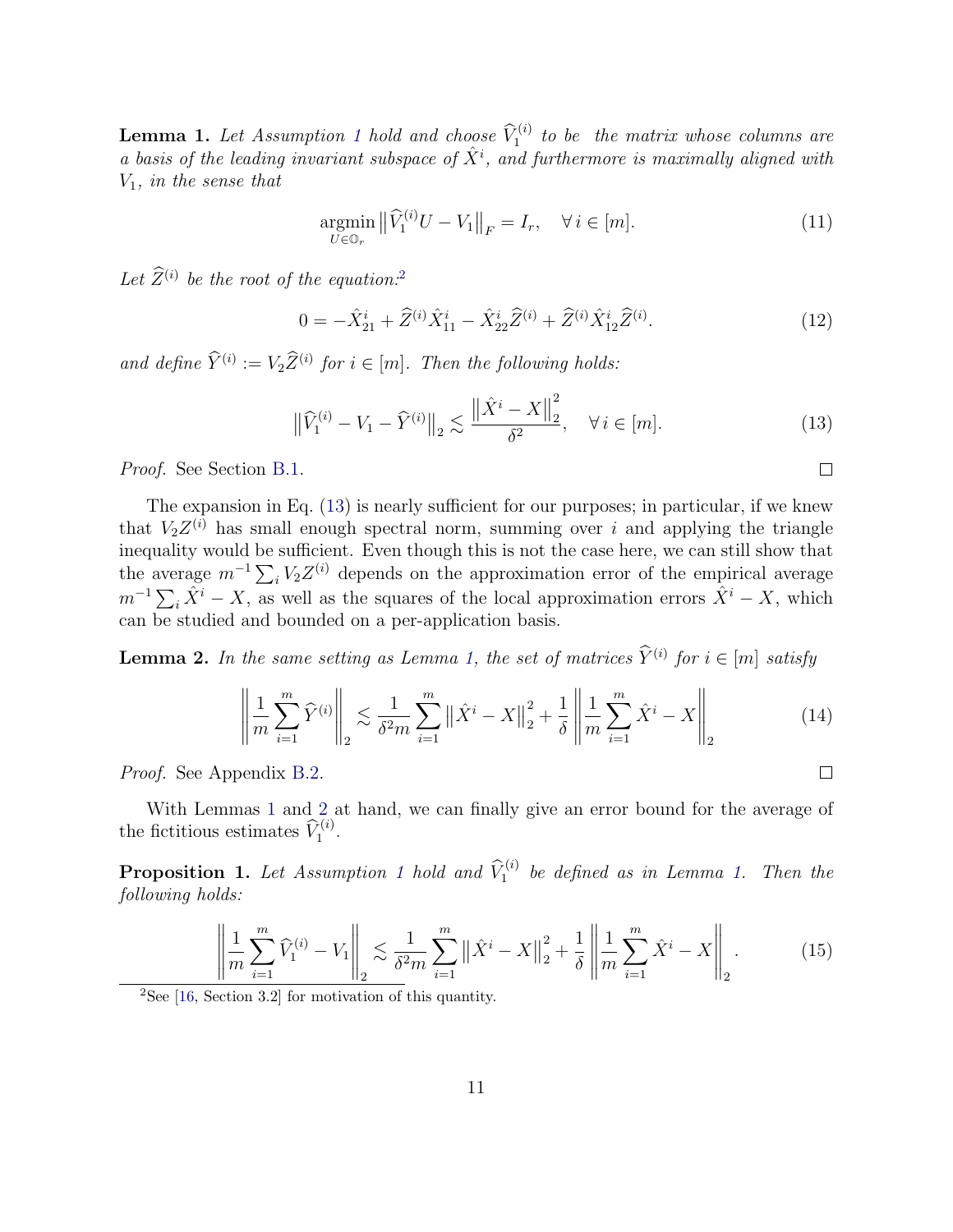Proof. Applying the triangle inequality and the above results,

$$
\left\| \frac{1}{m} \sum_{i=1}^{m} \widehat{V}_1^{(i)} - V_1 \right\|_2 = \left\| \frac{1}{m} \sum_{i=1}^{m} \widehat{V}_1^{(i)} - V_1 - \widehat{Y}^{(i)} + \widehat{Y}^{(i)} \right\|_2
$$
\n(16)

$$
\leq \frac{1}{m} \left\| \sum_{i=1}^{m} \widehat{V}_1^{(i)} - V_1 - \widehat{Y}^{(i)} \right\|_2 + \left\| \frac{1}{m} \sum_{i=1}^{m} \widehat{Y}^{(i)} \right\|_2
$$
(17)

$$
\lesssim \sum_{i=1}^{\text{(Lemma 1)}} \frac{1}{\delta^2 m} \sum_{i=1}^m \left\| \hat{X}^i - X \right\|_2^2 + \left\| \frac{1}{m} \sum_{i=1}^m \hat{Y}^{(i)} \right\|_2 \tag{18}
$$

$$
\lesssim \sum_{i=1}^{\text{(Lemma 2)}} \frac{1}{\delta^2 m} \sum_{i=1}^m \left\| \hat{X}^i - X \right\|_2^2 + \frac{1}{\delta} \left\| \frac{1}{m} \sum_{i=1}^m \hat{X}^i - X \right\|_2. \tag{19}
$$

$$
\Box
$$

 $\Box$ 

This result holds for the fictitious estimates  $\widehat{V}_1^{(i)}$ ; however, it is not clear that the Procrustes-aligned estimates,  $\tilde{V}^{(i)}$ , of Algorithm [1](#page-7-0) also satisfy such a property. To show this, we leverage a recent result by Stewart [\[52\]](#page-31-8) below; informally, the result says that aligning with an "accurate enough" reference  $\hat{V}_1^{(1)}$  $I_1^{\left(1\right)}$  is equivalent to directly aligning with  $V_1$ , up to quadratic error in  $\hat{X}^i - X$ .

<span id="page-11-0"></span>**Lemma 3.** Let  $\widehat{V}_1^{(i)}$  $\widehat{V}_1^{(i)}$  $\widehat{V}_1^{(i)}$  be defined as in Proposition 1 and  $\widetilde{V}^{(i)}$  as in Algorithm [1.](#page-7-0) Then

$$
\tilde{V}^{(i)} = \hat{V}_1^{(i)} + T^{(i)}, \quad ||T^{(i)}||_2 \lesssim \max\left\{ \left\| \hat{X}^1 - X \right\|_2^2, \left\| \hat{X}^i - \hat{X}^1 \right\|_2^2, \left\| \hat{X}^i - X \right\|_2^2 \right\}.
$$
 (20)

Proof. See Appendix [B.3.](#page-37-0)

With Lemma [3](#page-11-0) at hand, we are now ready to show that the Procrustes-fixing estimates produce a good approximation to the leading invariant subspace  $V_1$ . Our results here do not depend on a particular application setting such as distributed PCA; we are only using matrix compuations and Assumption [1.](#page-8-1)

<span id="page-11-1"></span>**Theorem 2** (Procrustes fixing). Let Assumption [1](#page-8-1) hold. The estimates  $\tilde{V}^{(i)}$  from Algorithm [1](#page-7-0) satisfy

$$
\left\| \frac{1}{m} \sum_{i=1}^{m} \tilde{V}^{(i)} - V_1 \right\|_2 \lesssim \frac{1}{\delta^2} \max_{i \in [m]} \left\| \hat{X}^i - X \right\|_2^2 + \frac{1}{\delta} \left\| \frac{1}{m} \sum_{i=1}^{m} \hat{X}^i - X \right\|_2.
$$
 (21)

Consequently, the output of Algorithm [1](#page-7-0) satisfies

$$
\text{dist}_2(\tilde{V}, V_1) \lesssim \frac{1}{\delta^2} \max_{i \in [m]} \left\| \hat{X}^i - X \right\|_2^2 + \frac{1}{\delta} \left\| \frac{1}{m} \sum_{i=1}^m \hat{X}^i - X \right\|_2. \tag{22}
$$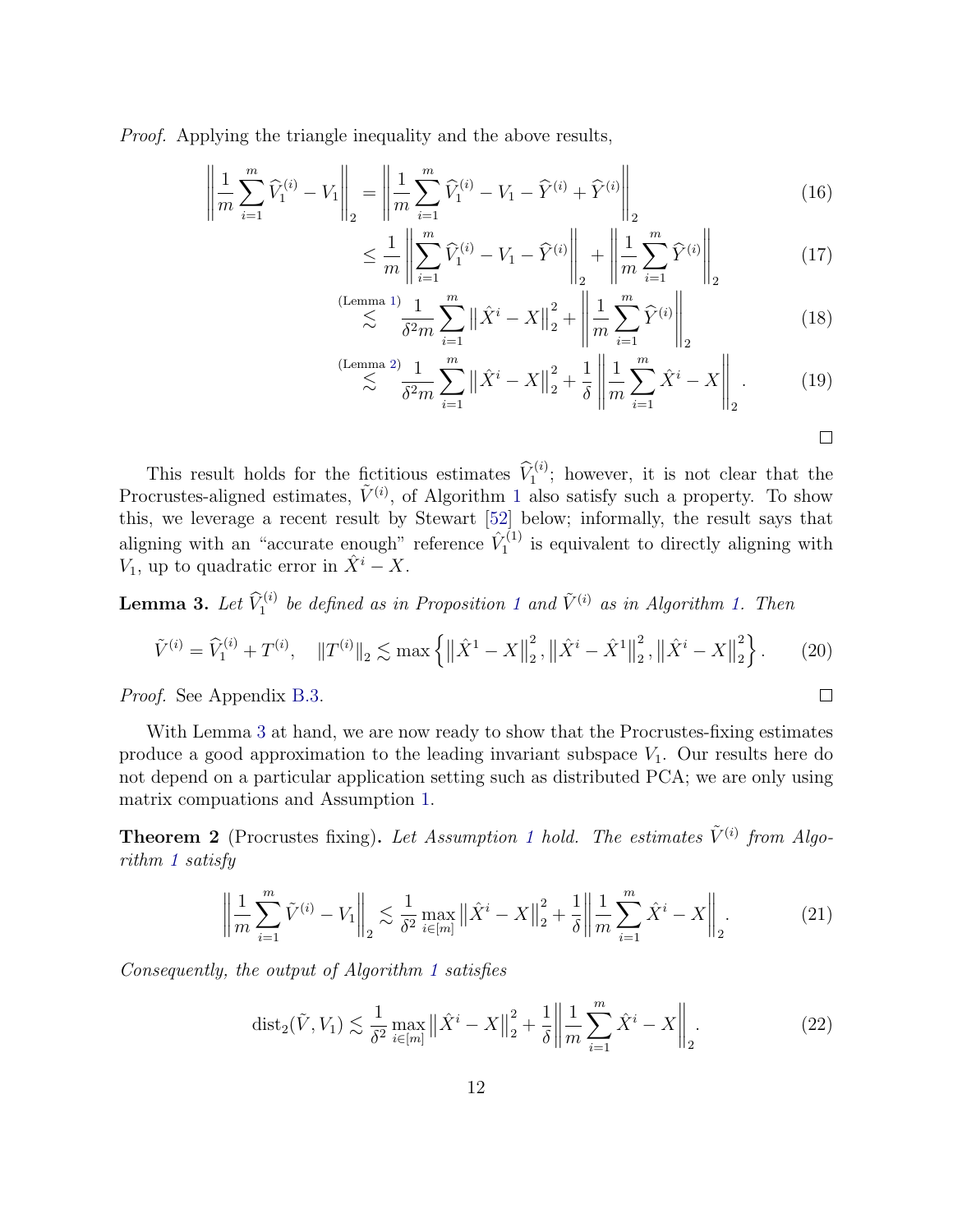*Proof.* Under Assumption [1,](#page-8-1) applying Lemma [3](#page-11-0) lets us rewrite  $\tilde{V}^{(i)} = \tilde{V}^{(i)} + T^{(i)}$  where  $T^{(i)}$  satisfies

$$
\|T^{(i)}\|_2 \lesssim \max\left\{ \left\|\hat{X}^i - X\right\|_2^2, \left\|\hat{X}^i - \hat{X}^1\right\|_2^2, \left\|\hat{X}^1 - X\right\|_2^2 \right\}, \quad \forall i \in [m]. \tag{23}
$$

where we can further upper bound (via Young's inequality  $(a + b)^2 \le 2(a^2 + b^2)$ ):

$$
\left\| \hat{X}^{i} - \hat{X}^{1} \right\|_{2}^{2} = \left\| \hat{X}^{i} - X + X - \hat{X}^{1} \right\|_{2}^{2} \lesssim \max \left\{ \left\| \hat{X}^{i} - X \right\|_{2}^{2}, \left\| \hat{X}^{1} - X \right\|_{2}^{2} \right\},\tag{24}
$$

$$
\Rightarrow \|T^{(i)}\|_2 \lesssim \max_{i \in [m]} \left\| \hat{X}^i - X \right\|_2^2. \tag{25}
$$

By rewriting the desired statement and applying the triangle inequality, we have

$$
\left\| \frac{1}{m} \sum_{i=1}^{m} \tilde{V}^{(i)} - V_1 \right\|_2 \leq \left\| \frac{1}{m} \sum_{i=1}^{m} \hat{V}_1^{(i)} - V_1 \right\|_2 + \frac{1}{m} \sum_{i=1}^{m} \|T^{(i)}\|_2
$$
\n
$$
\lesssim \frac{\left\| \sum_{i=1}^{m} \sum_{i=1}^{m} \left\| \hat{X}^i - X \right\|_2^2 + \frac{1}{\delta} \left\| \frac{1}{m} \sum_{i=1}^{m} \hat{X}^i - X \right\|_2 + \frac{1}{m} \sum_{i=1}^{m} \|T^{(i)}\|_2
$$
\n
$$
\leq \frac{\left(25\right)}{\delta^2 m} \sum_{i=1}^{m} \left\| \hat{X}^i - X \right\|_2^2 + \frac{1}{\delta} \left\| \frac{1}{m} \sum_{i=1}^{m} \hat{X}^i - X \right\|_2 + \max_{i \in [m]} \left\| \hat{X}^i - X \right\|_2^2
$$
\n
$$
\lesssim \frac{1}{\delta^2 \max_{i \in [m]} \| \hat{X}^i - X \|^2_2 + \frac{1}{\delta} \left\| \frac{1}{m} \sum_{i=1}^{m} \hat{X}^i - X \right\|_2,
$$

which completes the proof.

### 2.3 Consequences for distributed PCA

With Theorem [2](#page-11-1) at hand, we can show that applying Algorithm [1](#page-7-0) to the distributed PCA problem can yield estimates whose error rate matches that of a centralized estimator. The first setting we consider is similar to that of [\[24\]](#page-28-0), summarized below.

<span id="page-12-1"></span>Assumption 2. Consider a zero-mean distribution  $\mathcal D$  supported on  $\mathbb R^d$ , with covariance matrix  $X = \mathbb{E}_{x \sim \mathcal{D}}[xx^{\mathsf{T}}]$ . We assume the following:

- 1. Each of the m available machines draws n i.i.d. samples from  $D$ , denoted  $x_j^{(i)}$  $j^{(i)}$  for  $j \in [n], i \in [m].$
- 2. The population covariance matrix  $X$  satisfies an eigengap condition:

$$
\lambda_r(X) - \lambda_{r+1}(X) \ge \delta > 0,\tag{26}
$$

<span id="page-12-0"></span> $\Box$ 

where  $\delta$  is some fixed scalar and r is the rank of the target subspace.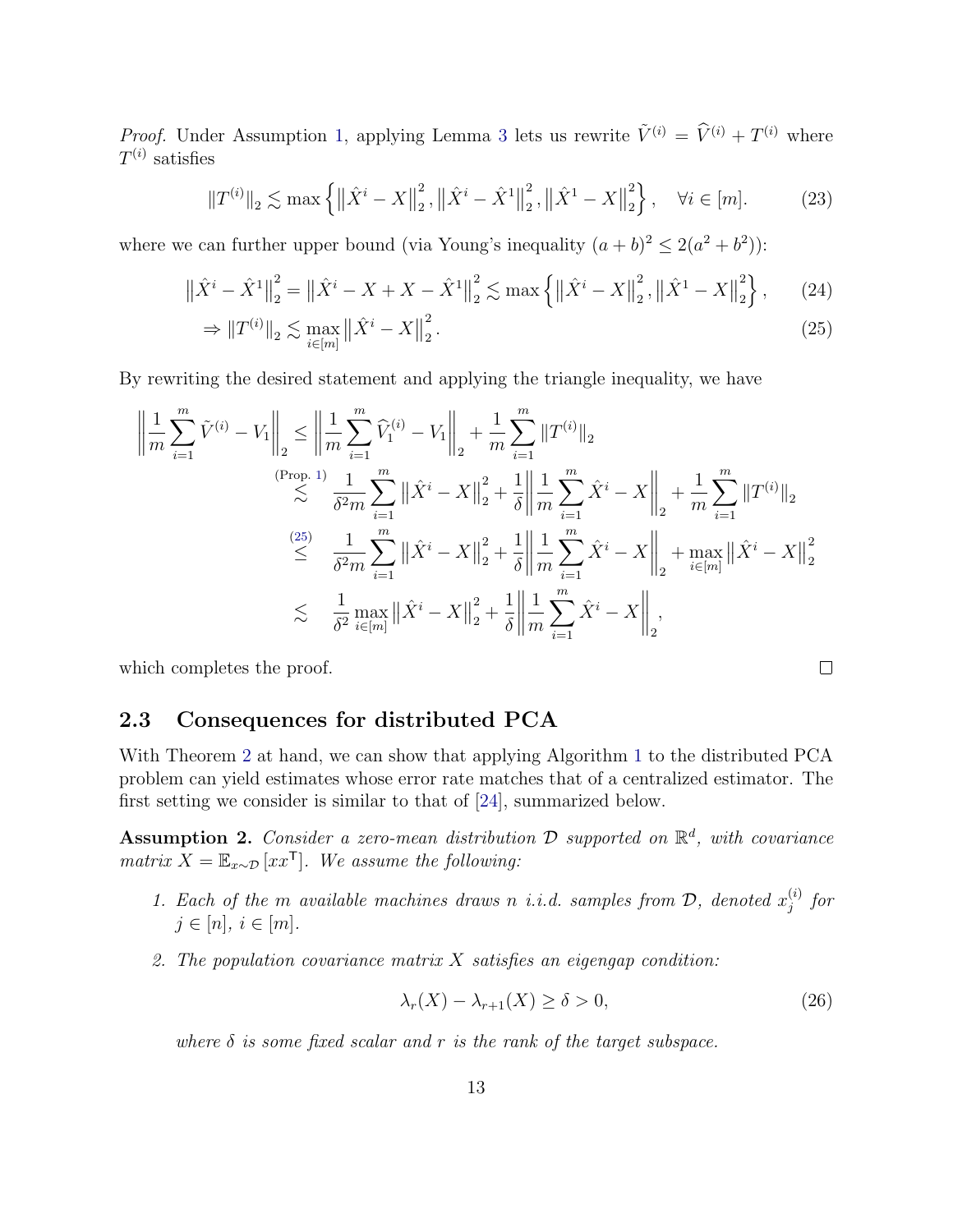<span id="page-13-0"></span>3. Any  $x \sim \mathcal{D}$  satisfies  $||x||_2 \leq \sqrt{b}$  almost surely.

Note that part [\(3\)](#page-13-0) of Assumption [2](#page-12-1) is just for simplicity, and adopted in [\[24\]](#page-28-0) as well. Later, we will show that covariance matrices with small intrinsic dimension enable improved statistical rates.

We first argue that Assumption [1](#page-8-1) is satisfied with high probability in this setting. To do so, we first define the events

$$
\mathcal{E} := \mathcal{E}_1 \cap \mathcal{E}_2 \tag{27}
$$

$$
\mathcal{E}_1 := \left\{ \left\| \frac{1}{m} \sum_{i=1}^m \hat{X}^i - X \right\|_2 \le 2 \cdot \sqrt{\frac{b^2 \log(2d/p)}{mn}} \right\} \tag{28}
$$

$$
\mathcal{E}_2 := \left\{ \max_{i \in [m]} \left\| \hat{X}^i - X \right\|_2 \le \min \left\{ \frac{\delta}{8}, 2 \cdot \sqrt{\frac{b^2 \log(2dm/p)}{n}} \right\} \right\},\tag{29}
$$

where p is a parameter controlling the probability of failure and  $\hat{X}^i := \frac{1}{n} \sum_{j=1}^n x_j^{(i)}$  $\displaystyle{ \stackrel{(i)}{j}}(x^{(i)}_j$  $\binom{i}{j}$ T denote the local empirical covariance matrices with leading r-dimensional invariant subspaces  $\hat{V}^{(i)}_1$  $\mathcal{I}_1^{(i)}$ . By Lemma [6,](#page-32-0) we have that

$$
\mathbb{P}\left(\mathcal{E}\right) \ge 1 - 2p - 2dm \exp\left\{-\frac{n\delta^2}{4b^2}\right\}.
$$
\n(30)

Then we obtain the following Theorem:

<span id="page-13-1"></span>**Theorem 3.** Under Assumption [2,](#page-12-1) the estimate  $\tilde{V}$  returned by Algorithm [1](#page-7-0) satisfies

$$
\text{dist}_2(\tilde{V}, V_1) \lesssim \sqrt{\frac{b^2 \log(2d/p)}{\delta^2 mn}} + \frac{b^2 \log(2dm/p)}{\delta^2 n},\tag{31}
$$

with probability at least  $1 - 2p - 2dm \exp \left(-\frac{n\delta^2}{4b^2}\right)$  $\frac{m\delta^2}{4b^2}$ , whenever  $n \gtrsim \log \frac{dm}{p}$ .

Theorem [3](#page-13-1) shows that the error rate of distributed PCA with Algorithm [1](#page-7-0) decays roughly as  $\sqrt{b^2 \log (cd/p)/\delta^2 mn}$ , under the assumption that  $||x_i||_2 \le \sqrt{b}$  almost surely; however, typical modelling choices, including the case where  $x_i \sim \mathcal{N}(0, \Sigma)$  which is explored in the numerical experiments of Section [3.1,](#page-15-0) do not guarantee such boundedness. Although rates for covariance estimation of subgaussian vectors are on the order of  $\sqrt{\frac{d}{mn}}$  [\[56,](#page-31-7) Chapter 6.3], when the covariance matrix exhibits rapid spectral decay the statistical error depends on its intrinsic dimension, defined for a PSD matrix A as

$$
intdim(A) := \frac{\text{Tr}(A)}{\|A\|_2} = 1 + \sum_{i \ge 2} \frac{\lambda_i(A)}{\lambda_1(A)}.
$$
 (32)

<span id="page-13-2"></span>Notice that in general  $1 \leq \text{intdim}(A) \leq \text{rank}(A)$ , and that it is possible to have integral  $\ll$ rank $(A)$ . Using the intrinsic dimension, we can refine our rates as follows: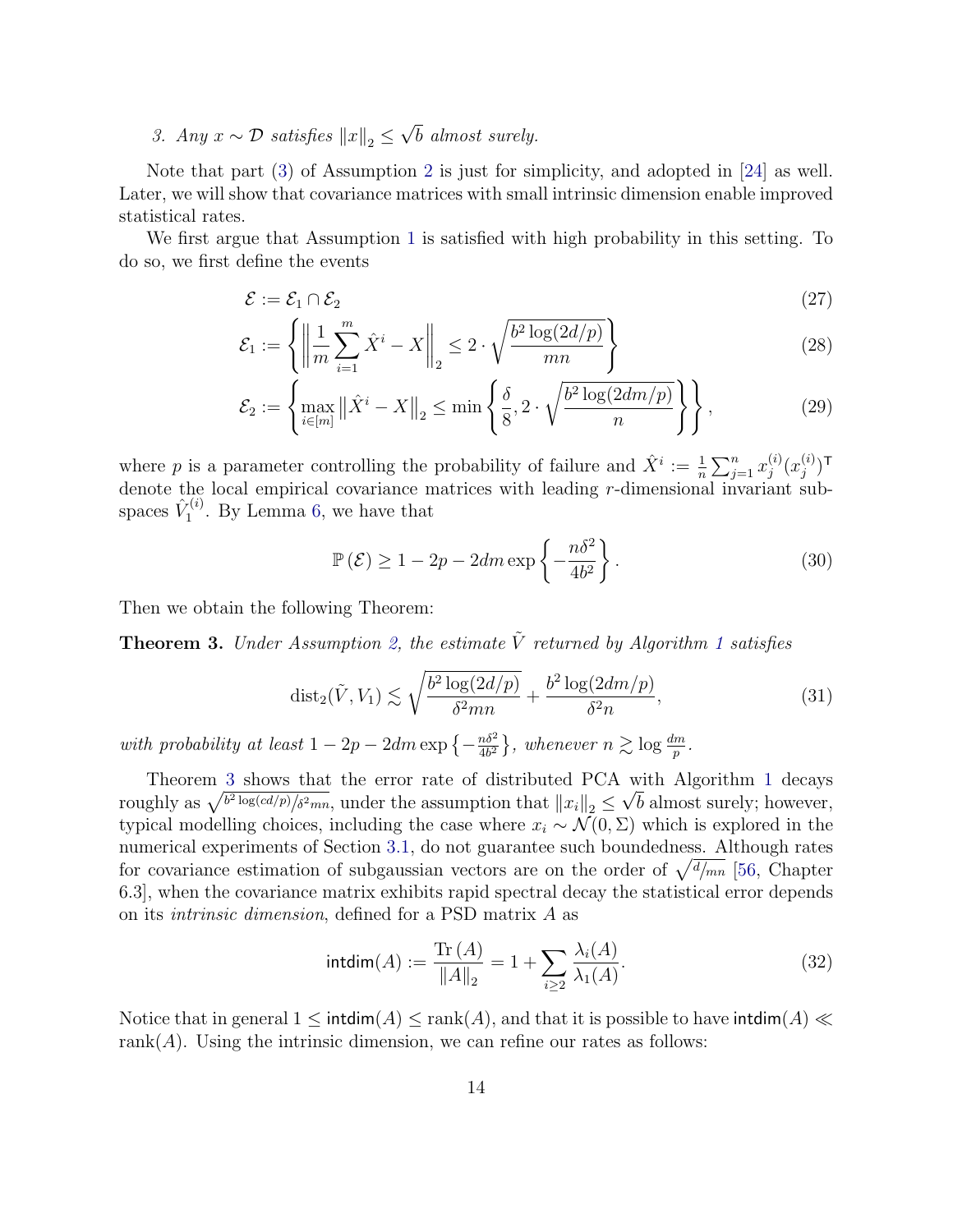Theorem 4. Modify Assumption [2](#page-12-1) so that Item [3](#page-13-0) (boundedness) is no longer required, and assume  $\mathcal{D}$  is a zero-mean subgaussian multivariate distribution with covariance matrix  $X := \mathbb{E}_{x \sim \mathcal{D}}[xx^{\mathsf{T}}]$ . Let  $r_{\star} := \text{intdim}(X)$ . Then, as long as  $n \gtrsim \frac{r_{\star} + \log(m/p)}{\delta^2}$  $\frac{\partial g(m/p)}{\partial q^2}$ , the output of Algorithm [1](#page-7-0) satisfies

$$
\text{dist}_2(\tilde{V}, V_1) \lesssim \frac{r_\star + \log(m/p)}{n} \cdot \left(\frac{\|X\|_2}{\delta}\right)^2 + \sqrt{\frac{r_\star + \log(c_1 n)}{mn}} \cdot \frac{\|X\|_2}{\delta} \tag{33}
$$

with probability at least  $1 - p - 2n^{-c_1}$ , where  $c_1$  is a dimension-independent constant.

*Proof.* The proof uses the matrix deviation inequality [\[54\]](#page-31-9) to obtain tighter concentration for the empirical covariance matrices, but is otherwise identical to the proof of Theorem [1.](#page-9-1) See Appendix [B.4](#page-38-0) for details.  $\Box$ 

The rate from Theorem [4](#page-13-2) is similar to that of [\[20,](#page-28-1) Theorem 4], absent an additional factor of  $\sqrt{r}$  appearing in the latter. However, the two bounds are not directly comparable; the error bound in [\[20\]](#page-28-1) is stated in terms of the Frobenius distance of the spectral projectors  $\text{dist}_F(V, \hat{V}) := ||V V^{\mathsf{T}} - \hat{V} \hat{V}^{\mathsf{T}}||_F$ . It may also be possible to adapt the analysis of [\[20\]](#page-28-1) to remove the extra  $\sqrt{r}$  factor when the subspace distance is measured in the spectral norm. Table [1](#page-14-0) gives a summary of statistical error rates in distributed PCA under different settings.

<span id="page-14-0"></span>**Table 1:** Comparison of rates for distributed PCA. Here,  $\kappa := \frac{\|\Sigma\|_2}{\delta}$  $\frac{\partial \Pi_2}{\partial \delta}$ , where  $\delta$  is the population eigengap, r is the dimension of the principal subspace, and  $r_* := \text{intdim}(\Sigma)$ .

| Setting                                     | Rate                                                                                                                                                                                                                   | Reference                             |
|---------------------------------------------|------------------------------------------------------------------------------------------------------------------------------------------------------------------------------------------------------------------------|---------------------------------------|
| $\mathcal{D} \subset \sqrt{b} \mathbf{B}^d$ | $\tilde{\mathcal{O}}\left(\sqrt{\frac{b^2}{\delta^2 mn}+\frac{b^2}{\delta^2 n}}\right)$                                                                                                                                | [24] $(r = 1)$<br>Theorem 3 (general) |
| $D$ subgaussian                             | $\mathcal{O}\left(\kappa\sqrt{\frac{r_{\star}+\log n}{mn}+\kappa^2\cdot\frac{r_{\star}+\log(m)}{n}}\right)$<br>$\mathcal{O}\left(\sqrt{r}\kappa\sqrt{\frac{r_{\star}}{mn}}+\sqrt{r}\kappa^2\frac{r_{\star}}{n}\right)$ | Theorem 4<br>$[20]$ <sup>†</sup>      |
|                                             | $\pm$ . From bound given in terms of dist $(V, \hat{V}) :=   V V \overline{V} - \hat{V} \hat{V} \hat{V} \overline{V}  $                                                                                                |                                       |

 $\dagger$ : Error bound given in terms of  $\text{dist}_F(V_1, \hat{V}) := ||V_1 V_1^{\mathsf{T}} - \hat{V} \hat{V}^{\mathsf{T}}||_F$ .

## 3 Numerical Experiments

In this section, we present numerical experiments on real and synthetic data. The code to reproduce them, written in Julia, is available online.<sup>[3](#page-14-1)</sup> In all experiments below, we use the label "Central" to refer to PCA using the empirical covariance matrix of all  $m \cdot n$ 

<span id="page-14-1"></span><sup>3</sup><https://gitlab.com/vchariso/distributed-eigenspace-estimation>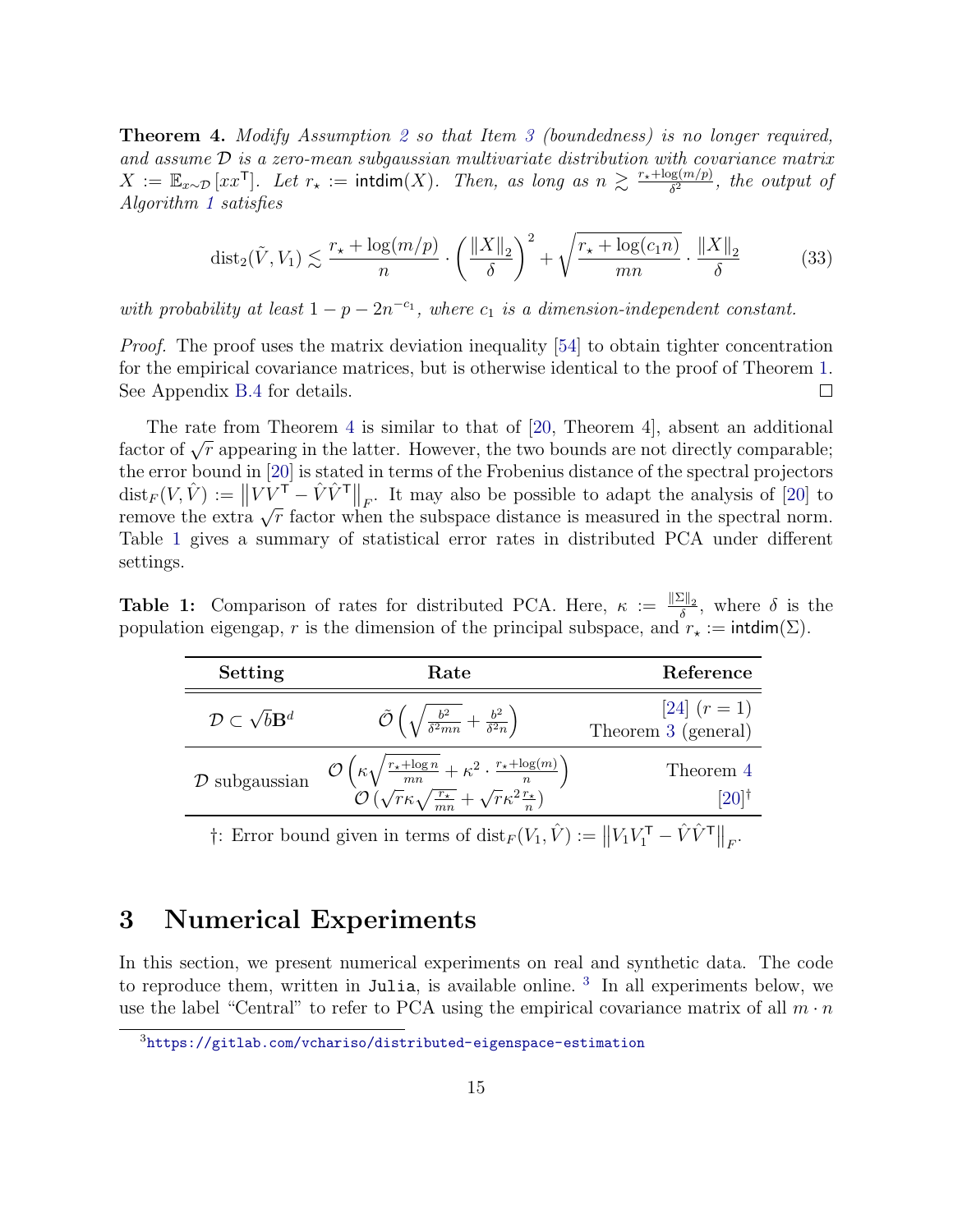samples. In the synthetic experiments, we use zero-mean multivariate Gaussians with covariance matrix

<span id="page-15-2"></span><span id="page-15-1"></span>
$$
\Sigma := U T U^{\mathsf{T}}, \ U \sim \text{Unif}(\mathbb{O}_d), \tag{34}
$$

where  $T := \text{diag}(\{\tau_i\}_{i \in [d]})$  is generated according to one of the following two models (recall  $r_{\star} := \text{intdim}(\Sigma)$ :

$$
\tau_i := \begin{cases} \lambda_h - \frac{(\lambda_h - \lambda_\ell) \cdot (i-1)}{r-1}, & i \le r \\ (\lambda_\ell - \delta) \cdot 0.9^{i-r-1}, & i > r \end{cases}, \quad \text{or} \tag{M1}
$$

$$
\tau_i := \begin{cases} 1, & i \le r \\ (1 - \delta) \cdot \alpha^{i - r}, & i > r \end{cases}
$$
, where  $\alpha$  solves 
$$
\frac{(1 - \delta)}{1 - \alpha} = r_* - r
$$
 (M2)

In model [\(M1\)](#page-15-1), the r principal eigenvalues are linearly spaced in  $[\lambda_{\ell}, \lambda_h]$ . In contrast, in [\(M2\)](#page-15-2) all principal eigenvalues are 1, while the trailing eigenvalues decay according to a specified rate  $\alpha < 1$ . Both constructions ensure that the eigengap is exactly equal to  $\delta$ .

#### <span id="page-15-0"></span>3.1 Performance as a function of  $m$  and  $n$

We generate a set of synthetic experiments following the model [\(M1\)](#page-15-1), setting  $\lambda_{\ell} = 0.5$ ,  $\lambda_h = 1$  $\lambda_h = 1$ , and  $\delta = 0.2$ . We then apply Algorithm 1 for a variety of  $(m, n)$  after setting  $d = 300$ , which is the parameter used in [\[24\]](#page-28-0) (wherein the case  $r = 1$  is studied). Figure [2](#page-16-0) depicts the performance of Algorithm [1](#page-7-0) for a number of different configurations. For  $r \in \{1, 4, 8, 16\}$  $r \in \{1, 4, 8, 16\}$  $r \in \{1, 4, 8, 16\}$ , Algorithm 1 performs essentially as well as a centralized PCA, which uses all  $m \cdot n$  samples to form the empirical covariance matrix. For  $r = 1$ , our error plots closely resemble those from [\[24\]](#page-28-0). In all configurations, "naïve" averaging produces an estimate V with error on the order of  $\Omega(1)$ , that does not always decay as a function of n; for that reason, we omit its depiction.

Crucially, our theory requires  $n$  to be sufficiently large, since otherwise certain conditions may not hold with high probability. For example, if  $n$  is too small, it is unlikely that  $\left\|\hat{X}^i - X\right\|_2 \leq \frac{\delta}{8}$  $\frac{\delta}{8}$ , as required. For that reason, we generate another synthetic experiment following model [\(M1\)](#page-15-1). This time, we keep the total number of samples  $m \cdot n$  fixed and vary m. The results are shown in Fig. [3.](#page-17-0) Unsurprisingly, larger values of  $m$  lead to less accurate local solutions and smaller overall accuracy of the Procrustes-aligned solution. Note that even if most local solutions are accurate enough, larger values of  $m$  (or equivalently smaller values of *n*) imply there is a higher probability that the reference solution  $\hat{V}_1^{(1)}$  $i_1^{(1)}$  is a poor approximation of  $V_1$ , which inevitably leads to loss of accuracy during the alignment step.

#### <span id="page-15-3"></span>3.2 Iterative refinement

The estimates generated by Algorithm [1](#page-7-0) were empirically observed to be sensitive to the individual solution  $\hat{V}_1^{(1)}$  $\gamma_1^{(1)}$  chosen as a reference, especially when the ratio  $\sqrt{1/n}$  is non-negligible.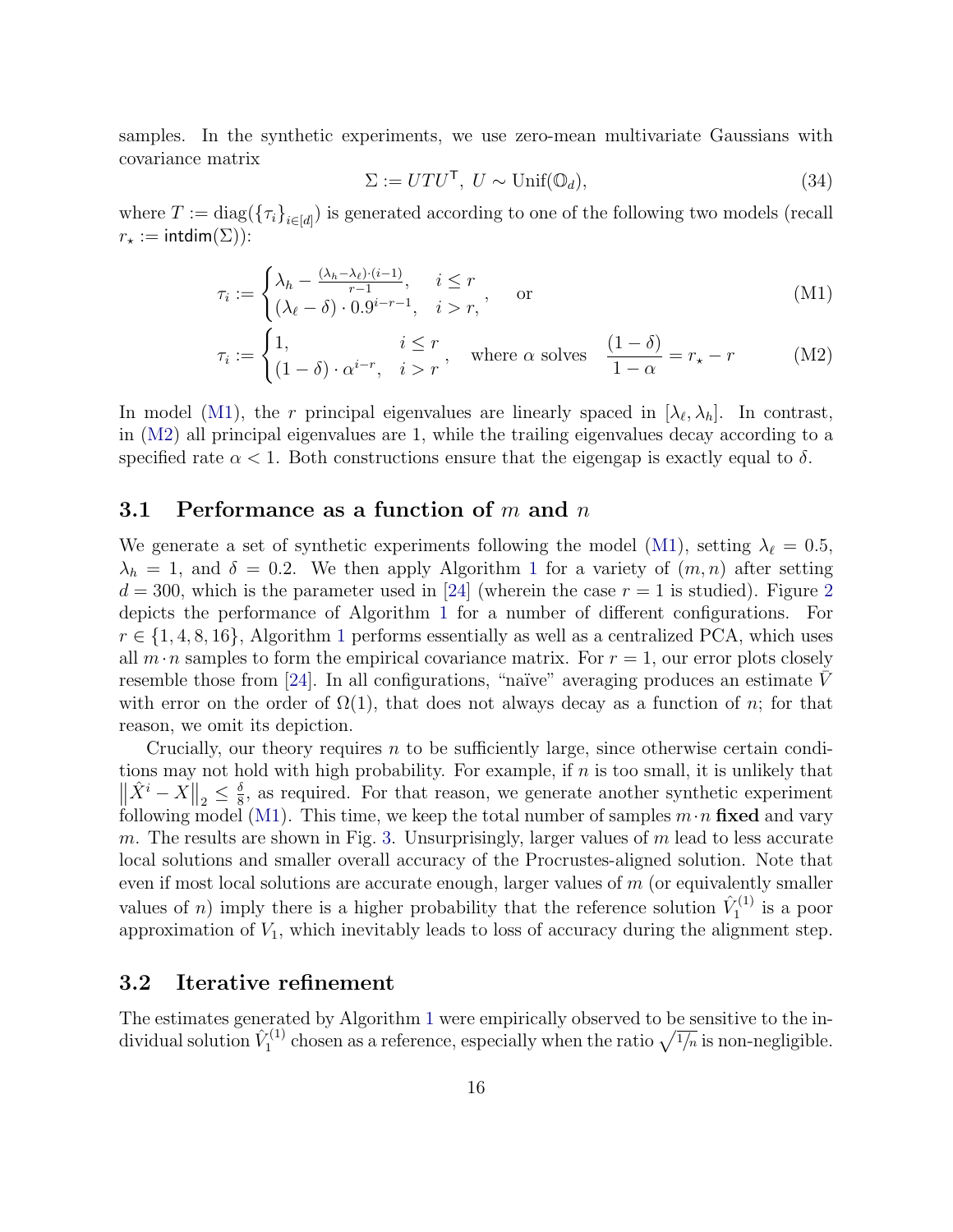<span id="page-16-0"></span>

Figure 2: Performance of centralized vs. distributed PCA with Procrustes-fixing for  $m \in$  $\{25, 50\}$  and  $n \in \{25, 50, \ldots, 500\}$ , with  $\delta = 0.2$ . Target ranks (from left to right):  $r \in$  $\{1,4\}$  (top),  $r \in \{8,16\}$  (bottom).

To obtain a more robust estimate, we propose a practical iterative refinement step outlined in Algorithm [2.](#page-17-1) Instead of performing a single round of Procrustes alignment, the algorithm goes through multiple iterations where the output of the previous alignment round is used as a reference solution for the current round. Intuitively, even if the initial reference solution was somewhat inaccurate, the averaging step will likely smooth out some of the error, leading to a more accurate reference solution.

To verify this, we perform two experiments. Initially, we compare the performance of Alg. [1](#page-7-0) and [2](#page-17-1) (with  $n$ **-iter** = 2) in the experiment of Section [3.1](#page-15-0) where  $m \cdot n$  is kept fixed and m varies. Empirically, we observe that the additional averaging steps make the most difference for small  $n$ , where individual reference solutions are more likely to be innacurate. Additionally, we compare Algorithms [1](#page-7-0) and [2](#page-17-1) using synthetic instances generated by model [\(M2\)](#page-15-2) to examine the effect of additional rounds of iterative refinement on the accuracy of solutions; the results can be found in Fig. [4.](#page-18-0) Therein, we report the subspace distance from the ground truth by varying  $n$ -iter  $\in \{2, 5, 15\}$ . For small n,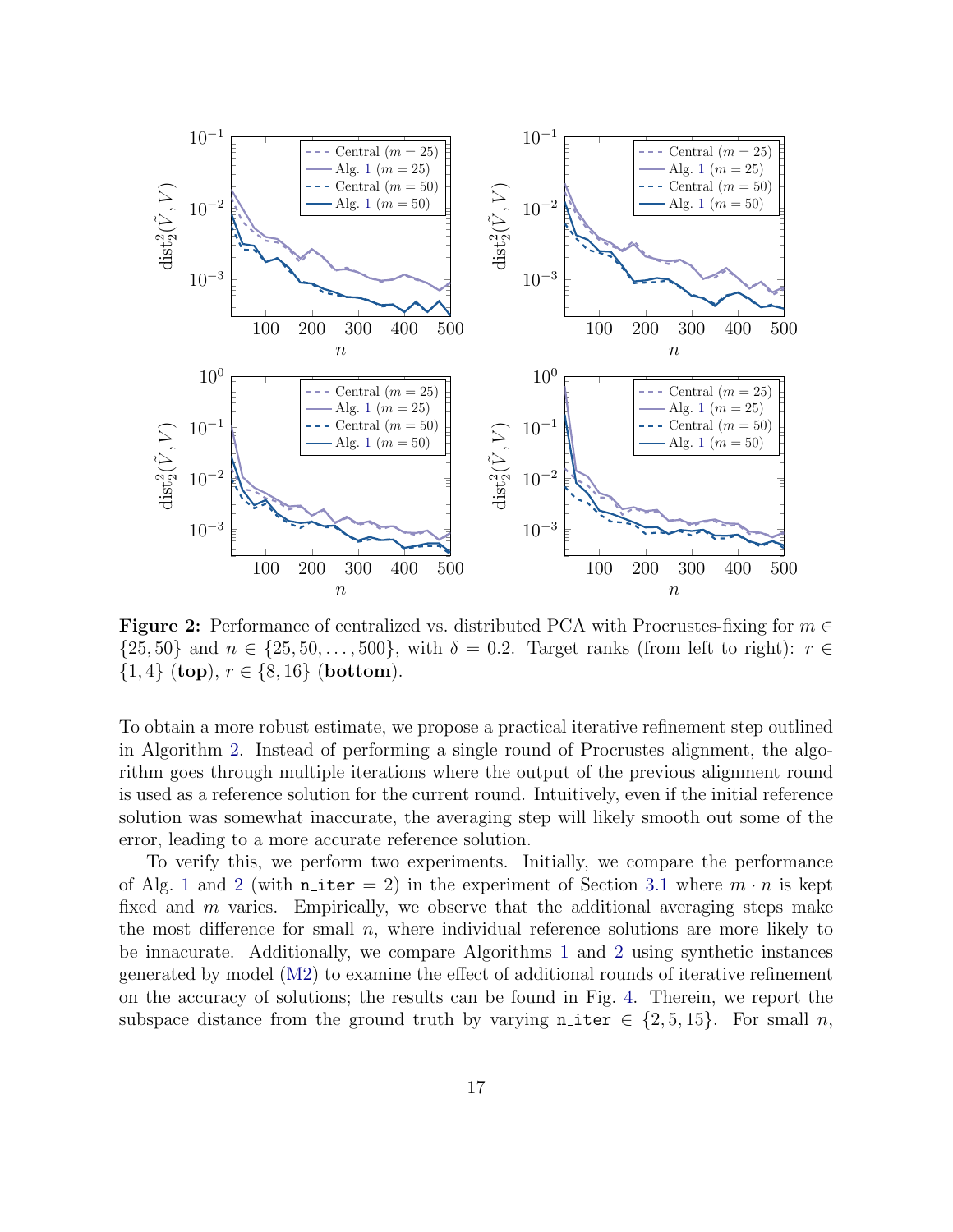<span id="page-17-0"></span>

Figure 3: Performance of centralized vs. distributed PCA with Procrustes-fixing for fixed  $n \cdot m = 20000$  $n \cdot m = 20000$  $n \cdot m = 20000$  with  $\delta = 0.2$  and varying m; here, Alg. 2 is invoked with n\_iter = 2. When the number of machines is too large, the accuracy of each individual solution degrades, leading to loss of accuracy in the averaged solution itself.

<span id="page-17-1"></span>Algorithm 2 Procrustes fixing with iterative refinement

Input: local principal subspaces  $\{\hat{V}_1^{(i)}\}$  $\{I_1^{(i)} \mid i \in [m]\},$  number of refinement steps  $\texttt{n\_iter}$ Set  $\tilde{V}^{(0)} := \hat{V}_1^{(1)}$ 1 for  $k = 1, \ldots, n$ <sub>iter</sub> do compute  $\tilde{V}^{(k)}$  using Algorithm [1](#page-7-0) with reference solution  $\tilde{V}^{(k-1)}$ end for  ${\bf return} \; \tilde{V}^{\texttt{(n\_iter)}}.$ 

iterative refinement can decrease the subspace distance significantly, at the cost of a few extra rounds of computation. Moreover, just a few rounds of refinement are sufficient; the difference between 5 and 15 refinement steps is negligible in all configurations of  $(n, r_*)$ .

#### 3.3 Performance as a function of intrinsic dimension

To examine the influence of  $r<sub>\star</sub> = \text{intdim}(X)$  on the performance of the algorithm, we generate a family of covariance matrices following the model [\(M2\)](#page-15-2) by letting

$$
r_{\star} \in \{r+2^{k} \mid k=2,\ldots,6\} \,,
$$

where r is the dimension of the principal subspace, while keeping  $d = 250, n = 2 \cdot d$ , and  $m = 100$  fixed. Figure [5](#page-19-0) depicts the results for Gaussian samples generated according to Eq. [\(M2\)](#page-15-2) and  $r \in \{2, 5, 10\}$  $r \in \{2, 5, 10\}$  $r \in \{2, 5, 10\}$ . In all cases, the performance of Algorithm 1 is competitive to centralized PCA, as well as with [\[20,](#page-28-1) Algorithm 1], its error being at worst a constant multiplicative factor larger than centralized PCA. In addition, the performance of Algorithm [2,](#page-17-1) the iteratively refined variant of Algorithm [1](#page-7-0) introduced in Section [3.2,](#page-15-3) is on par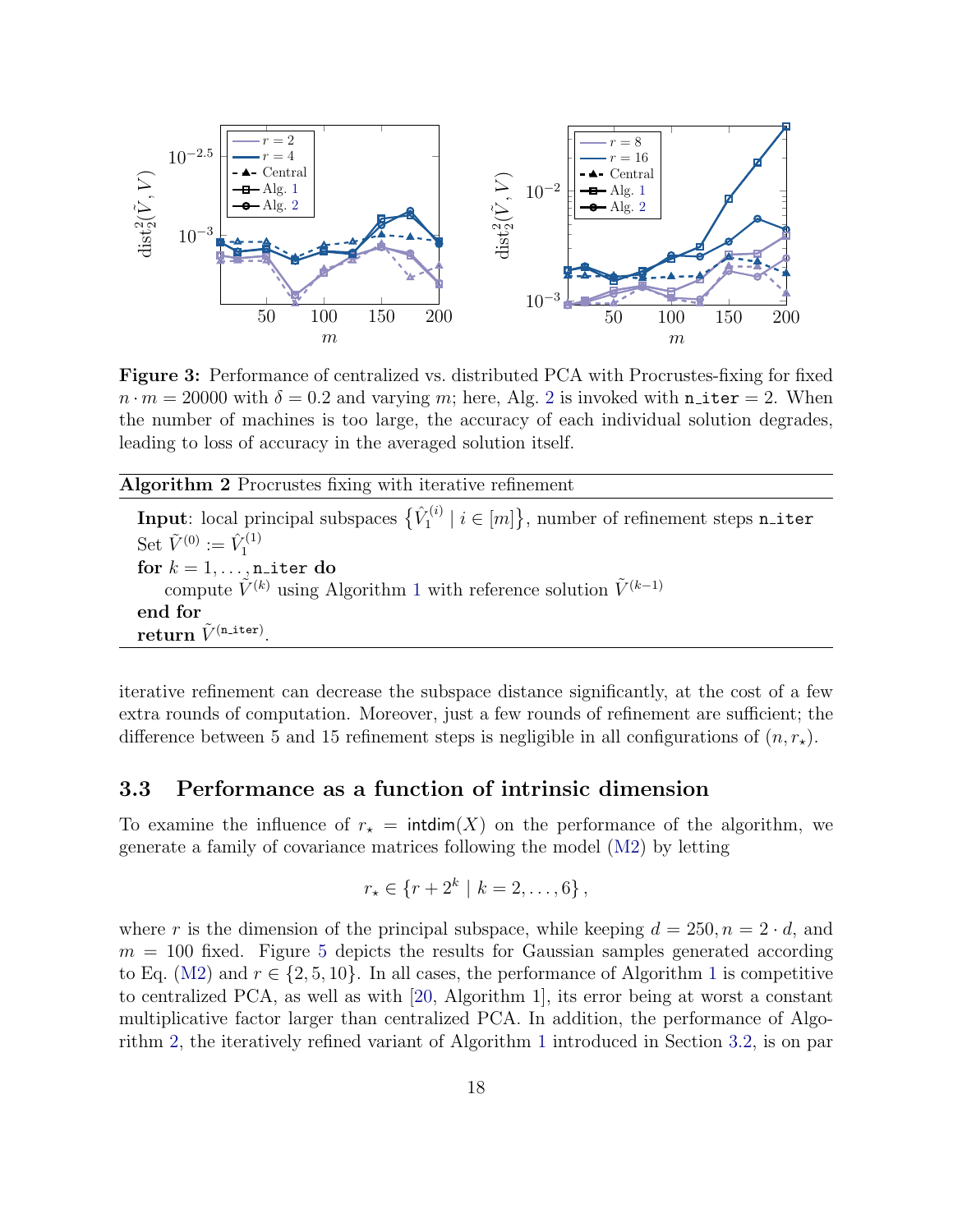<span id="page-18-0"></span>

**Figure 4:** Empirical error of Algorithm [1](#page-7-0) vs. Algorithm [2](#page-17-1) for a problem with  $d = 300, m =$ 50 and  $\delta = 0.1$  for a variety of n and  $r_* := \text{intdim}(X)$ . n\_iter = 2 (top), n\_iter = 5 (middle) and  $n$  iter = 15 (bottom). The problem instances generated across rows are identical. In the challenging regime where  $n$  is small, iterative refinement can significantly reduce the estimation error. Smaller number of samples per machine  $n$  always leads to more significant gaps between central and distributed solutions.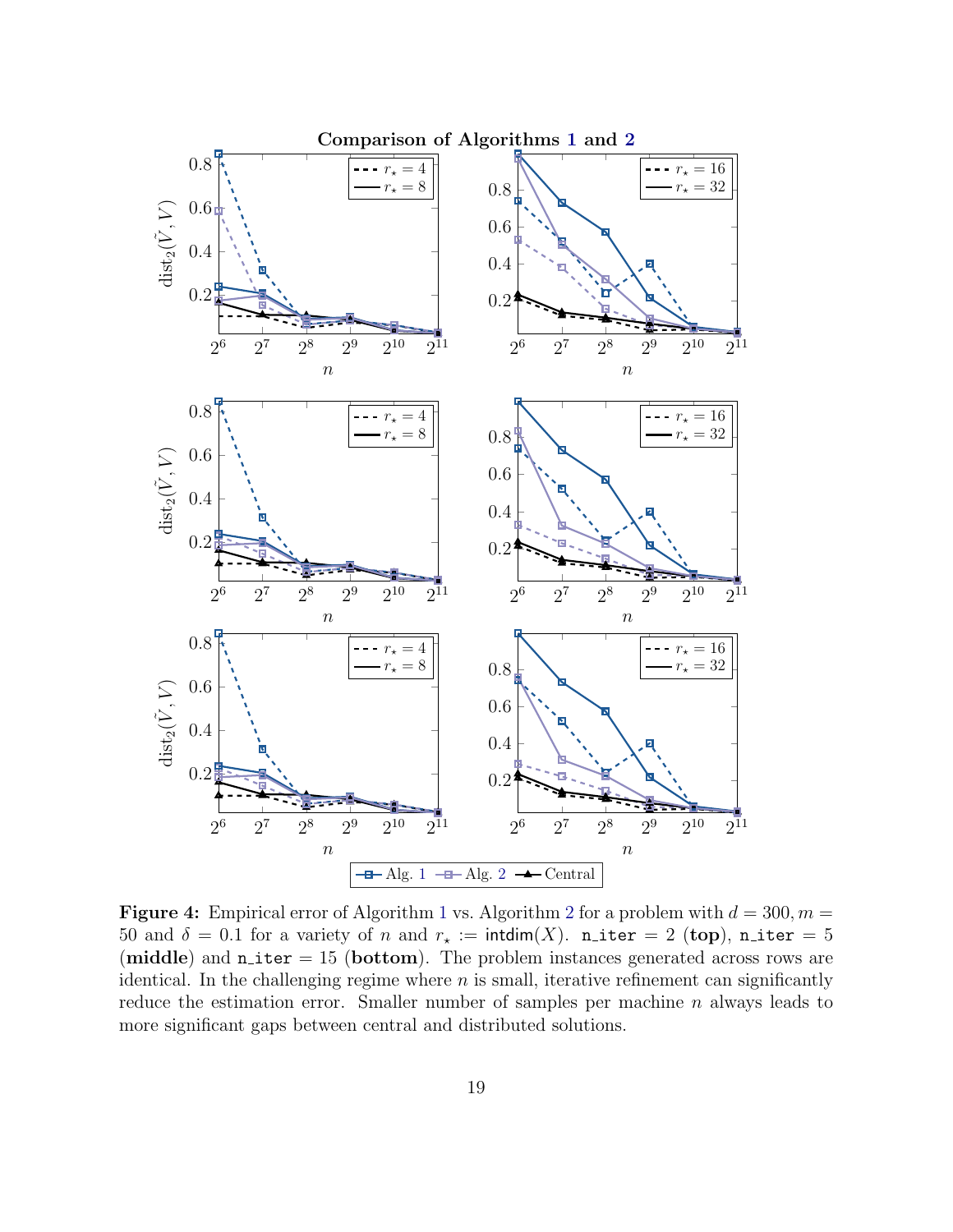<span id="page-19-0"></span>

Figure 5: Performance of Algorithms [1](#page-7-0) and [2](#page-17-1) compared to centralized PCA and [\[20,](#page-28-1) Algorithm 1, for  $d = 250, n = 500, m = 100$ , given a covariance matrix X of varying intrinsic dimension  $r_{\star} = \text{intdim}(X)$ . Here,  $\delta = 0.25$  and  $r \in \{2, 5, 10\}$  (left to right). In all cases, the errors of Algorithms [1](#page-7-0) and [2](#page-17-1) are at worst within a constant factor of the error of the centralized algorithm.

with both centralized PCA as well as [\[20,](#page-28-1) Algorithm 1]. In all cases, an increase in the intrinsic dimension  $r_{\star}$  implies an increase in the error of all estimators.

Moreover, we set up an additional experiment where the intrinsic dimension  $r_{\star}$  was kept fixed while varying the target subspace dimension  $r$ , for the same choice of parameters  $d = 250, n = 2 \cdot d, m = 100$  and eigengap equal to  $\delta = 0.25$ , using Gaussian samples. In particular, we tried 3 sets of instances where  $r_{\star} \in \{16, 24, 32\}$  and r is varied between 1 and 10, and compared Algorithms [1](#page-7-0) and [2](#page-17-1) with the centralized estimator as well as [\[20,](#page-28-1) Algorithm 1]. The experimental findings are depicted in Fig. [6;](#page-20-0) we observe that the error follows an increasing trend as r varies. However, this does not contradict our theoretical results for the following reasons:

- Despite the increasing trend, there are cases where an increase in  $r$  does not lead to an increase in error, in contrast to Fig. [5.](#page-19-0)
- The centralized estimator, whose theoretical performance depends on  $r_{\star}$  (see, e.g., [\[54,](#page-31-9) Theorem 9.2.4]), follows the same trend. Indeed, the dependence on  $r_{\star}$  characterizes the worst-case error of the estimator as quantified by concentration bounds, while the per-instance dependence on r and  $r_{\star}$  may be more nuanced.

#### 3.4 Experiments with non-gaussian measurements

So far, we have noticed that Algorithm [1](#page-7-0) achieves comparable yet lower accuracy than Algorithm 1 in [\[20\]](#page-28-1); Algorithm [2](#page-17-1) closes this gap but stil does not achieve strictly better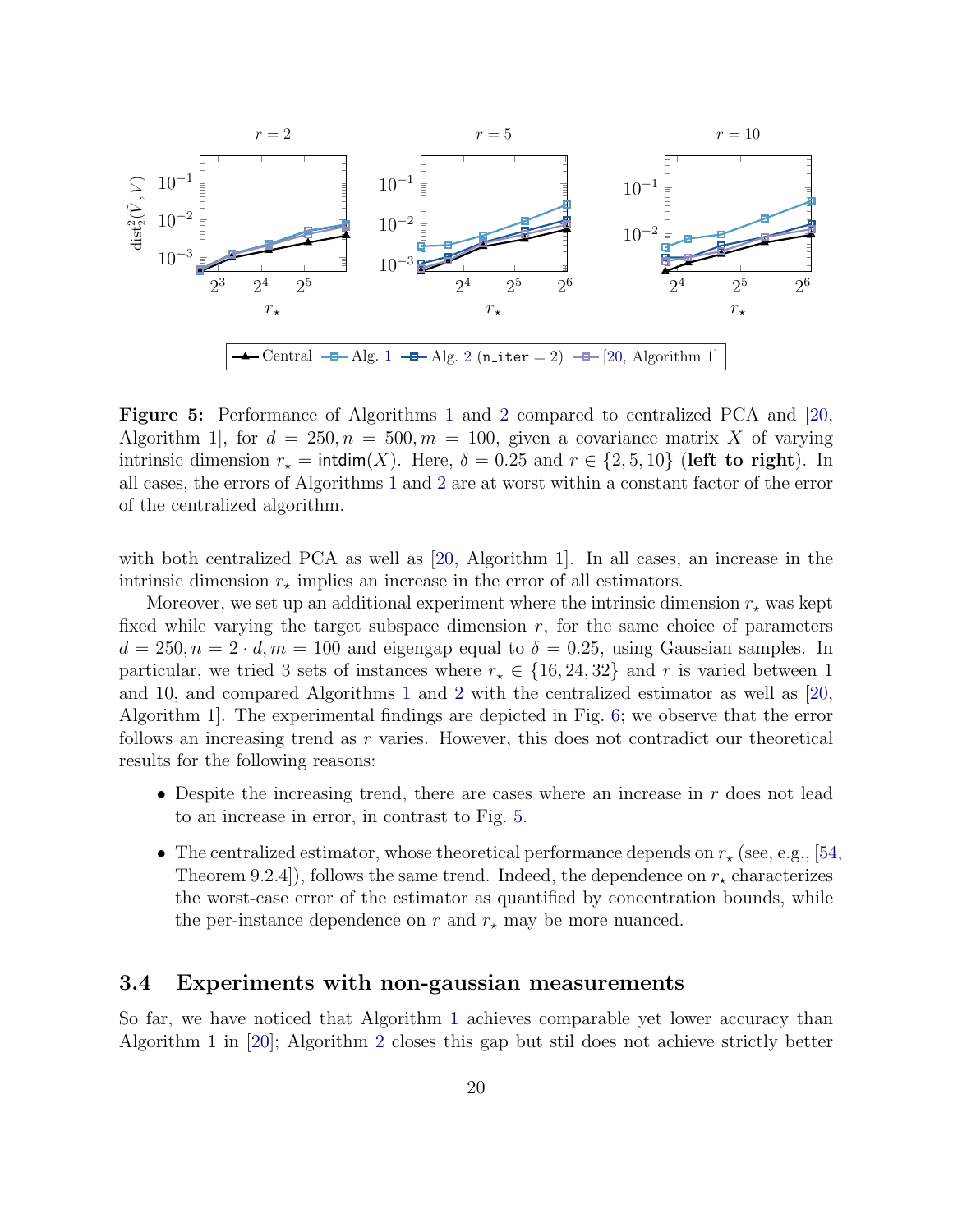<span id="page-20-0"></span>

Figure 6: Performance of Algorithms [1](#page-7-0) and [2](#page-17-1) compared to centralized PCA and [\[20,](#page-28-1) Algorithm 1, for  $d = 250, n = 500, m = 100$ , for varying ranks r over instances of fixed intrinsic dimension. Here,  $\delta = 0.25$  and  $r_* \in \{16, 24, 32\}$  (left to right). In all cases, the errors of Algorithms [1](#page-7-0) and [2](#page-17-1) are at worst within a constant factor of the error of the centralized algorithm.

estimation error. An interpretation of this is due to the fact that the Procrustes-based algorithm always introduces some bias to the resulting estimator, whereas the algorithm of [\[20\]](#page-28-1) is unbiased for Gaussian data (which has been the focus of our synthetic experiments so far).

Here, we show that this phenomenon persists empirically even when moving to non-Gaussian data. In particular, we generate our samples from the following distribution:

<span id="page-20-1"></span>
$$
\mathcal{D}_k = \text{Unif} \{y_1, \dots, y_k\}, \quad \text{where} \quad y_i \in \sqrt{d} \mathbb{S}^{d-1}.
$$
 (35)

The distribution  $\mathcal{D}_k$  is not Gaussian and, by the remarks in [\[54,](#page-31-9) Section 5.6], is heavytailed unless the number of vectors  $k$  grows exponentially in  $d$ . To avoid having to deal with centering issues, we estimate the leading eigenspace of the second moment matrix (instead of the covariance matrix) of  $\mathcal{D}_k$ . Figure [7](#page-21-0) depicts the results for an experiment with  $m = 25$  machines, number of samples  $n \in \{50, 100, \ldots, 500\}$ , and  $k \in \{4, 8, 16\}$ . Remarkably, we find that Alg. 1 from [\[20\]](#page-28-1) results in lower estimation error in most, but not all, instances generated.

#### 3.5 Consistence of theoretical predictions

In this section, we examine how the empirical error compares with the theoretically prescribed rate from Theorem [4,](#page-13-2) which provides a refined bound using the intrinsic dimension. We compare dist<sub>2</sub>(V, V) with the following (simplified) bound  $f(r_{\star}, n)$ , for various config-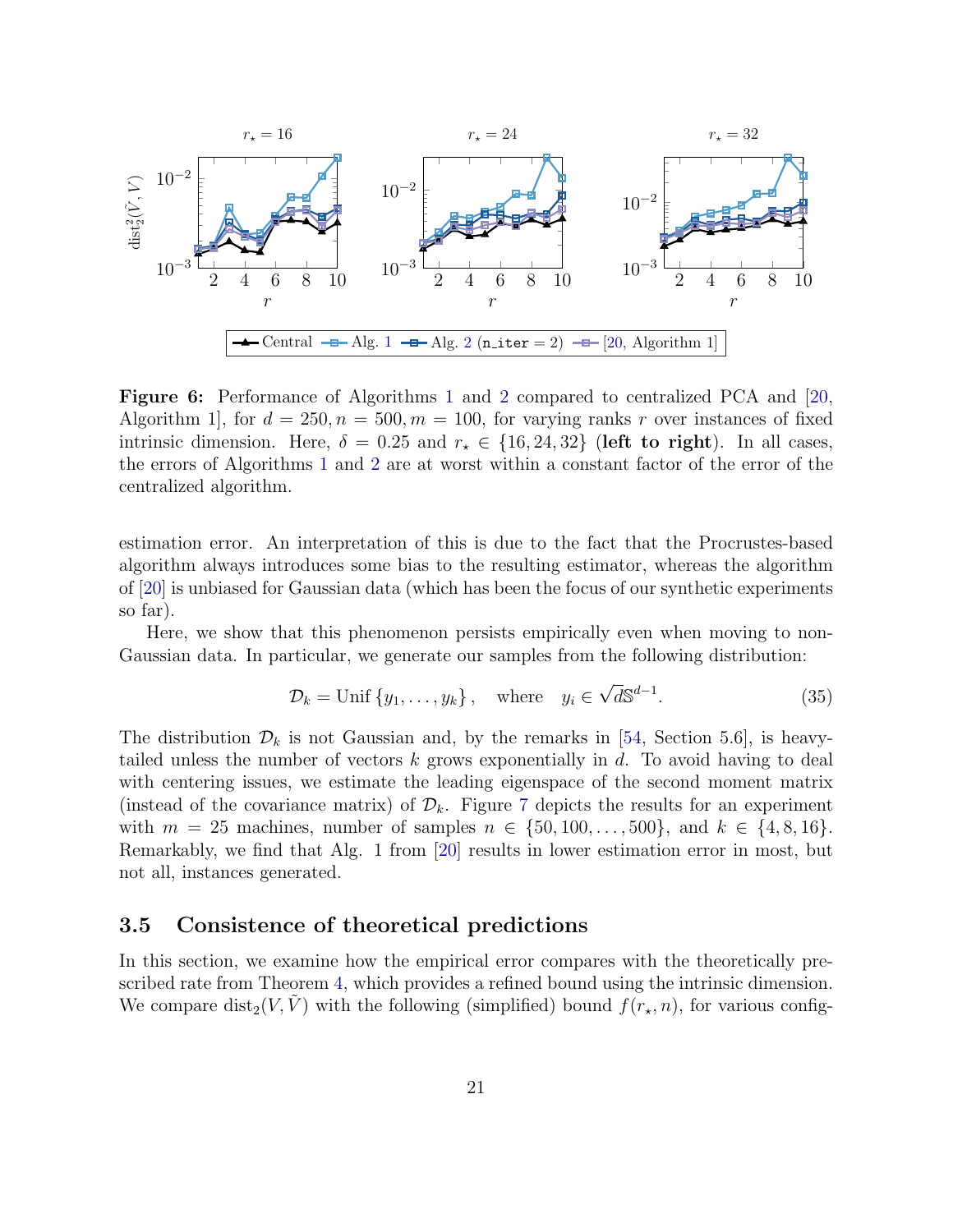<span id="page-21-0"></span>

Figure 7: Performance of Algorithms [1](#page-7-0) and [2](#page-17-1) compared to centralized PCA and [\[20,](#page-28-1) Algorithm 1 for samples drawn from  $\mathcal{D}_k$  in [\(35\)](#page-20-1) for varying  $k \in \{4, 8, 16\}$  (left to right). In all cases, we compute the leading eigenspace of dimension  $r = \frac{k}{2}$  $\frac{k}{2}$ . Note that Alg. 1 from [\[20\]](#page-28-1) achieves the lowest error in most, but not all, instances.

urations of  $r<sub>\star</sub>$ , n and fixing  $(d, m) = (300, 100)$ ,  $\delta = 0.2$ :

$$
f(r_{\star}, n) := \frac{r_{\star} + \log m}{\delta^2 n} + \sqrt{\frac{r_{\star} + 2\log(n)}{\delta^2 mn}}.
$$
 (36)

Notice that, due to our construction of the eigenvalues of the covariance matrix shown in Eq. [\(M1\)](#page-15-1), higher values for  $\dim(V_1)$  increase intdim( $\Sigma$ ). In the figures below, we report the median over 10 independent runs of the algorithm.

Figure [8](#page-22-0) reveals that the empirical error rate of Algorithm [1](#page-7-0) is well below the theoretically prescribed rate, as  $f(r_{\star}, n)$  is an order of magnitude loose compared to the subspace distance dist<sub>2</sub>( $\tilde{V}$ ,  $V_1$ ). This is not too surprising, since some of the intermediate results used to arrive at Proposition [1](#page-10-3) depend on worst-case perturbation bounds which may not materialize in practice.

#### 3.6 Application: distributed node embeddings

We apply our algorithm to the task of generating *node embeddings* for undirected graphs. Given a graph  $G = (V, E)$ , methods for generating node embeddings generate a  $d$  – dimensional vector  $z_i \in \mathbb{R}^d$  for all nodes  $v_i \in V$ . One broad category of unsupervised methods for this task is so-called implicit factorization methods [\[27\]](#page-29-9), which attempt to directly minimize a loss of the form

$$
\sum_{(v_i, v_j) \in \mathcal{D}} ||\langle z_i, z_j \rangle - s_G(v_i, v_j)||^2 \approx ||ZZ^{\mathsf{T}} - S_G||_F^2,
$$
\n(37)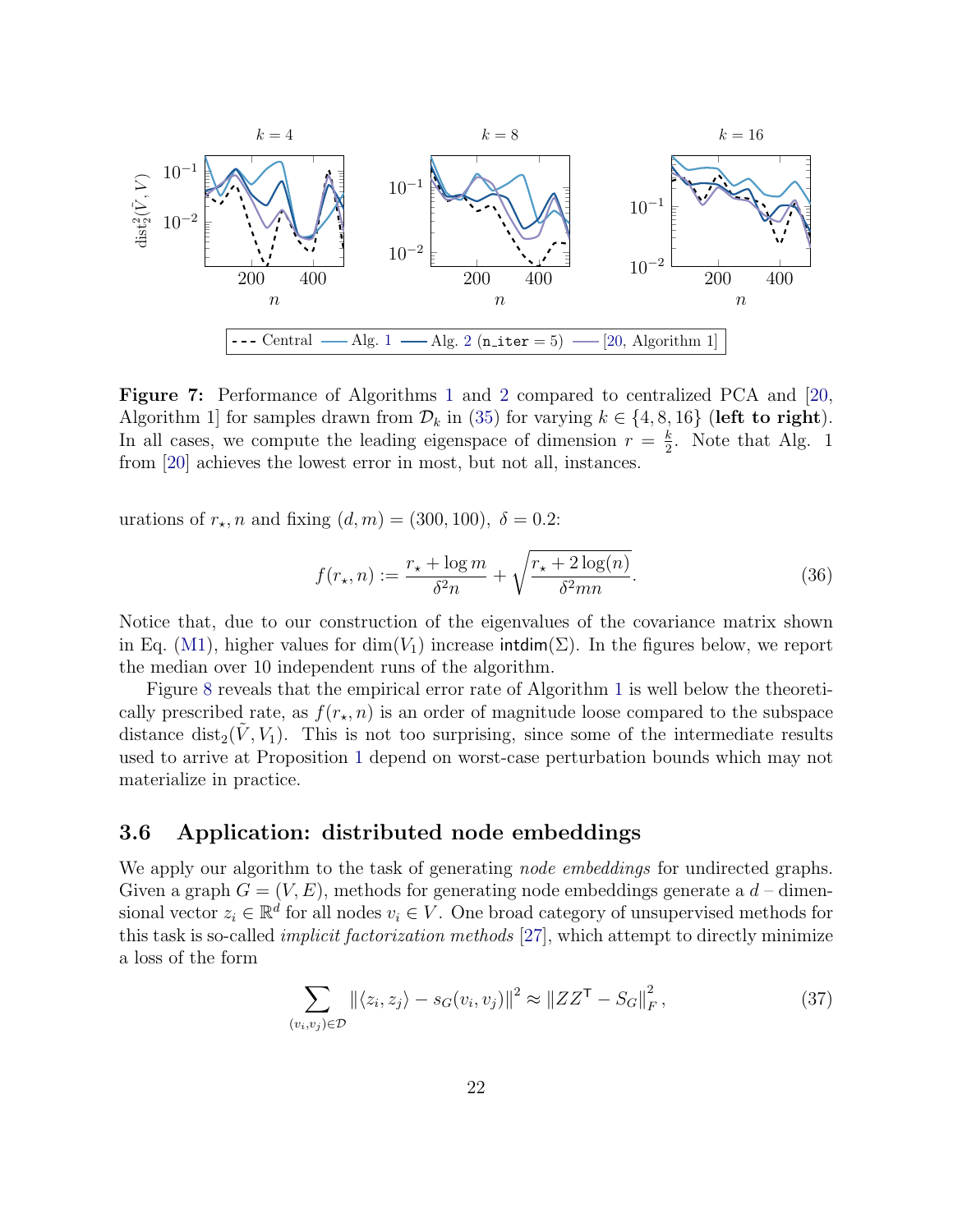<span id="page-22-0"></span>

Figure 8: Empirical error of Algorithm [1](#page-7-0) vs. theoretically prescribed error  $f(r_{\star}, n)$ from Theorem [4,](#page-13-2) the latter of which is loose by an order of magnitude. Here,  $(d, m)$  $(300, 100)$  and  $\delta = 0.2$ .

where  $\mathcal{D}$  is a set of node pairs (e.g. all connected nodes) and  $s_G(v_i, v_j)$  is a proximity measure between nodes  $v_i, v_j$  (for example,  $s_G(v_i, v_j) = \mathbf{1}\{(v_i, v_j) \in E\}$ ). Since the loss is invariant to arbitrary orthogonal transforms of the node embeddings, our algorithmic framework is also applicable to combining node embeddings in a distributed environment, in the setting described below.

**Experimental setup** Consider a graph  $G = (V, E)$ , and let m denote the number of machines. We assume that machine i observes a "censored" version  $G^{(i)} = (V, E^{(i)})$  of the graph G, where edges are "hidden" independently with probability p, so that  $\mathbb{P}(E_{j,k}^{(i)} =$ 1) =  $(1-p) \cdot \mathbf{1} \{ E_{j,k} = 1 \}$ , leading to  $\mathbb{E}[E^{(i)}] = (1-p)E$ ,  $\forall i$ . Each machine then applies a node embedding algorithm to  $G<sup>i</sup>$ . In our experiments, we set the edge failure probability  $p = 0.1$  and use the HOPE method [\[45\]](#page-30-8) with embedding dimension  $d = 64$  and path decay  $\beta = 0.1$ .

Letting  $Z^{(i)} \in \mathbb{R}^{|V| \times d}$  denote the matrix of node embeddings for the *i*<sup>th</sup> compute node, we define the following solutions:

•  $Z_{\text{avg}} := \frac{1}{m} \sum_{i=1}^{m} Z^{(i)} Q^{(i)}$  for the Procrustes-aligned estimate, where

$$
Q^{(i)} := \underset{U \in \mathbb{O}_d}{\text{argmin}} \|Z^{(i)}U - Z^{(1)}\|_F.
$$

- $Z_{\text{cnt}}$  for the "central" estimate, which is the node embedding generated applying the method on the "uncensored" version of G.
- $Z_{\text{naive}}$ , for the vanilla averaged estimate  $\frac{1}{m} \sum_i Z^{(i)}$ .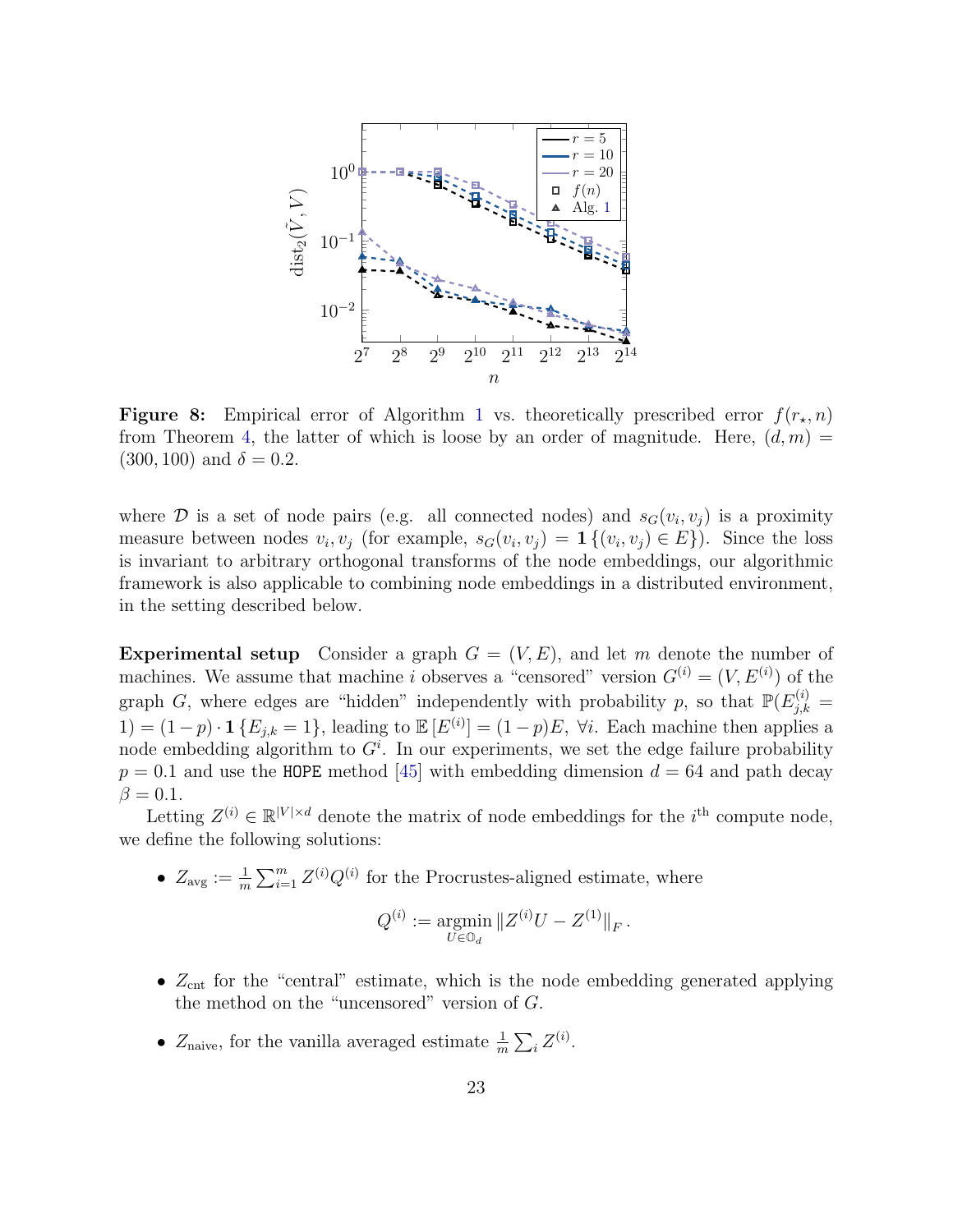<span id="page-23-1"></span>

Figure 9: Distance of solutions produced by naive averaging and Algorithm [1](#page-7-0) from centralized solution for the Wikipedia and PPI datasets. The quality of the solution constructed by Algorithm [1](#page-7-0) does not degrade with  $m$ , as opposed to naive averaging.

<span id="page-23-0"></span>**Table 2:** Relative decrease in macro-F[1](#page-7-0) score using  $Z_{\text{avg}}$  (Algorithm 1 averaging on several censored graphs) instead of  $Z_{\text{cnt}}$  (central solution on entire graph) for one vs. rest logistic regression. In most cases, the distributed solution does not reduce the predictive performance (in several occasions, using the averaged solution actually leads to a better macro-F1 score).

| Dataset   | $m =$ | $\gamma$ <sup>2</sup> | റ3  | $\Omega$                            | ചാ      | റാ    |     |
|-----------|-------|-----------------------|-----|-------------------------------------|---------|-------|-----|
| Wikipedia |       |                       |     | $0.0$ $0.84\%$ $0.0$ $0.0$ $0.38\%$ |         |       |     |
| PPT       |       | $27.01\%$             | 0.0 | 0.0                                 | $0.0$ . | (0.0) | 0.0 |

We evaluate the solutions in a node classification setting based on Macro-F1 score, using the Wikipedia [\[42\]](#page-30-9) and PPI (Protein-Protein Interaction) [\[7\]](#page-27-5) datasets. The node embeddings serve as features for a logistic regression classifier (after standardization) with  $\ell_2$ regularization of inverse strength  $C = 0.5$  (Wikipedia) and  $C = 1.0$  (PPI). We use a 75% / 25% split of training / test data. Finally, we average classification metrics over 10 random instantiations of such splits. Table [2](#page-23-0) depicts the relative loss in F1 score when using  $Z_{\text{avg}}$  instead of  $Z_{\text{cnt}}$ ; we see that the relative loss is minimal (with the exception of a single configuration), with several configurations actually benefit from using the averaged solution.

In addition, we compare the distances of  $Z_{\text{avg}}$  and  $Z_{\text{naive}}$  from the "central" embedding  $Z_{\text{cnt}}$ , as depicted in Fig. [9.](#page-23-1) Unsurprisingly, as the number of machines m grows,  $Z_{\text{naive}}$  strays further away from the embedding generated from a consistent view of G. On the other hand, averaging using Algorithm [1](#page-7-0) leads to estimates whose distance from the centralized solution does not increase with m.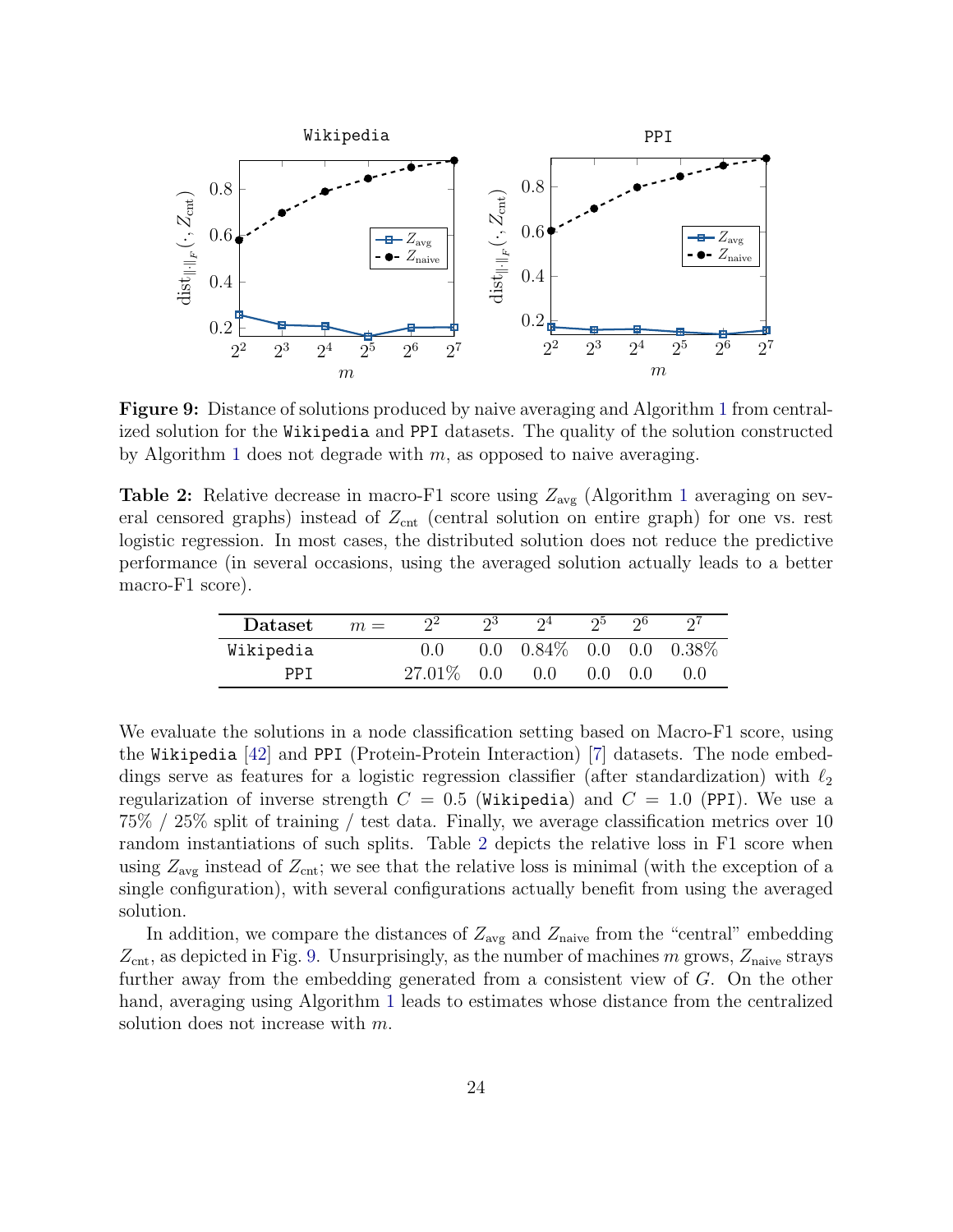#### 3.7 Application: distributed spectral initializations

We present an application of our algorithm to a distributed method for initializing local search algorithms for **quadratic sensing**. In this setting, one observes  $N$  measurements of the form

$$
y_i = \|X_{\sharp}^{\mathsf{T}} a_i\|_2^2 + \text{noise}_i, \quad i \in [N]
$$
 (38)

where  ${a_i}_{i\in[N]}$  are known design vectors, typically satisfying  $a_i \stackrel{\text{i.i.d.}}{\sim} \mathcal{N}(0, I_d)$ , and  $X_\sharp \in$  $\mathbb{R}^{d \times r}$  is a matrix to be recovered. Applications of quadratic sensing include covariance sketching [\[12\]](#page-27-6), learning one-hidden-layer networks with quadratic activations [\[40\]](#page-30-10), and quantum state tomography [\[37\]](#page-29-10). When  $r = 1$ , quadratic sensing recovers the well-known phase retrieval problem, which can be viewed as in instance of the Gaussian single-index model, also discussed in the applications of [\[11\]](#page-27-2). Even though the natural least-squares formulation of this problem is nonconvex, there are provable algorithms in the literature (see, e.g.,  $[9, 14, 15]$  $[9, 14, 15]$  $[9, 14, 15]$  $[9, 14, 15]$  $[9, 14, 15]$  for a non-exhaustive list) that retrieve a global solution (up to rotation) by performing a carefully initialized local search. Assuming for simplicity that  $X_{\sharp} \in \mathbb{O}_{d,r}$ , a natural spectral initialization for such methods works as follows: we form the positive semidefinite matrix  $D_N$ , given by

$$
D_N := \frac{1}{N} \sum_{i=1}^N \mathcal{T}(y_i) a_i a_i^{\mathsf{T}}, \quad \mathcal{T}(\cdot) : \mathbb{R} \to \mathbb{R}_+, \tag{39}
$$

where T is commonly chosen as a truncation operator, e.g.  $\mathcal{T}(y) := y \mathbb{1} \{y \leq \tau\}$  for some threshold  $\tau$ . Standard arguments then show that the leading r-dimensional eigenspace (denoted by  $X_0$ ) of  $D_N$  forms a nontrivial estimate of  $X_{\sharp}$  with high probability, as long as the number of samples  $N \gtrsim r^4 d \log(d)$  [\[9\]](#page-27-7).

Our alignment framework can be applied to the problem at hand when the measurements  $y_i$  are collected in several different machines. To initialize, e.g., stochastic local search algorithms, each machine can form its "local"  $D<sub>N</sub>$  matrix and compute a weak estimate  $X_0$  of  $X_{\sharp}$ ; a central coordinator can then refine the weak estimate by aggregation and redistribution to local machines. Even though our theory is not directly transferrable, we nevertheless demonstrate that Procrustes-fixing can be applied for this more general problem.

To that end, we design the following experiment: we set  $d \in \{100, 200\}$ ,  $m = 30$  and vary  $r \in \{2, 5, 10\}$ . We generate a set of instances with  $X_{\sharp} \sim \mathbb{O}_{d,r}$  and let n take on values  $n \in \{i \cdot r \cdot d, i \in \{1, \ldots, 8\}\}\$ and apply Algorithm [2](#page-17-1) for better estimates. In Fig. [10,](#page-25-0) we plot the distance  $||(I_d - X_{\sharp}X_{\sharp}^{\mathsf{T}})X_0||_2$  as a function of i. The problem becomes more difficult as the rank  $r$  increases; nevertheless, the distributed initialization scheme weakly recovers  $X_{\sharp}$  as long as  $n \gtrsim 2rd$  on each machine. In contrast, naïve averaging of the local solutions produces an estimate that is nearly orthogonal to  $X_{\sharp}$  (we omit its depiction).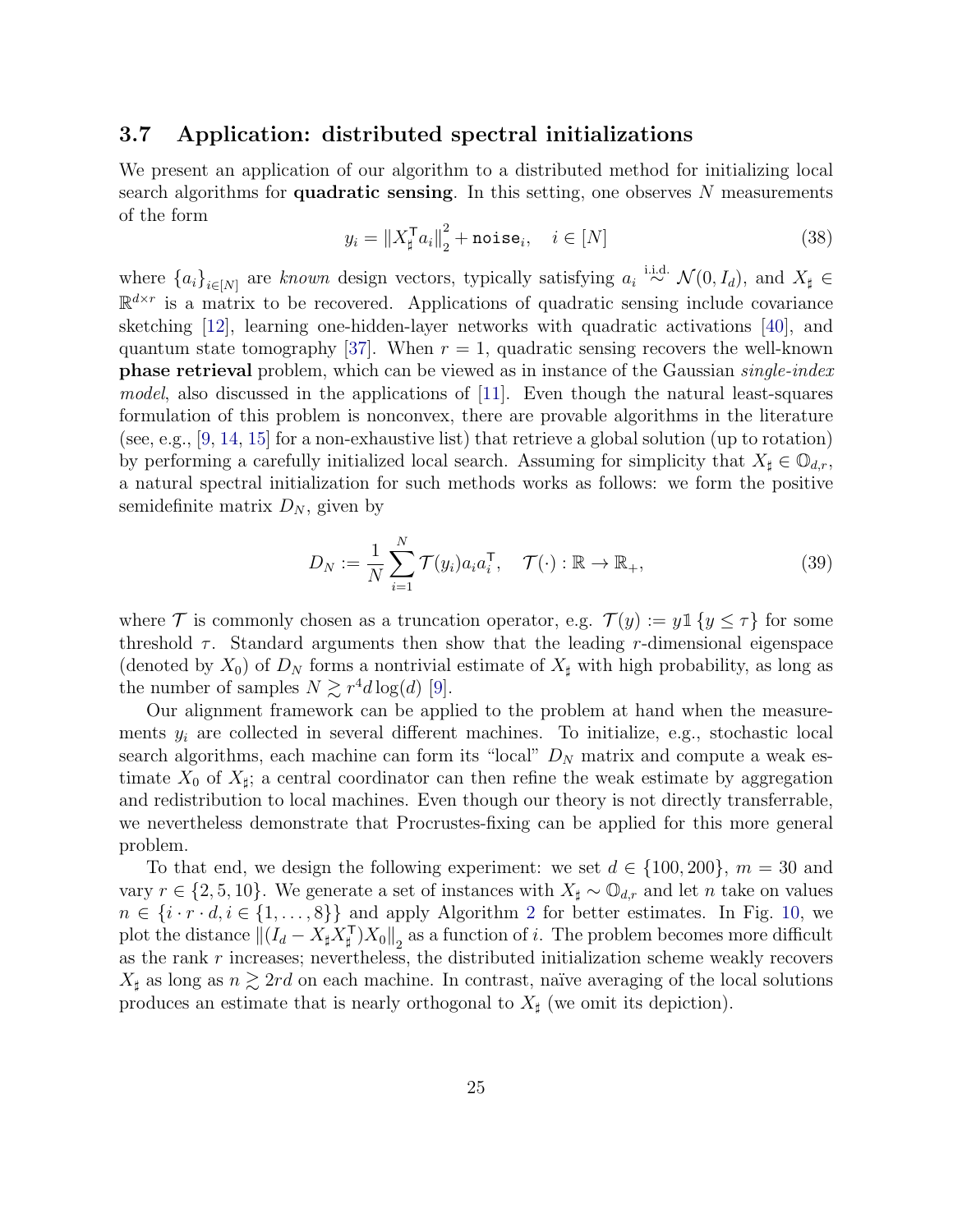<span id="page-25-0"></span>

**Figure 10:** Performance of spectral initialization for quadratic sensing with  $X_{\sharp} \in \mathbb{R}^{d \times r}$  in the centralized and distributed settings. Here,  $d = 100$  (left) and  $d = 200$  (right), with  $n = i \cdot rd$ ,  $m = 30$ . Algorithm [2](#page-17-1) is invoked with n\_iter = 10.

# 4 Discussion

We presented a communication-efficient algorithm for distributed subspace estimation, which averages the local estimates in a principled manner and achieves comparable performance to a purely centralized estimator using the same amount of data for distributed PCA. Our algorithm generalizes that of [\[24\]](#page-28-0), which only addresses the rank-1 case, and requires a single round of communication between compute nodes and a central coordinator.

From a theoretical perspective, it is straightforward to adapt our analysis to the setting where a fixed set of vectors is distributed across machines in an i.i.d. fashion, instead of assuming that all vectors are drawn from the same distribution; in that case, the objective is to approximate the centralized empirical covariance matrix, which can be viewed as the expectation of each local empirical covariance matrix (this is in fact the setting depicted in Fig. [1\)](#page-2-0). It may also be possible to leverage the insight and analysis of [\[16\]](#page-28-10) to prove improved rates for distributed covariance estimation with error measured in the  $\ell_{2,\infty}$  norm (which yields entrywise bounds in the rank-1 case). Nonetheless, this will require a more careful analysis of the local expansions of each local solution, as well as  $\ell_{2,\infty}$  concentration bounds for empirical covariance matrices which are asymptotically tighter than the corresponding spectral norm bounds.

From a practical perspective, our algorithm is not necessarily confined to distributed covariance estimation. Instead, Procrustes-fixing local solutions before averaging can be employed in any estimation problem where local estimates can be rotated arbitrarily, as we demonstrated with distributed node embeddings and spectral initialization.

The setting of this paper also gives rise to a few questions to explore in future work. One example is the following: what if some of the machines are compromised and can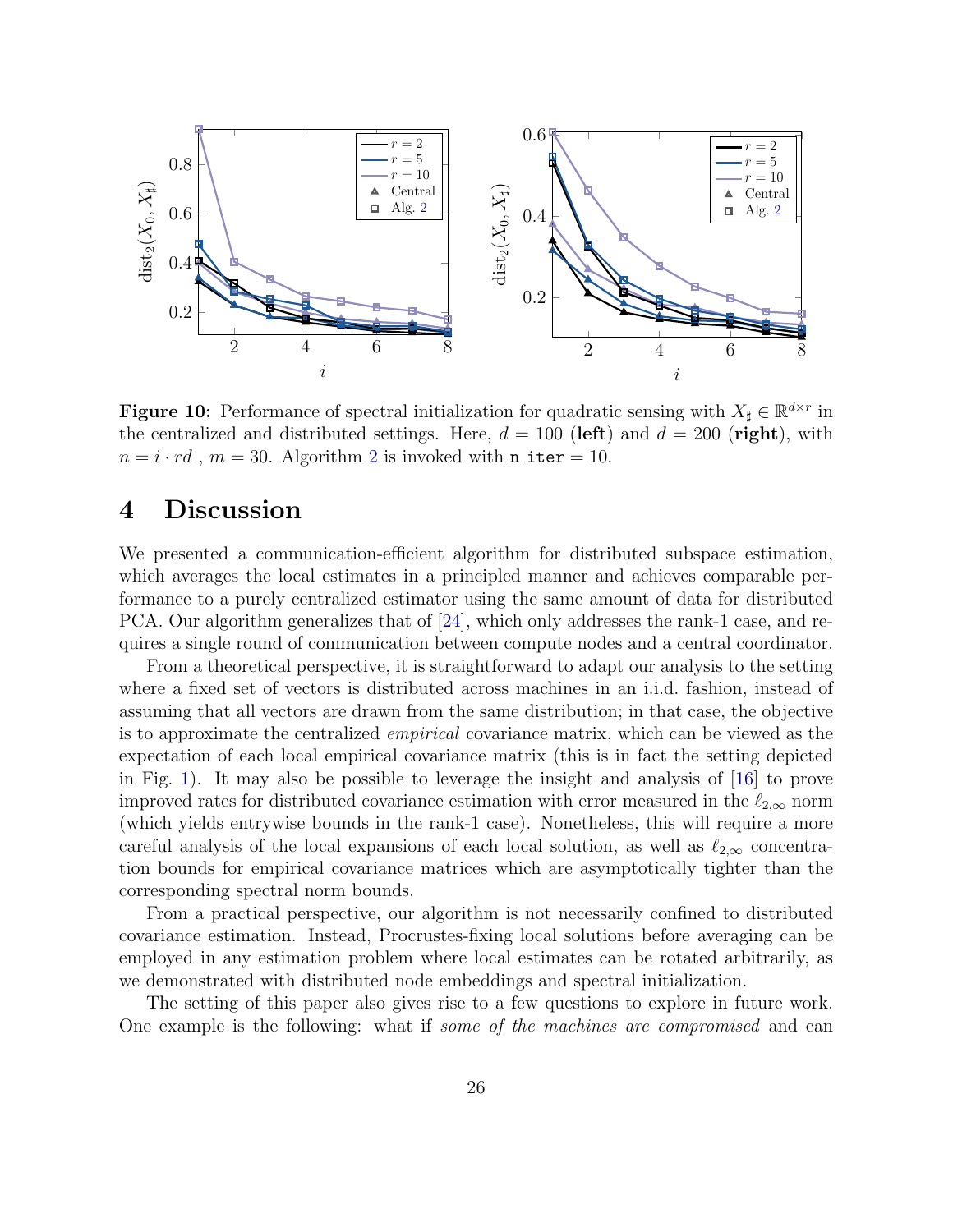return an arbitrary matrix with orthonormal columns instead of an unbiased estimate of the leading eigenspace? In this case, we believe it may be possible to adapt the proposed method, using a robust distance estimator to choose an appropriate reference solution for Algorithm [1](#page-7-0) with high probability and treating the averaging step as a robust mean estimation problem.[4](#page-26-4) Finally, it would be interesting to identify other classes of learning problems, for which our deterministic result can be used in a black-box fashion to yield competitive estimation rates in the distributed setting.

### Acknowledgements

We wish to thank the anonymous referees for their careful reading of an earlier version of the manuscript, as well as their invaluable feedback and suggestions. This research was supported by NSF Award DMS-1830274, ARO Award W911NF19-1- 0057, ARO MURI, and JPMorgan Chase & Co.

# References

- <span id="page-26-0"></span>[1] Martín Abadi, Ashish Agarwal, Paul Barham, Eugene Brevdo, Zhifeng Chen, Craig Citro, Greg S. Corrado, Andy Davis, Jeffrey Dean, Matthieu Devin, Sanjay Ghemawat, Ian Goodfellow, Andrew Harp, Geoffrey Irving, Michael Isard, Yangqing Jia, Rafal Jozefowicz, Lukasz Kaiser, Manjunath Kudlur, Josh Levenberg, Dan Mane, Rajat Monga, Sherry Moore, Derek Murray, Chris Olah, Mike Schuster, Jonathon Shlens, Benoit Steiner, Ilya Sutskever, Kunal Talwar, Paul Tucker, Vincent Vanhoucke, Vijay Vasudevan, Fernanda Viegas, Oriol Vinyals, Pete Warden, Martin Wattenberg, Martin Wicke, Yuan Yu, and Xiaoqiang Zheng. TensorFlow: Large-Scale Machine Learning on Heterogeneous Distributed Systems, March 2016, 1603.04467.
- <span id="page-26-1"></span>[2] Zeyuan Allen-Zhu and Yuanzhi Li. Doubly accelerated methods for faster CCA and generalized eigendecomposition. In Doina Precup and Yee Whye Teh, editors, Proceedings of the 34th International Conference on Machine Learning, volume 70 of Proceedings of Machine Learning Research, pages 98–106, International Convention Centre, Sydney, Australia, 2017. PMLR.
- <span id="page-26-2"></span>[3] Zeyuan Allen-Zhu and Yuanzhi Li. First efficient convergence for streaming k-pca: a global, gap-free, and near-optimal rate. In 2017 IEEE 58th Annual Symposium on Foundations of Computer Science (FOCS), pages 487–492. IEEE, 2017.
- <span id="page-26-3"></span>[4] Maria Florina Balcan, Yingyu Liang, Le Song, David Woodruff, and Bo Xie. Communication efficient distributed kernel principal component analysis. In Proceedings of the 22nd ACM SIGKDD International Conference on Knowledge Discovery and

<span id="page-26-4"></span><sup>&</sup>lt;sup>4</sup>This model of failure is an instance of the so-called *Byzantine generals* problem [\[38\]](#page-29-11).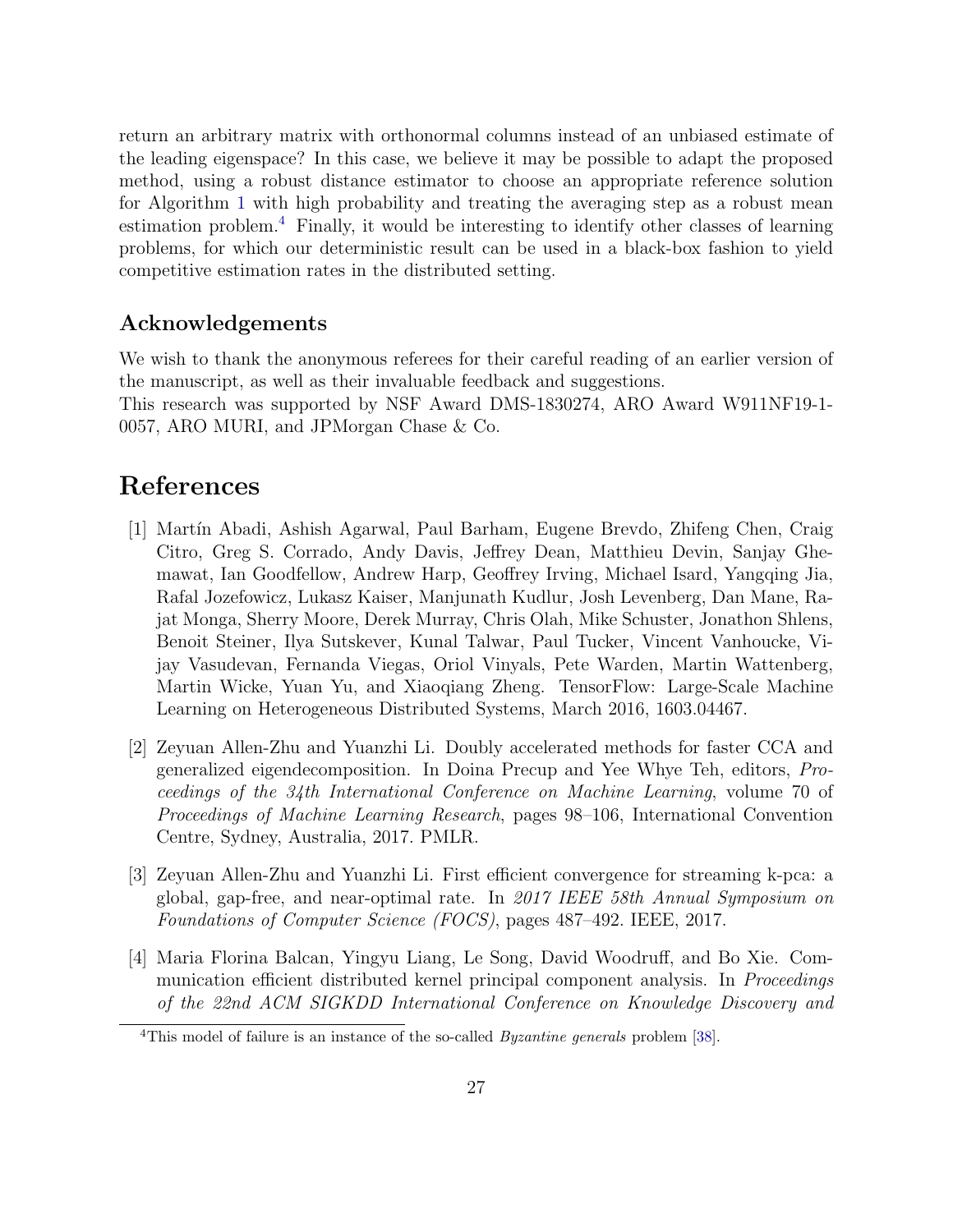Data Mining, KDD '16, page 725–734, New York, NY, USA, 2016. Association for Computing Machinery.

- <span id="page-27-0"></span>[5] Ron Bekkerman, Mikhail Bilenko, and John Langford. Scaling up machine learning: Parallel and distributed approaches. Cambridge University Press, 2011.
- <span id="page-27-4"></span>[6] Aditya Bhaskara and Pruthuvi Maheshakya Wijewardena. On distributed averaging for stochastic k-pca. In H. Wallach, H. Larochelle, A. Beygelzimer, F. d'Alch´e-Buc, E. Fox, and R. Garnett, editors, Advances in Neural Information Processing Systems 32, pages 11026–11035. Curran Associates, Inc., 2019.
- <span id="page-27-5"></span>[7] Bobby-Joe Breitkreutz, Chris Stark, Teresa Reguly, Lorrie Boucher, Ashton Breitkreutz, Michael Livstone, Rose Oughtred, Daniel H Lackner, Jürg Bähler, Valerie Wood, et al. The biogrid interaction database. Nucleic acids research, 36(suppl 1):D637–D640, 2007.
- <span id="page-27-3"></span>[8] R. Bro, E. Acar, and Tamara G. Kolda. Resolving the sign ambiguity in the singular value decomposition. Journal of Chemometrics, 22(2):135–140, 2008.
- <span id="page-27-7"></span>[9] E. J. Cand`es, X. Li, and M. Soltanolkotabi. Phase retrieval via wirtinger flow: Theory and algorithms. IEEE Transactions on Information Theory, 61(4):1985–2007, 2015.
- <span id="page-27-10"></span>[10] Joshua Cape, Minh Tang, and Carey E. Priebe. The two-to-infinity norm and singular subspace geometry with applications to high-dimensional statistics. The Annals of Statistics, 47(5):2405–2439, 2019.
- <span id="page-27-2"></span>[11] Xi Chen, Jason D. Lee, He Li, and Yun Yang. Distributed estimation for principal component analysis: a gap-free approach, April 2020, 2004.02336.
- <span id="page-27-6"></span>[12] Y. Chen, Y. Chi, and A. J. Goldsmith. Exact and stable covariance estimation from quadratic sampling via convex programming. IEEE Transactions on Information Theory, 61(7):4034–4059, 2015.
- <span id="page-27-1"></span>[13] Yudong Chen, Lili Su, and Jiaming Xu. Distributed statistical machine learning in adversarial settings: Byzantine gradient descent. Proceedings of the ACM on Measurement and Analysis of Computing Systems, 1(2):1–25, 2017.
- <span id="page-27-8"></span>[14] Yuxin Chen and Emmanuel Candes. Solving random quadratic systems of equations is nearly as easy as solving linear systems. In C. Cortes, N. D. Lawrence, D. D. Lee, M. Sugiyama, and R. Garnett, editors, Advances in Neural Information Processing Systems 28, pages 739–747. Curran Associates, Inc., 2015.
- <span id="page-27-9"></span>[15] Y. Chi, Y. M. Lu, and Y. Chen. Nonconvex optimization meets low-rank matrix factorization: An overview. IEEE Transactions on Signal Processing, 67(20):5239– 5269, 2019.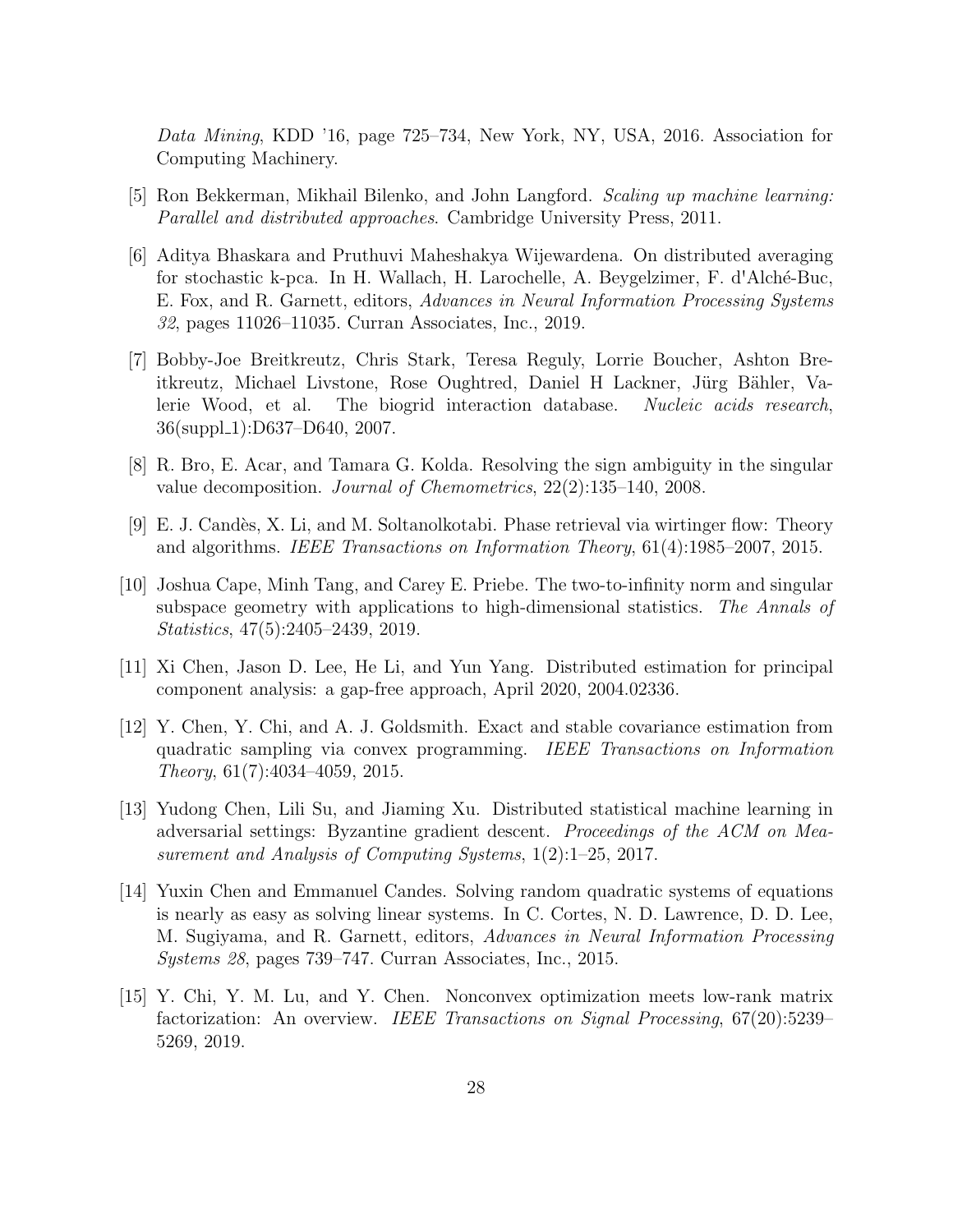- <span id="page-28-10"></span>[16] Anil Damle and Yuekai Sun. Uniform bounds for invariant subspace perturbations, 2019, 1905.07865.
- <span id="page-28-2"></span>[17] J. C. Duchi, A. Agarwal, and M. J. Wainwright. Dual averaging for distributed optimization: Convergence analysis and network scaling. IEEE Transactions on Automatic Control, 57(3):592–606, 2012.
- <span id="page-28-3"></span>[18] John C. Duchi, Michael I. Jordan, Martin J. Wainwright, and Yuchen Zhang. Optimality guarantees for distributed statistical estimation, 2014, 1405.0782.
- <span id="page-28-8"></span>[19] Noureddine El Karoui and Alexandre d'Aspremont. Second order accurate distributed eigenvector computation for extremely large matrices. Electron. J. Statist., 4:1345– 1385, 2010.
- <span id="page-28-1"></span>[20] Jianqing Fan, Dong Wang, Kaizheng Wang, and Ziwei Zhu. Distributed estimation of principal eigenspaces. Ann. Statist., 47(6):3009–3031, 12 2019.
- <span id="page-28-6"></span>[21] Dan Feldman, Melanie Schmidt, and Christian Sohler. Turning big data into tiny data: Constant-size coresets for k-means, pca and projective clustering. In Proceedings of the Twenty-Fourth Annual ACM-SIAM Symposium on Discrete Algorithms, SODA '13, page 1434–1453, USA, 2013. Society for Industrial and Applied Mathematics.
- <span id="page-28-4"></span>[22] Jiashi Feng, Huan Xu, and Shie Mannor. Distributed Robust Learning, September 2014, 1409.5937.
- <span id="page-28-5"></span>[23] Dan Garber, Elad Hazan, Chi Jin, Sham Kakade, Cameron Musco, Praneeth Netrapalli, and Aaron Sidford. Faster eigenvector computation via shift-and-invert preconditioning. In Maria Florina Balcan and Kilian Q. Weinberger, editors, Proceedings of The 33rd International Conference on Machine Learning, volume 48 of Proceedings of Machine Learning Research, pages 2626–2634, New York, New York, USA, 2016. PMLR.
- <span id="page-28-0"></span>[24] Dan Garber, Ohad Shamir, and Nathan Srebro. Communication-efficient algorithms for distributed stochastic principal component analysis. In Doina Precup and Yee Whye Teh, editors, *Proceedings of the 34th International Conference on Machine* Learning, volume 70 of Proceedings of Machine Learning Research, pages 1203–1212, International Convention Centre, Sydney, Australia, 2017. PMLR.
- <span id="page-28-7"></span>[25] Mina Ghashami, Edo Liberty, Jeff M. Phillips, and David P. Woodruff. Frequent directions: Simple and deterministic matrix sketching. SIAM Journal on Computing, 45(5):1762–1792, 2016.
- <span id="page-28-9"></span>[26] Gene H. Golub and Charles F. Van Loan. Matrix Computations. Johns Hopkins University Press, 2nd edition, 2013.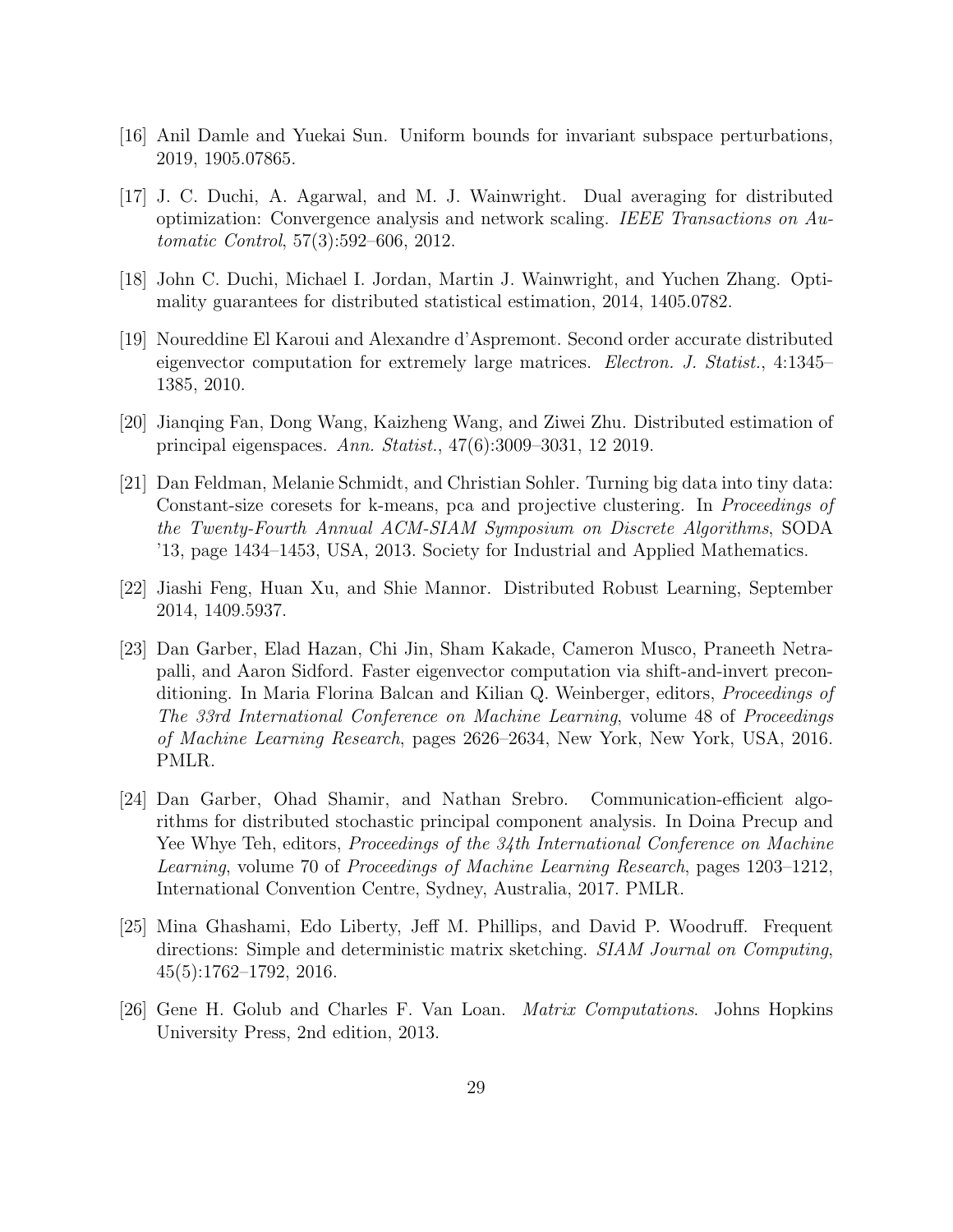- <span id="page-29-9"></span>[27] William L. Hamilton, Rex Ying, and Jure Leskovec. Representation learning on graphs: Methods and applications, September 2017, 1709.05584.
- <span id="page-29-7"></span>[28] Nicholas J. Higham. The symmetric procrustes problem. BIT Numerical Mathematics, 28(1):133–143, 1988.
- <span id="page-29-4"></span>[29] Martin Jaggi, Virginia Smith, Martin Takac, Jonathan Terhorst, Sanjay Krishnan, Thomas Hofmann, and Michael I Jordan. Communication-efficient distributed dual coordinate ascent. In Z. Ghahramani, M. Welling, C. Cortes, N. D. Lawrence, and K. Q. Weinberger, editors, Advances in Neural Information Processing Systems 27, pages 3068–3076. Curran Associates, Inc., 2014.
- <span id="page-29-2"></span>[30] I. T. Jolliffe. Principal Component Analysis. Springer Series in Statistics. Springer, 2 edition, 2002.
- <span id="page-29-5"></span>[31] Michael I. Jordan, Jason D. Lee, and Yun Yang. Communication-efficient distributed statistical inference. Journal of the American Statistical Association, 114(526):668– 681, 2019.
- <span id="page-29-6"></span>[32] Ravi Kannan, Santosh Vempala, and David Woodruff. Principal component analysis and higher correlations for distributed data. In Maria Florina Balcan, Vitaly Feldman, and Csaba Szepesvári, editors, *Proceedings of The 27th Conference on Learning* Theory, volume 35 of Proceedings of Machine Learning Research, pages 1040–1057, Barcelona, Spain, 2014. PMLR.
- <span id="page-29-3"></span>[33] Ravindran Kannan and Santosh Vempala. Spectral algorithms. Foundations and Trends $(R)$  in Theoretical Computer Science,  $4(3-4):157-288$ , 2009.
- <span id="page-29-8"></span>[34] Michael Karow and Daniel Kressner. On a perturbation bound for invariant subspaces of matrices. SIAM Journal on Matrix Analysis and Applications, 35(2):599–618, 2014.
- <span id="page-29-0"></span>[35] Jakub Konečný, H. Brendan McMahan, Daniel Ramage, and Peter Richtárik. Federated optimization: Distributed machine learning for on-device intelligence, October 2016, 1610.02527.
- <span id="page-29-1"></span>[36] Jakub Konečný, Brendan McMahan, and Daniel Ramage. Federated optimization: Distributed optimization beyond the datacenter, November 2015, 1511.03575.
- <span id="page-29-10"></span>[37] Richard Kueng, Holger Rauhut, and Ulrich Terstiege. Low rank matrix recovery from rank one measurements. Applied and Computational Harmonic Analysis, 42(1):88 – 116, 2017.
- <span id="page-29-11"></span>[38] Leslie Lamport, Robert Shostak, and Marshall Pease. The Byzantine Generals Problem, pages 203 – 226. Association for Computing Machinery, New York, NY, USA, 2019.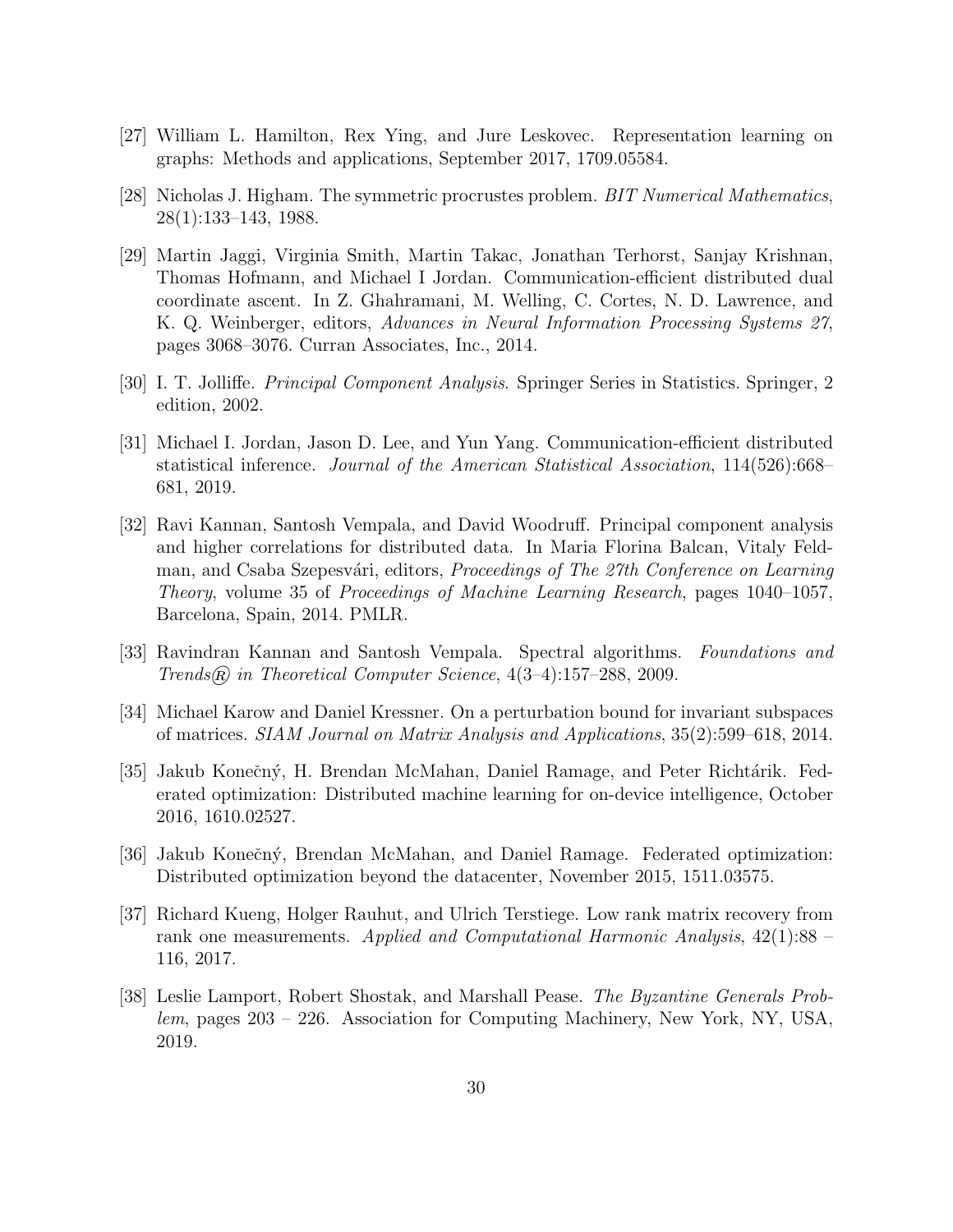- <span id="page-30-7"></span>[39] Yingyu Liang, Maria-Florina F Balcan, Vandana Kanchanapally, and David Woodruff. Improved distributed principal component analysis. In Z. Ghahramani, M. Welling, C. Cortes, N. D. Lawrence, and K. Q. Weinberger, editors, Advances in Neural Information Processing Systems 27, pages 3113–3121. Curran Associates, Inc., 2014.
- <span id="page-30-10"></span>[40] Roi Livni, Shai Shalev-Shwartz, and Ohad Shamir. On the computational efficiency of training neural networks. In Z. Ghahramani, M. Welling, C. Cortes, N. D. Lawrence, and K. Q. Weinberger, editors, Advances in Neural Information Processing Systems 27, pages 855–863. Curran Associates, Inc., 2014.
- <span id="page-30-2"></span>[41] Chenxin Ma, Virginia Smith, Martin Jaggi, Michael Jordan, Peter Richtarik, and Martin Takac. Adding vs. averaging in distributed primal-dual optimization. In Francis Bach and David Blei, editors, Proceedings of the 32nd International Conference on Machine Learning, volume 37 of Proceedings of Machine Learning Research, pages 1973–1982, Lille, France, 2015. PMLR.
- <span id="page-30-9"></span>[42] Matt Mahoney. Large text compression benchmark, 2011.
- <span id="page-30-1"></span>[43] H. Brendan McMahan, Eider Moore, Daniel Ramage, Seth Hampson, and Blaise Aguera y Arcas. Communication-efficient learning of deep networks from decentralized data. In Proceedings of the 20th International Conference on Artificial Intelligence and Statistics (AISTATS), 2017.
- <span id="page-30-3"></span>[44] Angelia Nedic and Asuman Ozdaglar. Distributed subgradient methods for multiagent optimization. IEEE Transactions on Automatic Control, 54(1):48–61, 2009.
- <span id="page-30-8"></span>[45] Mingdong Ou, Peng Cui, Jian Pei, Ziwei Zhang, and Wenwu Zhu. Asymmetric transitivity preserving graph embedding. In Proceedings of the 22nd ACM SIGKDD International Conference on Knowledge Discovery and Data Mining, KDD '16, page 1105–1114, New York, NY, USA, 2016. Association for Computing Machinery.
- <span id="page-30-0"></span>[46] Lawrence Page, Sergey Brin, Rajeev Motwani, and Terry Winograd. The pagerank citation ranking: Bringing order to the web. Technical report, Stanford InfoLab, 1999.
- <span id="page-30-5"></span>[47] Jonathan D. Rosenblatt and Boaz Nadler. On the optimality of averaging in distributed statistical learning. Information and Inference: A Journal of the IMA, 5(4):379–404, 06 2016.
- <span id="page-30-4"></span>[48] Kevin Scaman, Francis Bach, Sébastien Bubeck, Yin Tat Lee, and Laurent Massoulié. Optimal convergence rates for convex distributed optimization in networks. Journal of Machine Learning Research, 20(159):1–31, 2019.
- <span id="page-30-6"></span>[49] Ohad Shamir. Fast stochastic algorithms for svd and pca: Convergence properties and convexity. In International Conference on Machine Learning, pages 248–256, 2016.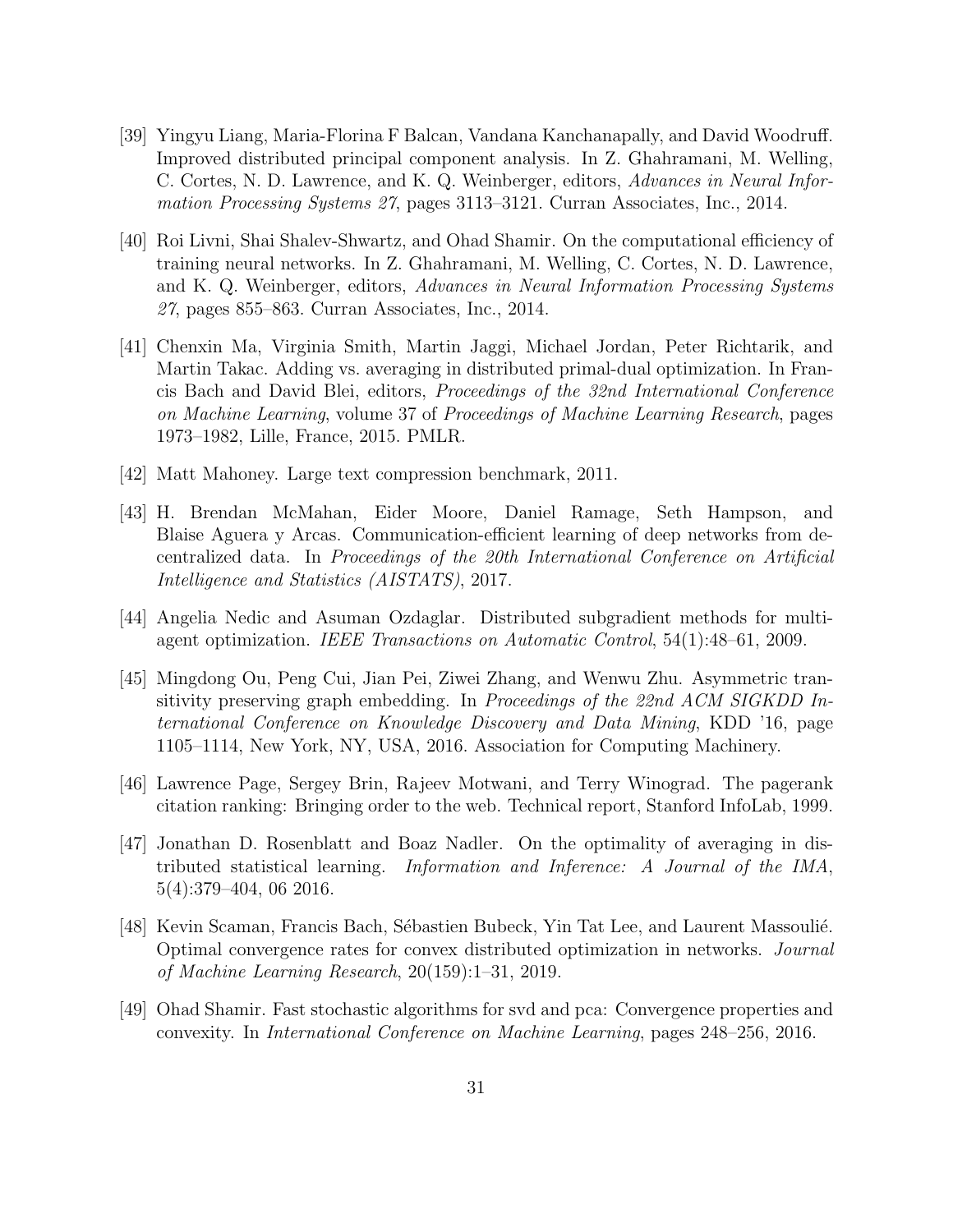- <span id="page-31-3"></span>[50] Ohad Shamir, Nati Srebro, and Tong Zhang. Communication-efficient distributed optimization using an approximate newton-type method. In Eric P. Xing and Tony Jebara, editors, Proceedings of the 31st International Conference on Machine Learning, volume 32 of Proceedings of Machine Learning Research, pages 1000–1008, Bejing, China, 2014. PMLR.
- <span id="page-31-4"></span>[51] Virginia Smith, Simone Forte, Chenxin Ma, Martin Takáč, Michael I. Jordan, and Martin Jaggi. CoCoA: A general framework for communication-efficient distributed optimization. Journal of Machine Learning Research, 18(230):1–49, 2018.
- <span id="page-31-8"></span>[52] G. W. Stewart. Smooth local bases for perturbed eigenspaces. Technical Report TR-5010, University of Maryland, Institute for Advanced Computer Studies, 2012.
- <span id="page-31-5"></span>[53] César A. Uribe, Soomin Lee, Alexander Gasnikov, and Angelia Nedić. A dual approach for optimal algorithms in distributed optimization over networks. Optimization Methods and Software, 0(0):1–40, 2020.
- <span id="page-31-9"></span>[54] Roman Vershynin. High-Dimensional Probability: An introduction with applications in data science, volume 47 of *Cambridge Series in Statistical & Probabilistic Mathematics*. Cambridge University Press, 2018.
- <span id="page-31-2"></span>[55] Ulrike von Luxburg. A tutorial on spectral clustering. Statistics and Computing, 17(4):395–416, 2007.
- <span id="page-31-7"></span>[56] Martin J Wainwright. High-dimensional statistics: A non-asymptotic viewpoint, volume 48 of *Cambridge Series in Statistical & Probabilistic Mathematics.* Cambridge University Press, 2019.
- <span id="page-31-6"></span>[57] Yuchen Zhang, John Duchi, Michael I Jordan, and Martin J Wainwright. Informationtheoretic lower bounds for distributed statistical estimation with communication constraints. In Advances in Neural Information Processing Systems, pages 2328–2336, 2013.
- <span id="page-31-1"></span>[58] Yuchen Zhang, John C. Duchi, and Martin J. Wainwright. Communication-efficient algorithms for statistical optimization. Journal of Machine Learning Research, 14(68):3321–3363, 2013.
- <span id="page-31-0"></span>[59] Zhen Zhang, Chaokun Chang, Haibin Lin, Yida Wang, Raman Arora, and Xin Jin. Is network the bottleneck of distributed training? In Proceedings of the Workshop on Network Meets AI  $\mathcal{B}$  ML, NetAI '20, page 8–13, New York, NY, USA, 2020. Association for Computing Machinery.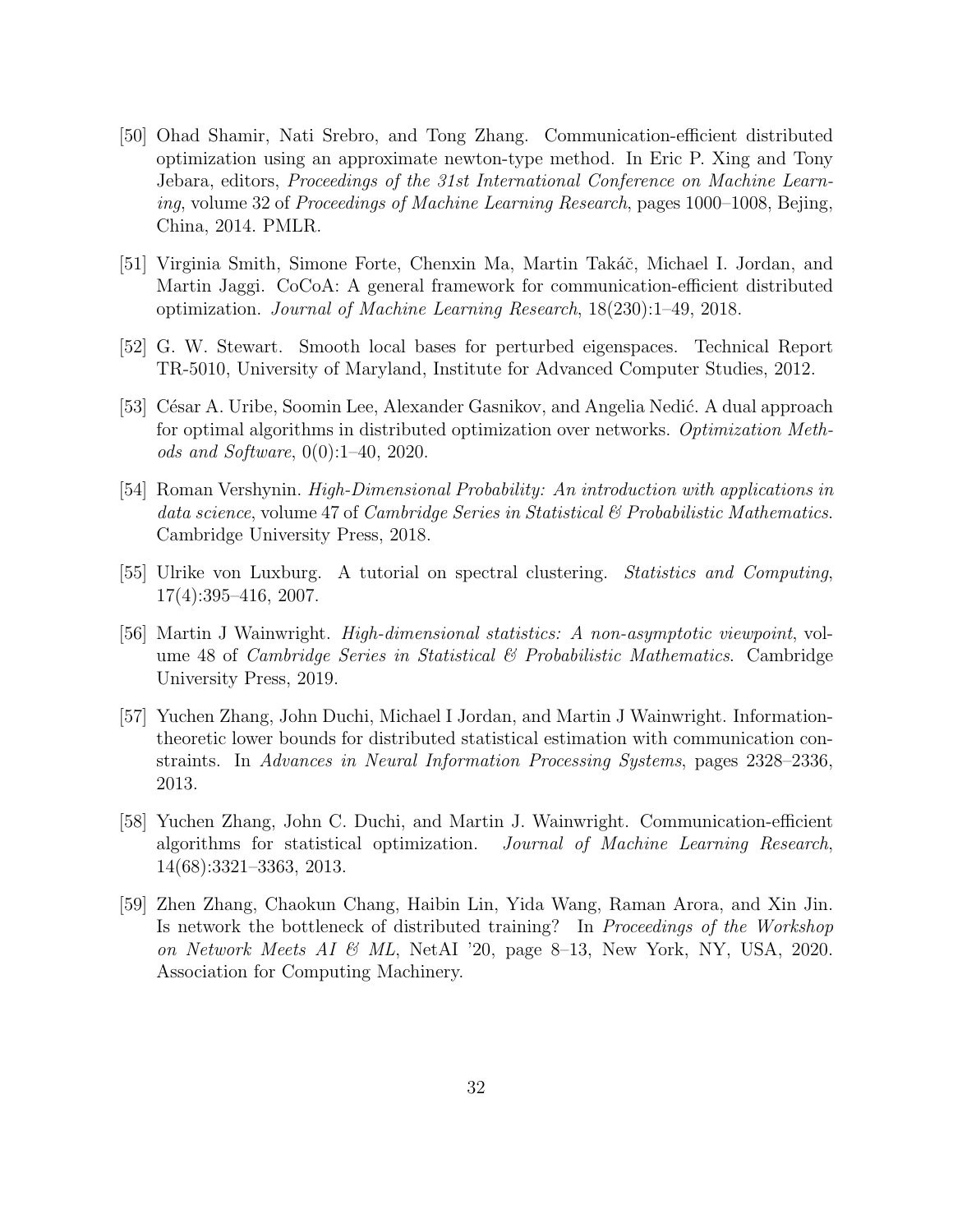# A Auxiliary results

We present a few results used in the proofs of the main text.

<span id="page-32-2"></span>**Lemma 4** (Corollary 6.20 in [\[56\]](#page-31-7)). Let  $\mathcal{D}$  be a distribution on  $\mathbb{R}^d$  such that  $x \sim \mathcal{D} \Rightarrow$  $||x|| \leq \sqrt{b}$ , and let  $\Sigma = \mathbb{E}_{x \sim \mathcal{D}}[xx^{\mathsf{T}}]$ . Then, if  $x_1, \ldots, x_n \stackrel{i.i.d.}{\sim} \mathcal{D}$ , the empirical covariance  $matrix \ \hat{\Sigma} := \frac{1}{n} \sum_{i=1}^{n} x_i x_i^{\mathsf{T}} \ \ satisfies$ 

$$
\mathbb{P}\left(\left\|\widehat{\Sigma} - \Sigma\right\|_{2} \geq t\right) \leq 2d \exp\left\{-\frac{nt^{2}}{2b(\left\|\Sigma\right\|_{2} + t)}\right\} \leq 2d \exp\left\{-\frac{n}{4} \cdot \min\left\{\frac{t^{2}}{b^{2}}, \frac{t}{b}\right\}\right\}, \quad \forall t \geq 0.
$$
\n(40)

<span id="page-32-3"></span>**Lemma 5** (Local path independence). Let  $A \in \mathbb{S}^{n \times n}$  be a fixed symmetric matrix, and let A be a perturbed version of A. Decompose the error  $E := \hat{A} - A$  into the two following sums:

$$
E = E_0 + E_1 \equiv E'_0 + E'_1 \tag{41}
$$

and define the following perturbed matrices:

$$
\hat{A}_1 := A + E_0, \quad \hat{A}_2 := \hat{A}_1 + E_1, \quad \tilde{A}_1 := A + E'_0, \quad \tilde{A}_2 := \tilde{A}_1 + E'_1.
$$
 (42)

Let  $V \in \mathbb{O}_{n,r}$  be the leading invariant subspace of A, and construct the invariant subspaces  $\hat{V}_1, \hat{V}_2$  of  $\hat{A}_1, \hat{A}_2$  so that they satisfy

<span id="page-32-1"></span>
$$
\min_{U \in \mathbb{O}_r} \left\| \hat{V}_1 U - V \right\|_F = \left\| \hat{V}_1 - V \right\|_F, \quad \min_{U \in \mathbb{O}_r} \left\| \hat{V}_2 U - \hat{V}_1 \right\|_F = \left\| \hat{V}_2 - \hat{V}_1 \right\|_F. \tag{43}
$$

Moreover, let the invariant subspaces  $\tilde{V}_1, \tilde{V}_2$  for  $\tilde{A}_1, \tilde{A}_2$  be constructed similarly to  $\hat{V}_1, \hat{V}_2$ so that they satisfy Equation [\(43\)](#page-32-1). Then,  $\hat{V}_2, \tilde{V}_2$  are both principal invariant subspaces for  $\tilde{A} := A + E$ , and moreover they satisfy

$$
\hat{V}_2 = \tilde{V}_2 + T, \quad ||T||_2 \lesssim \varepsilon^2, \quad \varepsilon := \max \left\{ ||E_0||_2, ||E_1||_2, ||E_0'||_2, ||E_1'||_2 \right\}, \tag{44}
$$

as long as  $\varepsilon \leq \frac{\lambda_r(A) - \lambda_{r+1}(A)}{4}$  $\frac{\lambda_{r+1}(A)}{4}.$ 

Proof. The proof is essentially outlined in Section 5 of [\[52\]](#page-31-8). Given an invariant subspace V of A, the author considers the (unique) basis

$$
\hat{V}_1 := (V + V_\perp P_1)(I + P_1^\mathsf{T} P_1)^{-1/2},\tag{45}
$$

where  $V_{\perp}$  is an orthonormal basis for the orthogonal complement of V, as long as this decomposition of  $\hat{V}_1$  exists. However, this is precisely the decomposition employed in [\[16,](#page-28-10) Section 3.2, which is guaranteed to exist as long as  $\varepsilon$  satisfies the inequality in the statement of the Lemma; therein it is shown that  $\hat{V}_1$  is the (unique) matrix that satisfies

$$
\min_{U \in \mathbb{O}_r} \left\| \hat{V}_1 U - V \right\|_F = \left\| \hat{V}_1 - V \right\|_F. \tag{46}
$$

 $\Box$ 

<span id="page-32-0"></span>The rest follows verbatim from the arguments in [\[52,](#page-31-8) Section 5].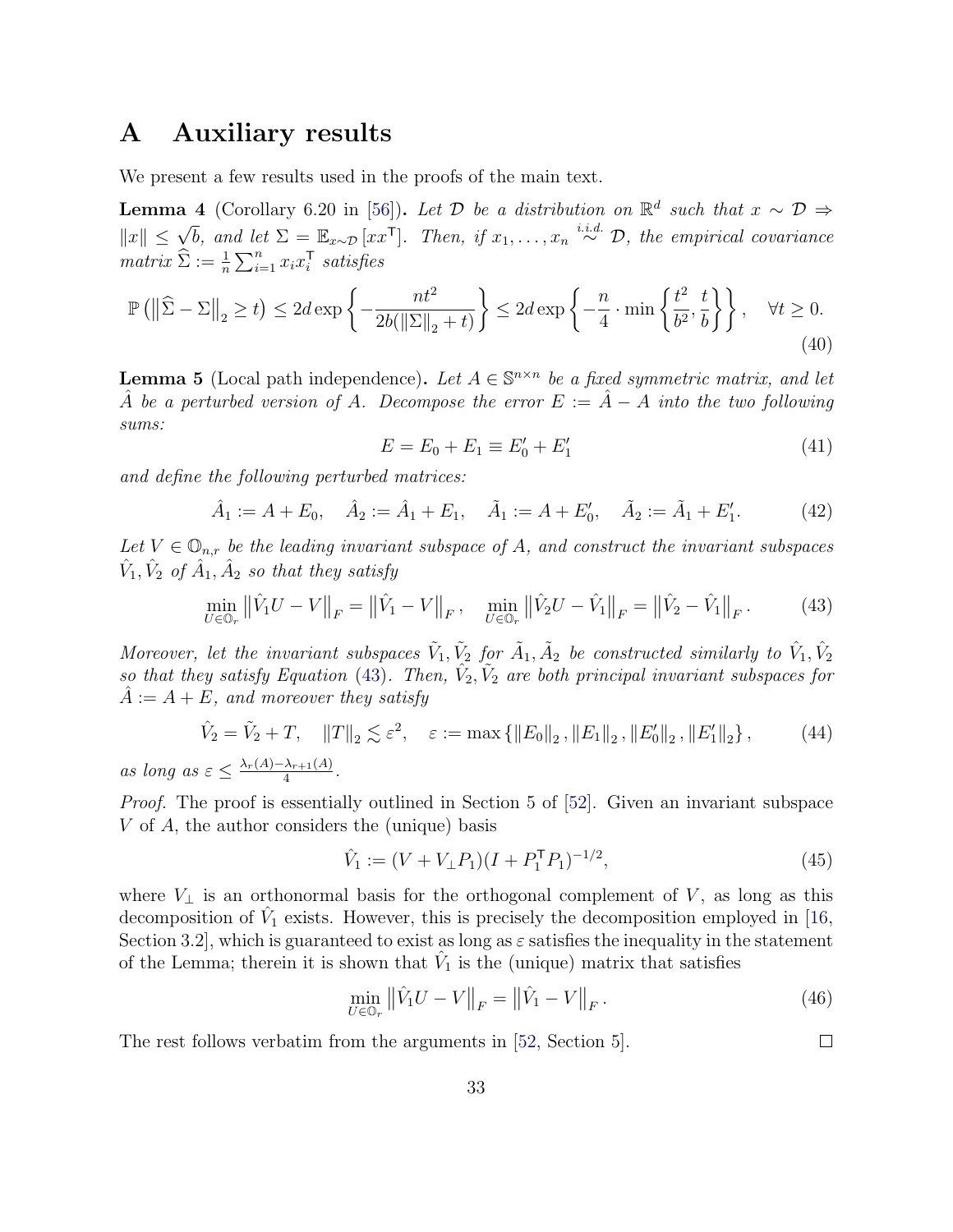**Lemma 6** (High-probability events). Let  $\hat{X}^i$  be the local covariance matrices and  $X =$  $\mathbb{E}\left[xx^{\mathsf{T}}\right]$ . Let  $\delta := \lambda_r(X) - \lambda_{r+1}(X) > 0$ . Define the following events:

$$
\mathcal{E}_1 := \left\{ \left\| \frac{1}{m} \sum_{i=1}^m \hat{X}^i - X \right\|_2 \le 2 \cdot \sqrt{\frac{b^2 \log(2d/p)}{mn}} \right\}
$$
  
\n
$$
\mathcal{E}_2 := \left\{ \forall i : \left\| \hat{X}^i - X \right\|_2 \le \min \left\{ \frac{\delta}{8}, 2 \cdot \sqrt{\frac{b^2 \log(2dm/p)}{n}} \right\} \right\}
$$
(47)  
\n
$$
\mathcal{E} := \mathcal{E}_1 \cap \mathcal{E}_2,
$$

Then, as long as  $n \geq 4 \log \frac{2dm}{p}$ , we have

<span id="page-33-0"></span>
$$
\mathbb{P}\left(\mathcal{E}\right) \ge 1 - 2p - 2dm \exp\left\{-\frac{n\delta^2}{4b^2}\right\}.
$$
\n(48)

*Proof.* First, we rewrite the term in  $\mathcal{E}_1$  as

$$
\frac{1}{m}\sum_{i=1}^{m}\hat{X}^{i} - \mathbb{E}\left[\hat{X}^{i}\right] = \frac{1}{mn}\sum_{i=1}^{m}\sum_{j=1}^{n}x_{j}^{(i)}x_{j}^{(i)\mathsf{T}} - \mathbb{E}_{x\sim\mathcal{D}}\left[xx^{\mathsf{T}}\right] = \frac{1}{mn}\sum_{k=1}^{mn}x_{k}x_{k}^{\mathsf{T}} - \mathbb{E}\left[x_{k}x_{k}^{\mathsf{T}}\right],\tag{49}
$$

after relabelling, which is the same as the difference between an empirical covariance matrix of  $m \cdot n$  i.i.d. samples and its expectation. Appealing to Lemma [4,](#page-32-2) we recover

$$
\mathbb{P}\left(\left\|\frac{1}{m}\sum_{i=1}^{m}\hat{X}^{i} - \mathbb{E}\left[\hat{X}^{i}\right]\right\|_{2} \ge 2\sqrt{\frac{b^{2}\log(2d/p)}{mn}}\right) \le 2d\exp\left\{-\min\left\{\log\frac{2d}{p}, \frac{\sqrt{mn\log\frac{2d}{p}}}{2}\right\}\right\}
$$

$$
\le \frac{2dp}{2d} = p,\tag{50}
$$

as long as  $mn \geq 4 \log \frac{2d}{p}$ .

For the terms in  $\mathcal{E}_2$ , applying Lemma [4](#page-32-2) for each i with  $t := \frac{\delta}{8}$  and taking a union bound over all machines yields

$$
\mathbb{P}\left(\exists i:\left\|\hat{X}^i - X\right\|_2 \ge \frac{\delta}{8}\right) \le 2md\exp\left\{-\frac{n}{4}\min\left\{\frac{\delta^2}{b^2}, \frac{\delta}{b}\right\}\right\} = 2md\exp\left\{-\frac{n\delta^2}{4b^2}\right\},\
$$

using the fact that  $\delta := \lambda_r(X) - \lambda_{r+1}(X) \leq \lambda_1(X) \leq b$ , so that min  $\{\frac{\delta^2}{b^2}\}$  $\frac{\delta^2}{b^2}, \frac{\delta}{b}$  $\left\{\fracdelta}{b}\right\} = \frac{\delta^2}{b^2}$  $\frac{\partial^2}{\partial^2}$ . Further, applying Lemma [4](#page-32-2) for each i with  $u := 2\sqrt{\frac{b^2 \log(2dm/p)}{n}}$  $\frac{2am/p)}{n}$  and a union bound results in

$$
\mathbb{P}\left(\exists i:\left\|\hat{X}^{i}-X\right\|_{2}\geq u\right)\leq 2md\exp\left\{-\frac{1}{4}\min\left\{4\log(2dm/p),2\sqrt{n\log(2dm/p)}\right\}\right\}
$$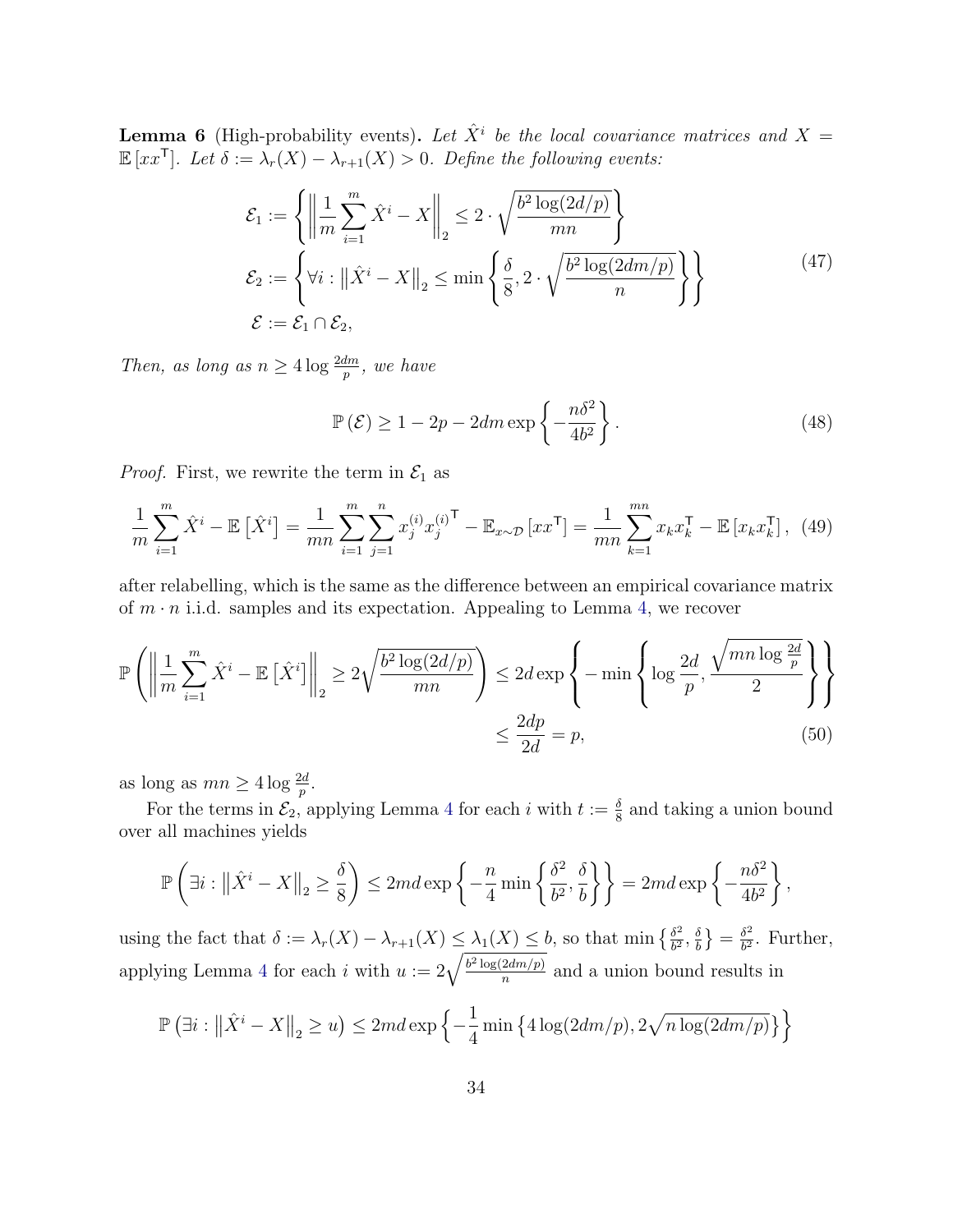$$
\leq 2md\exp\left\{-\log(2dm/p)\right\} = \frac{2mdp}{2dm} = p,
$$

whenever  $n \geq 4 \log \frac{2dm}{p}$ . Combining, we have

$$
\mathbb{P}\left(\exists i:\ \left\|\hat{X}^i-X\right\|_2\ge \min\left\{\frac{\delta}{8},2\cdot\sqrt{\frac{b^2\log(2dm/p)}{n}}\right\}\right)\le 2dm\exp\left\{-\frac{n\delta^2}{4b^2}\right\}+p.
$$

Taking a union bound recovers the claimed result.

<span id="page-34-3"></span>**Lemma 7** (Spectral norm of block matrix). Consider the matrices  $A$ ,  $\tilde{A}$  given by

$$
A:=\begin{bmatrix} {\boldsymbol a}_1 & {\boldsymbol 0}_d & \ldots & {\boldsymbol 0}_d \\ {\boldsymbol 0}_d & {\boldsymbol a}_2 & \ldots & {\boldsymbol 0}_d \\ \vdots & & & \vdots \\ {\boldsymbol 0}_d & {\boldsymbol 0}_d & \ldots & {\boldsymbol a}_r \end{bmatrix}\in{\mathbb R}^{d r \times r},\quad \tilde{A}:=\begin{bmatrix} {\boldsymbol a}_1 & \ldots & {\boldsymbol a}_r \end{bmatrix}\in{\mathbb R}^{d\times r},
$$

where  $\mathbf{0}_d$  is the d-dimensional all-zeros vector and  $\mathbf{a}_i \in \mathbb{R}^d$ ,  $i \in [r]$ . Then, it holds that

<span id="page-34-1"></span>
$$
||A||_2 \le ||\tilde{A}^\mathsf{T}||_{2 \to \infty} \le ||\tilde{A}||_2,\tag{51}
$$

where  $||C||_{2\to\infty} := \max_{i \in [m]} ||C_{i,:}||_2$  for a matrix  $C \in \mathbb{R}^{m \times n}$ .

Proof. We work with the definition of the spectral norm, so that

$$
||A||_2^2 := \sup_{x \in \mathbb{S}^{r-1}} ||Ax||_2^2 = \sup_{x \in \mathbb{S}^{r-1}} \left\| (x_1 \cdot \mathbf{a}_1^\mathsf{T} \quad x_2 \cdot \mathbf{a}_2^\mathsf{T} \quad \dots \quad x_r \cdot \mathbf{a}_r^\mathsf{T})^\mathsf{T} \right\|_2^2 \tag{52}
$$

$$
= \sup_{\{x \ |\ x_1^{2} + \dots + x_r^{2} = 1\}} \sum_{i=1}^{r} \|\boldsymbol{a}_{i}\|_{2}^{2} x_{i}^{2} \leq \max_{i \in [r]} \|\boldsymbol{a}_{i}\|_{2}^{2} = \max_{i \in [r]} \|\tilde{A}_{:,i}\|_{2}^{2} = \|\tilde{A}^{\mathsf{T}}\|_{2 \to \infty}^{2}
$$
(53)

The second inequality from [\(51\)](#page-34-1) follows from properties of the  $2 \to \infty$  norm [\[10\]](#page-27-10).  $\Box$ 

# B Omitted proofs

### <span id="page-34-0"></span>B.1 Proof of Lemma [1](#page-9-2)

Using the same steps as in  $[16]$ , we arrive at their Eq.  $(3.7)$ , which states that the chosen  $\hat{V}_1$  and  $\hat{Z}$  satisfy

$$
\widehat{V}_1 - V_1 - V_2 \widehat{Z} (I + \widehat{Z}^\mathsf{T} \widehat{Z})^{-1/2} = V_1 \left( (I + \widehat{Z}^\mathsf{T} \widehat{Z})^{-1/2} - I \right),\tag{54}
$$

<span id="page-34-2"></span>
$$
\Rightarrow \left\| \widehat{V}_1 - V_1 - V_2 \widehat{Z} \right\|_2 \le \left\| V_1 + V_2 \widehat{Z} \right\|_2 \cdot \left\| (I + \widehat{Z}^\mathsf{T} \widehat{Z})^{-1/2} - I \right\|_2, \tag{55}
$$

 $\Box$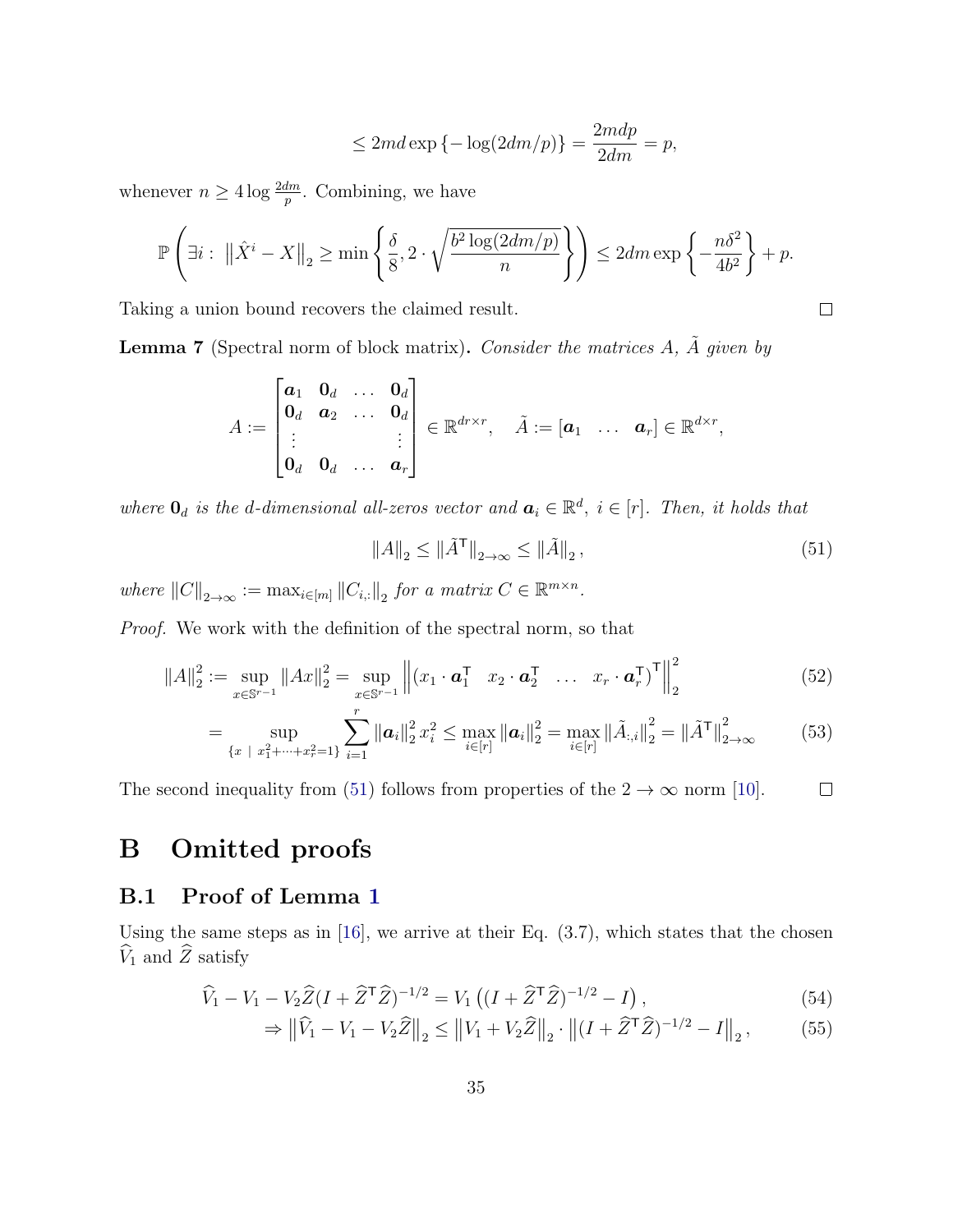where the first term in the product of the RHS in [\(55\)](#page-34-2) can be upper bounded via the triangle inequality and submultiplicativity of the spectral norm:

$$
||V_1 + V_2 \hat{Z}||_2 \le ||V_1||_2 + ||V_2||_2 ||\hat{Z}||_2 \le 1 + ||\hat{Z}||_2,
$$
\n(56)

2 and the second term can be bounded above by  $\frac{1}{2} \|\hat{Z}\|$  $\frac{2}{2}$  as in [\[16\]](#page-28-10). Then we simply appeal to [\[16,](#page-28-10) Lemma 3.4], which states that  $\|\widehat{Z}\|_2 \lesssim \frac{\|\hat{X}-X\|_2}{\delta}$  as long as the difference  $E := \hat{X} - X$ satisfies  $||E||_2 \leq \frac{\delta}{4}$  $\frac{\delta}{4}$ . This is satisfied by Assumption [1,](#page-8-1) and combined with the fact that  $\|\widehat{Z}\|_2 \leq 1$  concludes the proof.  $\Box$ 

### <span id="page-35-0"></span>B.2 Proof of Lemma [2](#page-10-2)

Recall that we can expand  $X = V_1 \Lambda_1 V_1^{\mathsf{T}} + V_2 \Lambda_2 V_2^{\mathsf{T}}$ , and rewrite  $\hat{X}^i := X + E^i$ , which yields the following simplifications (dropping the superscript for brevity):

$$
\hat{X}_{11} = V_1^{\mathsf{T}}(X + E)V_1 = \Lambda_1 + E_{11} \quad \hat{X}_{22} = V_2^{\mathsf{T}}(X + E)V_2 = \Lambda_2 + E_{22},
$$
\n
$$
\hat{X}_{12} = E_{12}, \qquad \hat{X}_{21} = E_{21}.
$$
\n(57)

Substituting Eq. [\(57\)](#page-35-1) into Eq. [\(12\)](#page-10-4) and rearranging, we recover that  $\hat{Z}^{(i)}$  is a solution of the following equation:

<span id="page-35-2"></span><span id="page-35-1"></span>
$$
\widehat{Z}^{(i)}\Lambda_1 - \Lambda_2 \widehat{Z}^{(i)} = \underbrace{-\widehat{Z}^{(i)}E_{11}^i - E_{21}^i + \widehat{Z}^{(i)}E_{12}^i \widehat{Z}^{(i)} + E_{22}^i \widehat{Z}^{(i)}}_{\widehat{E}^{(i)}}.
$$
\n(58)

Disregarding the fact that  $\widehat{Z}$  appears on the right of Eq. [\(58\)](#page-35-2), we see that the latter is a Sylvester equation of the form  $XA - BX = C$ , where A, B are diagonal. Denoting  $z_k := \hat{Z}_{:,k}$  for the  $k^{\text{th}}$  column of  $\hat{Z}$  (again dropping the superscripts for simplicity) and expressing the equality in Eq. [\(58\)](#page-35-2) column-wise, we arrive at the system of equations:

$$
(\widehat{Z}\Lambda_1)_{:,k} - (\Lambda_2\widehat{Z})_{:,k} = \widehat{E}_{:,k} \Leftrightarrow (\lambda_k I - \Lambda_2)z_k = \widehat{E}_{:,k} \Leftrightarrow z_k = (\lambda_k I - \Lambda_2)^{-1}\widehat{E}_{:,k}, \ k \in [r]
$$
\n(59)

since by our assumptions on the eigengap, the matrices appearing on the left-hand side of Eq. [\(59\)](#page-35-3) are all invertible. Denote  $\Lambda_k := (\lambda_k I - \Lambda_2)^{-1} \in \mathbb{R}^{(n-r)\times (n-r)}$ , and gather the above equalities to rewrite (for each machine  $i$ ):

<span id="page-35-4"></span><span id="page-35-3"></span>
$$
V_2\widehat{Z}^{(i)} = V_2 \cdot [\mathbf{\Lambda}_1 \quad \mathbf{\Lambda}_2 \quad \dots \quad \mathbf{\Lambda}_r] \cdot \begin{bmatrix} \widehat{E}^{(i)}_{:,1} & 0 & \cdots & 0 \\ 0 & \widehat{E}^{(i)}_{:,2} & \cdots & 0 \\ \vdots & & & \vdots \\ 0 & 0 & \cdots & \widehat{E}^{(i)}_{:,r} \end{bmatrix} . \tag{60}
$$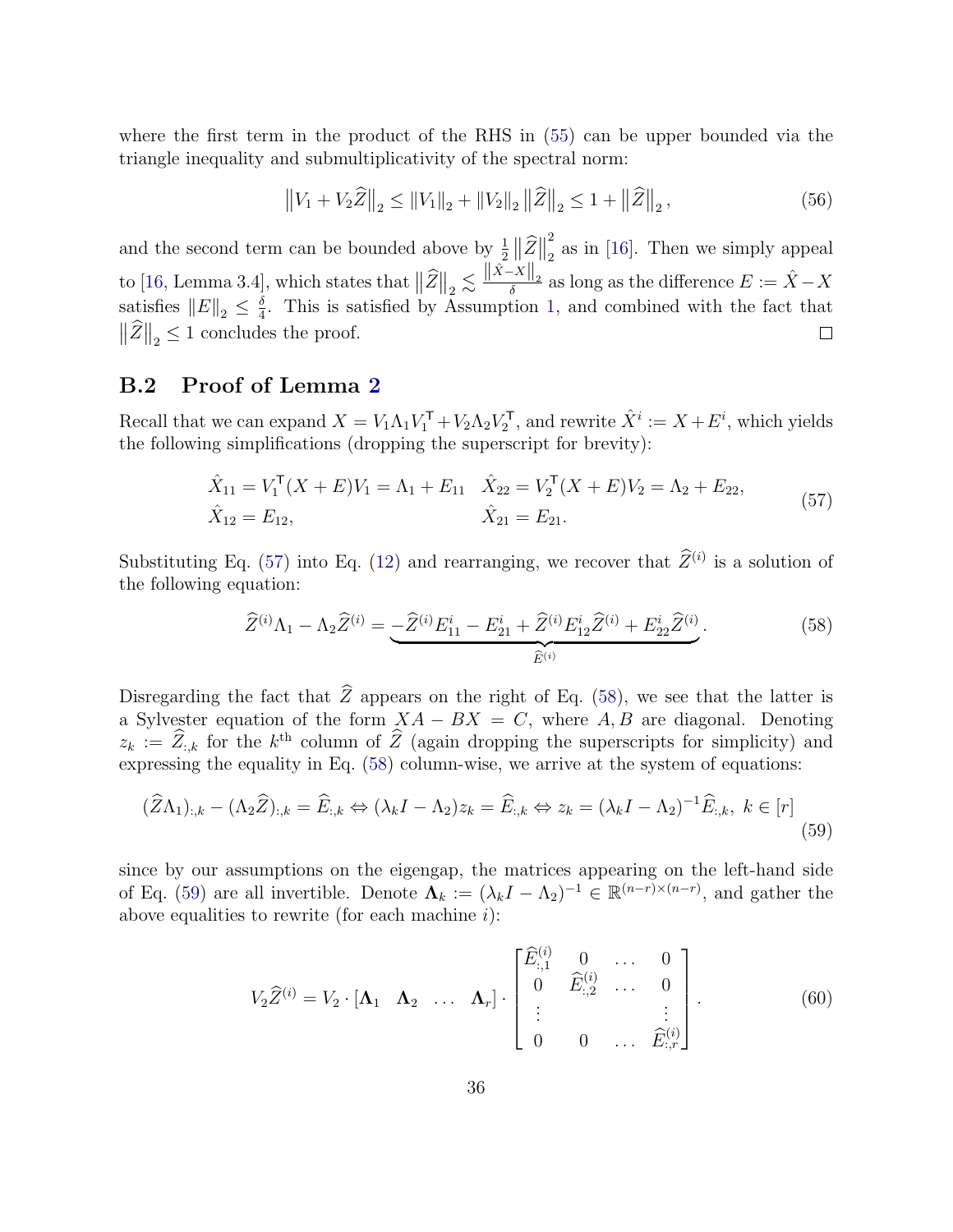To ease notation, denote  $\boldsymbol{E}_i$  for the block-diagonal matrix on the right-hand side of Eq. [\(60\)](#page-35-4), to arrive at

$$
\widehat{Y}_i = V_2 \begin{bmatrix} \mathbf{\Lambda}_1 & \dots & \mathbf{\Lambda}_r \end{bmatrix} \cdot \boldsymbol{E}_i \Rightarrow \frac{1}{m} \sum_{i=1}^m \widehat{Y}_i = V_2 \begin{bmatrix} \mathbf{\Lambda}_1 & \dots & \mathbf{\Lambda}_r \end{bmatrix} \cdot \frac{1}{m} \sum_{i=1}^m \boldsymbol{E}_i \tag{61}
$$

$$
\Rightarrow \left\| \frac{1}{m} \sum_{i=1}^{m} \widehat{Y}_i \right\|_2 \le \max_{i \in [r]} \left\| \Lambda_i \right\|_2 \cdot \left\| \frac{1}{m} \sum_{i=1}^{m} \bm{E}_i \right\|_2 \le \frac{1}{\lambda_r - \lambda_{r+1}} \cdot \left\| \frac{1}{m} \sum_{i=1}^{m} \bm{E}_i \right\|_2, \tag{62}
$$

where the last expression is equal to

<span id="page-36-4"></span><span id="page-36-0"></span>
$$
\sum_{i=1}^{m} E_i = \begin{bmatrix} \sum_i \widehat{E}_{:,1}^{(i)} & 0 & \cdots & 0 \\ 0 & \sum_i \widehat{E}_{:,2}^{(i)} & \cdots & 0 \\ \vdots & & & \vdots \\ 0 & 0 & \cdots & \sum_i \widehat{E}_{:,r}^{(i)} \end{bmatrix} .
$$
 (63)

From Lemma [7,](#page-34-3) we know that the spectral norm of the matrix in [\(63\)](#page-36-0) can be upper bounded as follows:

<span id="page-36-3"></span>
$$
\left\| \frac{1}{m} \sum_{i=1}^{m} \boldsymbol{E}_i \right\|_2 \le \left\| \frac{1}{m} \left[ \sum_{i=1}^{m} \widehat{E}_{:,1}^{(i)} \right] \right\|_2 = \left\| \frac{1}{m} \sum_{i=1}^{m} \widehat{E}^{(i)} \right\|_2. \tag{64}
$$

Now, notice that

<span id="page-36-1"></span>
$$
\widehat{E}^{(i)} = -E_{21}^i + \underbrace{\widehat{Z}_i E_{12}^i \widehat{Z}_i + E_{22}^i \widehat{Z}_i - \widehat{Z}_i E_{11}^i}_{\widehat{R}_i},\tag{65}
$$

which we can substitute above and apply the triangle inequality to obtain:

$$
\left\| \frac{1}{m} \sum_{i=1}^{m} \widehat{E}^{(i)} \right\|_{2} \le \left\| V_{2}^{\mathsf{T}} \left( \frac{1}{m} \sum_{i=1}^{m} \hat{X}^{i} - X \right) V_{1} \right\|_{2} + \frac{1}{m} \sum_{i=1}^{m} \left\| \widehat{R}_{i} \right\|_{2} \tag{66}
$$

$$
\leq \left\| \frac{1}{m} \sum_{i=1}^{m} \hat{X}^{i} - X \right\|_{2} + \frac{1}{m} \sum_{i=1}^{m} \left\| \widehat{R}_{i} \right\|_{2}.
$$
 (67)

By [\[16,](#page-28-10) Lemma 3.4], using the error bound on  $\|\hat{X}^i\|_2$  from Assumption [1,](#page-8-1) each matrix  $\widehat{Z}^{(i)}$ satisfies

<span id="page-36-2"></span>
$$
\left\|\widehat{Z}^{(i)}\right\|_2 \lesssim \min\left\{1, \frac{\left\|\widehat{E}^i\right\|_2}{\delta}\right\}
$$

and so the quantities defined in Eq. [\(65\)](#page-36-1) satisfy

$$
\max\left\{\left\|\widehat{Z}^{(i)}\widehat{E}_{12}^{i}\widehat{Z}^{(i)}\right\|_{2},\left\|\widehat{Z}^{(i)}\widehat{E}_{11}^{i}\right\|_{2},\left\|\widehat{E}_{22}^{i}\widehat{Z}^{(i)}\right\|_{2}\right\}\lesssim\frac{\left\|\widehat{E}^{i}\right\|_{2}^{2}}{\delta},\quad\forall i.
$$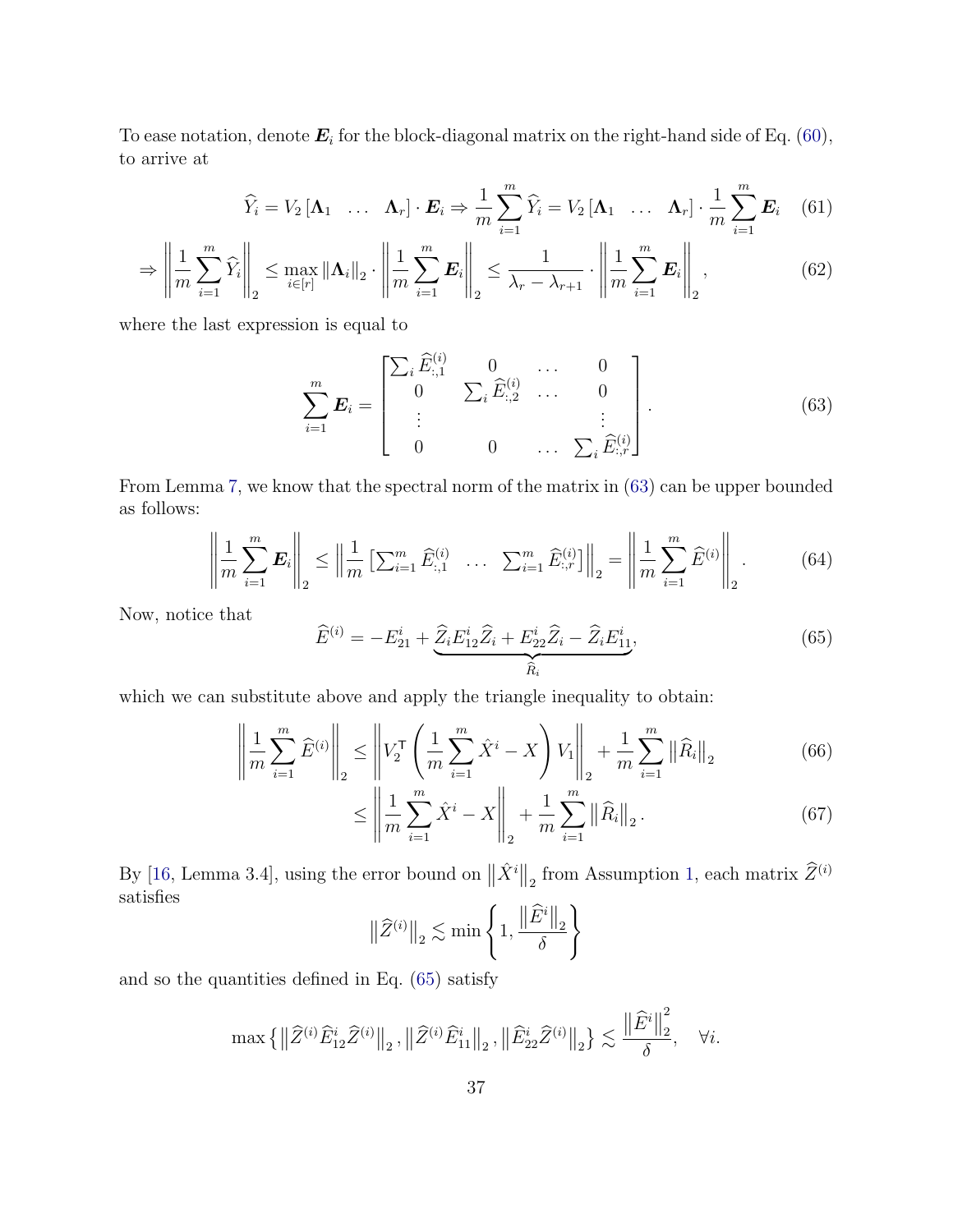Plugging the above bounds back into Eq. [\(67\)](#page-36-2) and then into Eq. [\(64\)](#page-36-3), and combining with Eq.  $(62)$ , we conclude that

$$
\left\| \frac{1}{m} \sum_{i=1}^{m} \hat{Y}^{(i)} \right\|_{2} \lesssim \frac{1}{\delta^{2} m} \sum_{i=1}^{m} \left\| \hat{X}^{i} - X \right\|_{2}^{2} + \frac{1}{\delta} \left\| \frac{1}{m} \sum_{i=1}^{m} \hat{X}^{i} - X \right\|_{2}.
$$
 (68)

#### <span id="page-37-0"></span>B.3 Proof of Lemma [3](#page-11-0)

We treat the matrix  $\hat{X}^i$  as a perturbation of X in the two ways outlined below:

$$
\hat{X}^i := X + \underbrace{(\hat{X}^i - X)}_{=:E_0} + \underbrace{0}_{=:E_1}, \quad \hat{X}^i := X + \underbrace{\hat{X}^1 - X}_{=:E'_0} + \underbrace{\hat{X}^i - \hat{X}^1}_{=:E'_1}
$$
(69)

We intend to apply Lemma [5;](#page-32-3) to that end, notice that by Assumption [1,](#page-8-1) all the conditions on the magnitude of the local perturbations are satisfied for any  $i$ , since

$$
\left\|\hat{X}^{i} - \hat{X}^{1}\right\|_{2} \le \left\|\hat{X}^{i} - X\right\|_{2} + \left\|X - \hat{X}^{1}\right\|_{2} \le \frac{\delta}{4},\tag{70}
$$

while the other conditions are immediate.

Note that  $\widehat{V}_1^{(i)}$ , the eigenvector matrix outlined in Proposition [1,](#page-10-3) has been chosen to satisfy [\(11\)](#page-10-5) and thus is identical to the eigenvector matrix  $\hat{V}_1$  from Lemma [5.](#page-32-3) In turn, since  $E_1 = 0$ ,  $\hat{V}_1 = \hat{V}_2 \equiv \hat{V}_1^{(i)}$  in the notation of that Lemma.

For the second decomposition, we also note that  $A_1 := X + (\hat{X}^1 - X) = \hat{X}^1$  has  $\hat{V}_1^{(1)}$ as its leading invariant subspace satisfying [\(11\)](#page-10-5) which in turn has been chosen in a way that lets us identify it with  $V_1$  of Lemma [5.](#page-32-3) Moreover, since  $V_2$  is aligned with  $V_1$  in Lemma [5,](#page-32-3) and we have identified  $\tilde{V}_1 = \hat{V}_1^{(1)}$ ,  $\tilde{V}_2$  can be identified with  $\tilde{V}^{(i)}$ , the Procrustesfixed estimate, as the latter has also been explicitly aligned with  $\widehat{V}_1^{(1)}$ . By the result of Lemma [5,](#page-32-3) we deduce that

$$
\tilde{V}^{(i)} = \hat{V}_1^{(i)} + T^{(i)}, \quad ||T^{(i)}||_2 \lesssim \varepsilon^2,\tag{71}
$$

with  $\varepsilon := \max \{ ||\hat{X}^i - X||_2, ||\hat{X}^i - \hat{X}^1||_2, ||\hat{X}^1 - X||_2 \}$ . Using  $(a + b)^2 \le 2(a^2 + b^2)$ , we can further bound

$$
\left\|\hat{X}^{i} - \hat{X}^{1}\right\|_{2}^{2} \le 2\left(\left\|\hat{X}^{i} - X\right\|_{2}^{2} + \left\|\hat{X}^{1} - X\right\|_{2}^{2}\right),\tag{72}
$$

which leads to the claimed inequality for  $||T^{(i)}||_2$ .

 $\Box$